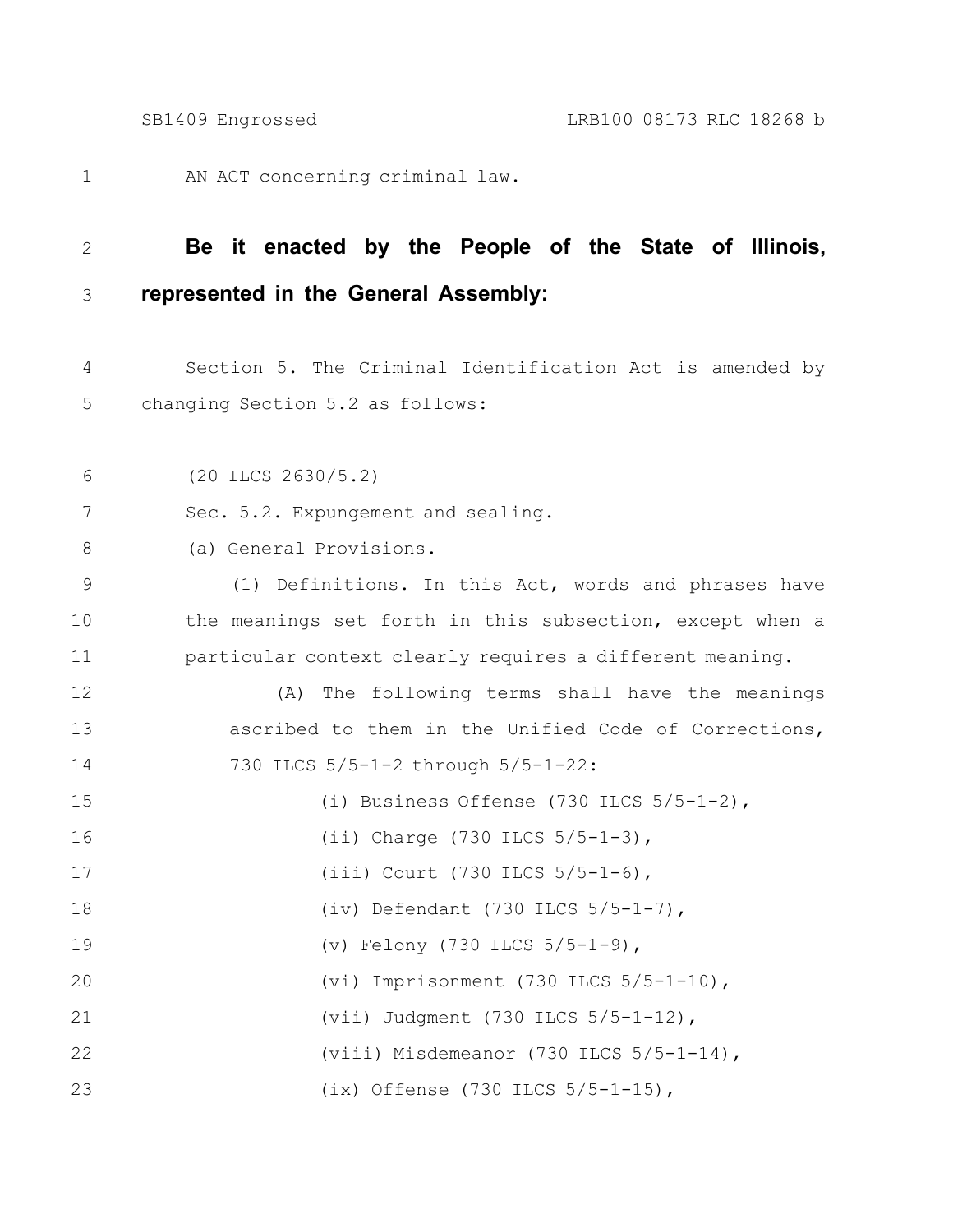SB1409 Engrossed - 2 - LRB100 08173 RLC 18268 b

(x) Parole (730 ILCS 5/5-1-16), (xi) Petty Offense (730 ILCS 5/5-1-17), (xii) Probation (730 ILCS 5/5-1-18), (xiii) Sentence (730 ILCS 5/5-1-19), (xiv) Supervision (730 ILCS 5/5-1-21), and (xv) Victim (730 ILCS 5/5-1-22). 1 2 3 4 5 6

(B) As used in this Section, "charge not initiated by arrest" means a charge (as defined by 730 ILCS 5/5-1-3) brought against a defendant where the defendant is not arrested prior to or as a direct result of the charge. 7 8 9 10 11

(C) "Conviction" means a judgment of conviction or sentence entered upon a plea of guilty or upon a verdict or finding of guilty of an offense, rendered by a legally constituted jury or by a court of competent jurisdiction authorized to try the case without a jury. An order of supervision successfully completed by the petitioner is not a conviction. An order of qualified probation (as defined in subsection (a) $(1)(J)$ ) successfully completed by the petitioner is not a conviction. An order of supervision or an order of qualified probation that is terminated unsatisfactorily is a conviction, unless the unsatisfactory termination is reversed, vacated, or modified and the judgment of conviction, if any, is reversed or vacated. 12 13 14 15 16 17 18 19 20 21 22 23 24 25 26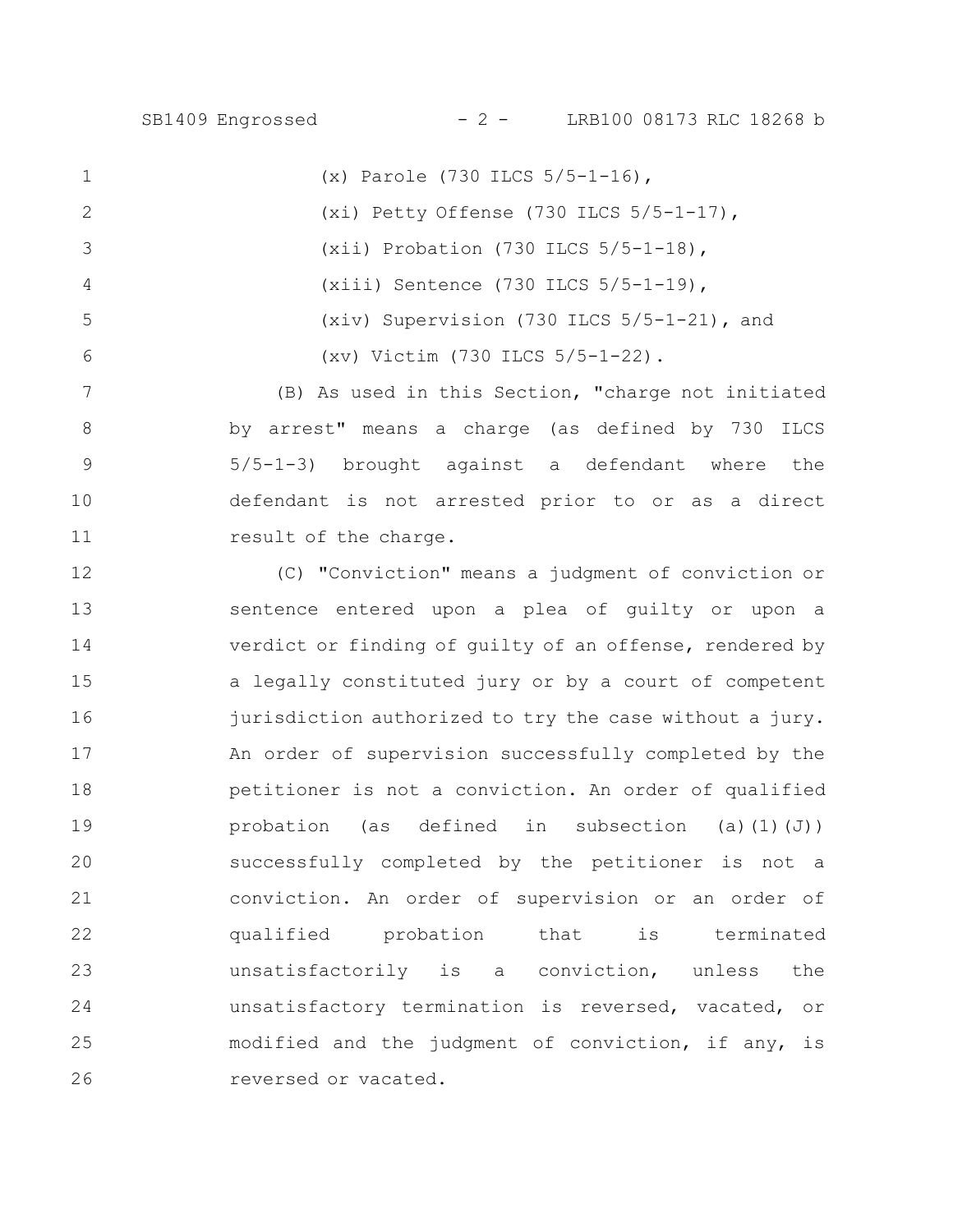## SB1409 Engrossed - 3 - LRB100 08173 RLC 18268 b

(D) "Criminal offense" means a petty offense, business offense, misdemeanor, felony, or municipal ordinance violation (as defined in subsection (a)(1)(H)). As used in this Section, a minor traffic offense (as defined in subsection (a)(1)(G)) shall not be considered a criminal offense. 1 2 3 4 5 6

(E) "Expunge" means to physically destroy the records or return them to the petitioner and to obliterate the petitioner's name from any official index or public record, or both. Nothing in this Act shall require the physical destruction of the circuit court file, but such records relating to arrests or charges, or both, ordered expunged shall be impounded as required by subsections (d)(9)(A)(ii) and (d)(9)(B)(ii). 7 8 9 10 11 12 13 14 15

(F) As used in this Section, "last sentence" means the sentence, order of supervision, or order of qualified probation (as defined by subsection (a)(1)(J)), for a criminal offense (as defined by subsection (a)(1)(D)) that terminates last in time in any jurisdiction, regardless of whether the petitioner has included the criminal offense for which the sentence or order of supervision or qualified probation was imposed in his or her petition. If multiple sentences, orders of supervision, or orders of qualified probation terminate on the same day and 16 17 18 19 20 21 22 23 24 25 26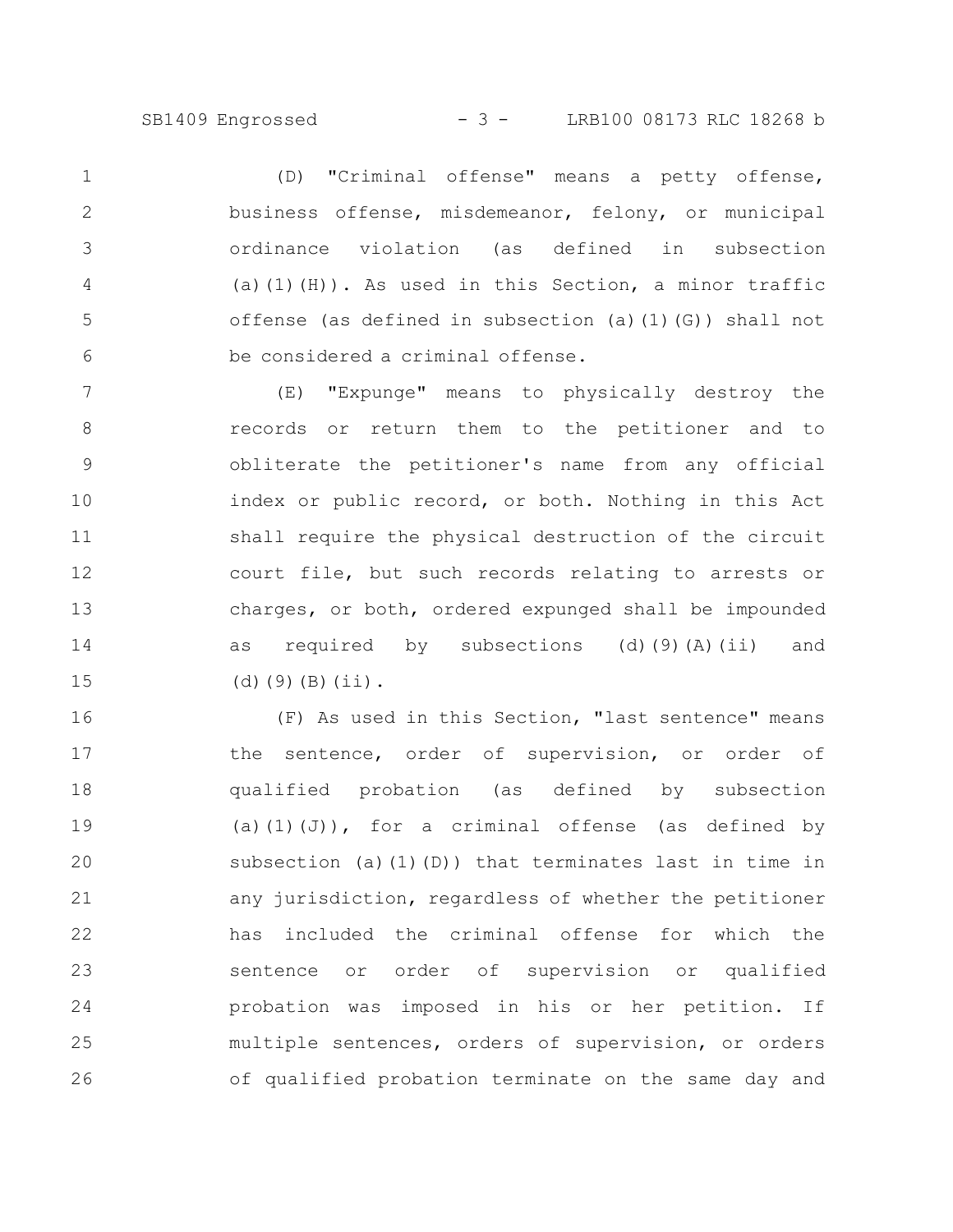are last in time, they shall be collectively considered the "last sentence" regardless of whether they were ordered to run concurrently. 1 2 3

(G) "Minor traffic offense" means a petty offense, business offense, or Class C misdemeanor under the Illinois Vehicle Code or a similar provision of a municipal or local ordinance. 4 5 6 7

(H) "Municipal ordinance violation" means an offense defined by a municipal or local ordinance that is criminal in nature and with which the petitioner was charged or for which the petitioner was arrested and released without charging. 8 9 10 11 12

(I) "Petitioner" means an adult or a minor prosecuted as an adult who has applied for relief under this Section. 13 14 15

(J) "Qualified probation" means an order of probation under Section 10 of the Cannabis Control Act, Section 410 of the Illinois Controlled Substances Act, Section 70 of the Methamphetamine Control and Community Protection Act, Section 5-6-3.3 or 5-6-3.4 of the Unified Code of Corrections, Section  $12-4.3$  (b)  $(1)$  and  $(2)$  of the Criminal Code of 1961 (as those provisions existed before their deletion by Public Act 89-313), Section 10-102 of the Illinois Alcoholism and Other Drug Dependency Act, Section 40-10 of the Alcoholism and Other Drug Abuse and 16 17 18 19 20 21 22 23 24 25 26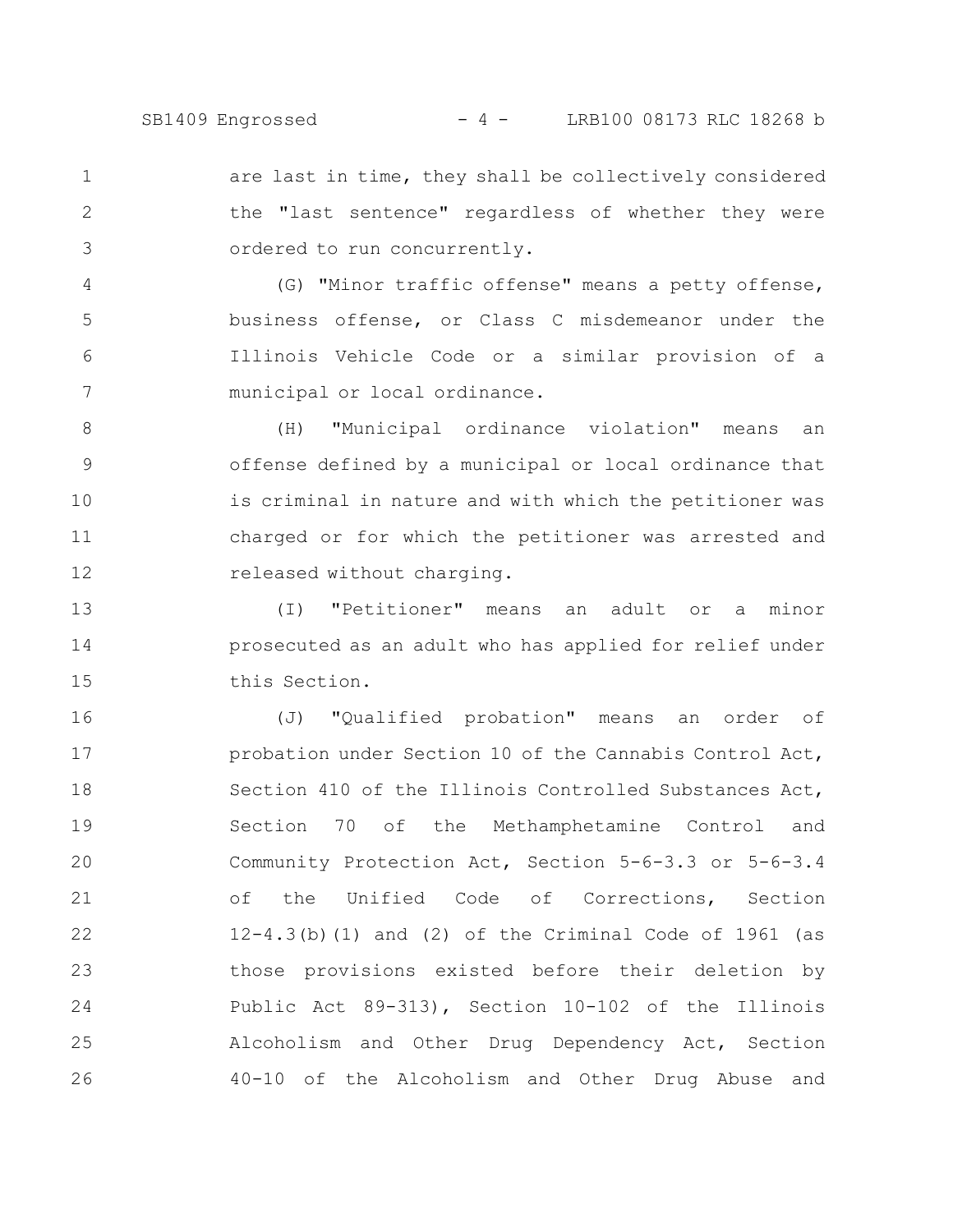SB1409 Engrossed - 5 - LRB100 08173 RLC 18268 b

Dependency Act, or Section 10 of the Steroid Control Act. For the purpose of this Section, "successful completion" of an order of qualified probation under Section 10-102 of the Illinois Alcoholism and Other Drug Dependency Act and Section 40-10 of the Alcoholism and Other Drug Abuse and Dependency Act means that the probation was terminated satisfactorily and the judgment of conviction was vacated. 1 2 3 4 5 6 7 8

(K) "Seal" means to physically and electronically maintain the records, unless the records would otherwise be destroyed due to age, but to make the records unavailable without a court order, subject to the exceptions in Sections 12 and 13 of this Act. The petitioner's name shall also be obliterated from the official index required to be kept by the circuit court clerk under Section 16 of the Clerks of Courts Act, but any index issued by the circuit court clerk before the entry of the order to seal shall not be affected. 9 10 11 12 13 14 15 16 17 18

(L) "Sexual offense committed against a minor" includes but is not limited to the offenses of indecent solicitation of a child or criminal sexual abuse when the victim of such offense is under 18 years of age. 19 20 21 22

(M) "Terminate" as it relates to a sentence or order of supervision or qualified probation includes either satisfactory or unsatisfactory termination of the sentence, unless otherwise specified in this 23 24 25 26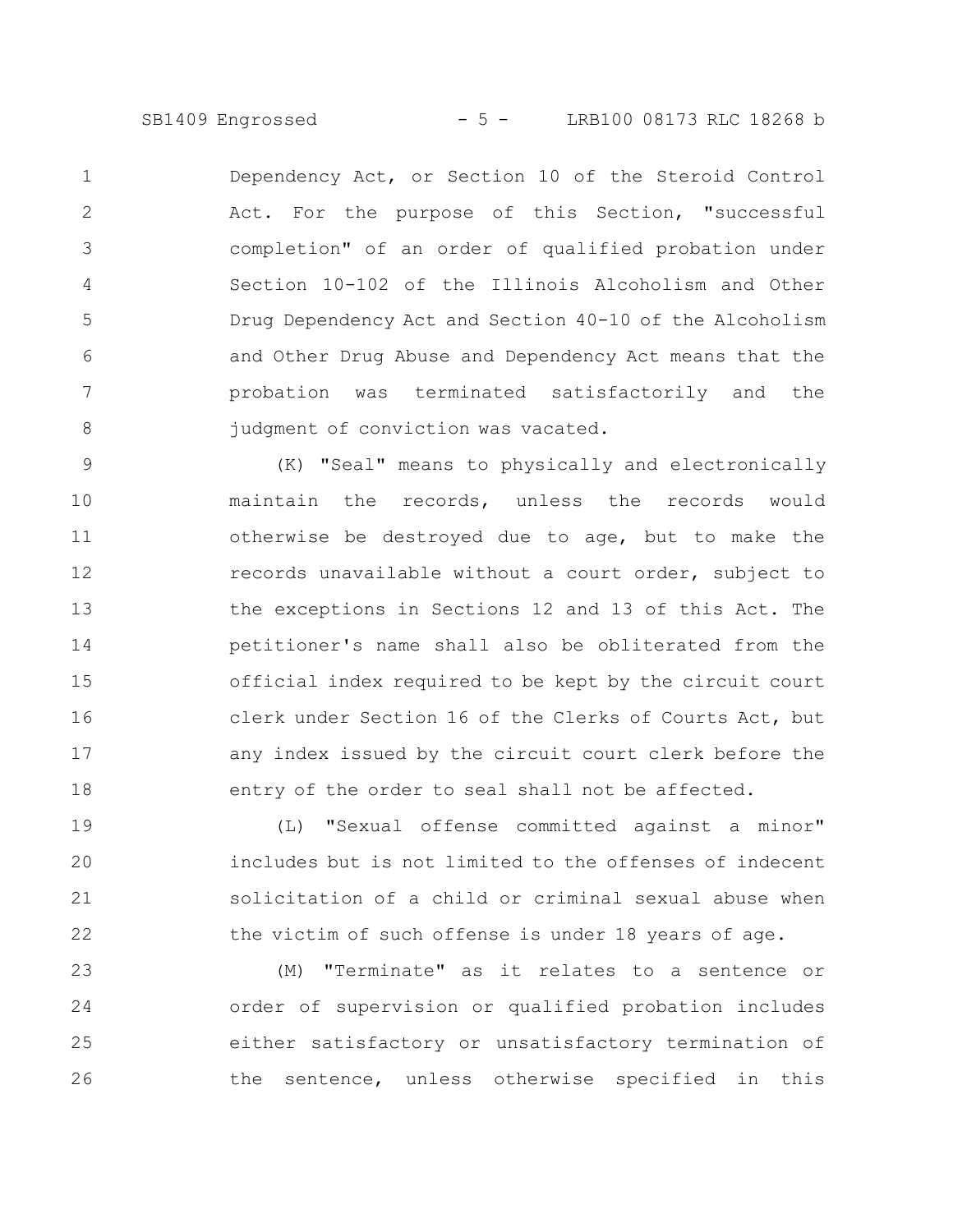Section. 1

(2) Minor Traffic Offenses. Orders of supervision or convictions for minor traffic offenses shall not affect a petitioner's eligibility to expunge or seal records pursuant to this Section. 2 3 4 5

(2.5) Commencing 180 days after July 29, 2016 (the effective date of Public Act 99-697) this amendatory Act of the 99th General Assembly, the law enforcement agency issuing the citation shall automatically expunge, on or before January 1 and July 1 of each year, the law enforcement records of a person found to have committed a civil law violation of subsection (a) of Section 4 of the Cannabis Control Act or subsection (c) of Section 3.5 of the Drug Paraphernalia Control Act in the law enforcement agency's possession or control and which contains the final satisfactory disposition which pertain to the person issued a citation for that offense. The law enforcement agency shall provide by rule the process for access, review, and to confirm the automatic expungement by the law enforcement agency issuing the citation. Commencing 180 days after July 29, 2016 (the effective date of Public Act 99-697) this amendatory Act of the 99th General Assembly, the clerk of the circuit court shall expunge, upon order of the court, or in the absence of a court order on or before January 1 and July 1 of each year, the court records of a person found in the circuit court to have committed a civil 6 7 8 9 10 11 12 13 14 15 16 17 18 19 20 21 22 23 24 25 26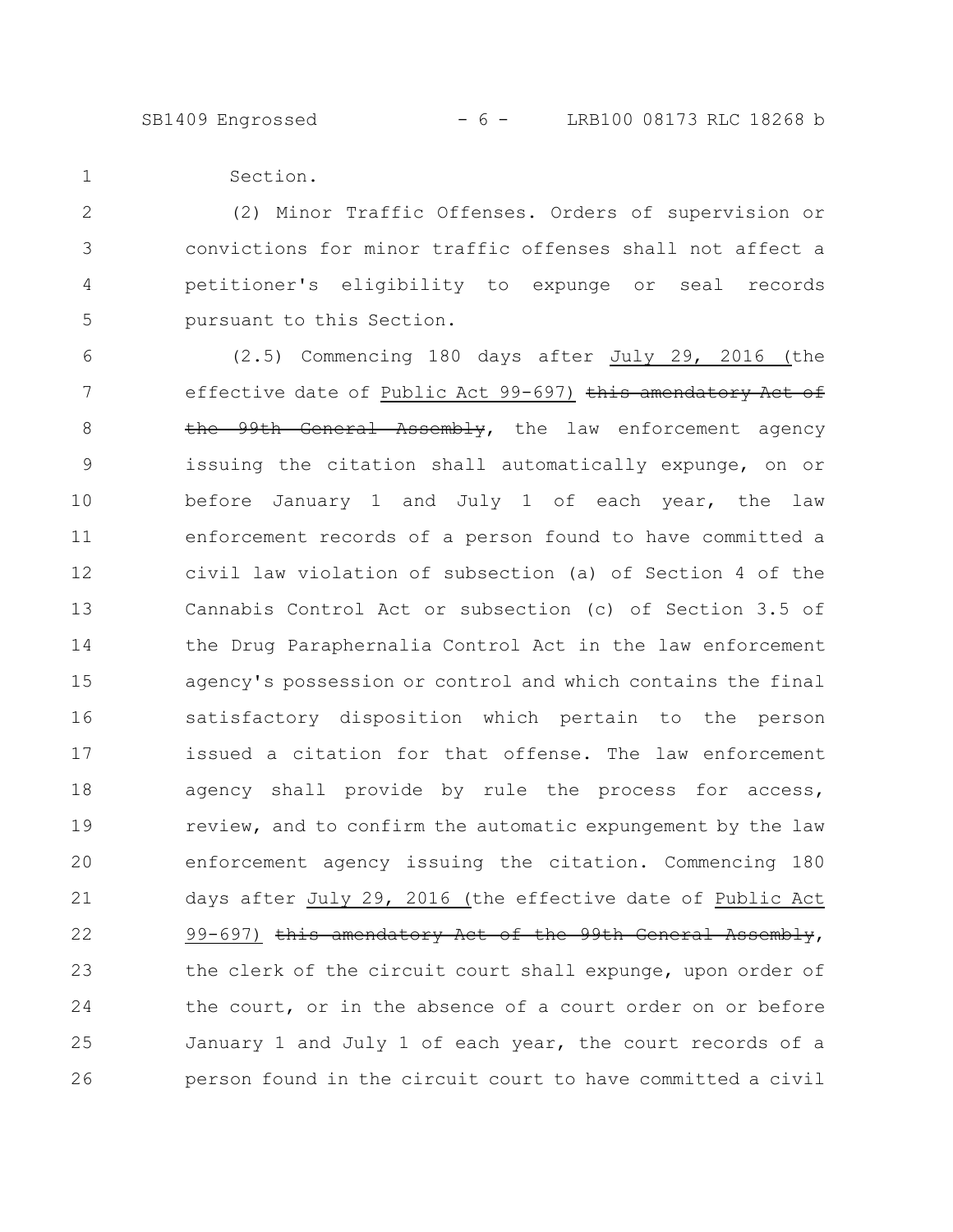SB1409 Engrossed - 7 - LRB100 08173 RLC 18268 b

law violation of subsection (a) of Section 4 of the Cannabis Control Act or subsection (c) of Section 3.5 of the Drug Paraphernalia Control Act in the clerk's possession or control and which contains the final satisfactory disposition which pertain to the person issued a citation for any of those offenses. 1 2 3 4 5 6

(3) Exclusions. Except as otherwise provided in subsections (b)(5), (b)(6), (b)(8), (e),  $(e-5)$ , and  $(e-6)$ of this Section, the court shall not order: 7 8 9

(A) the sealing or expungement of the records of arrests or charges not initiated by arrest that result in an order of supervision for or conviction of: (i) any sexual offense committed against a minor; (ii) Section 11-501 of the Illinois Vehicle Code or a similar provision of a local ordinance; or (iii) Section 11-503 of the Illinois Vehicle Code or a similar provision of a local ordinance, unless the arrest or charge is for a misdemeanor violation of subsection (a) of Section 11-503 or a similar provision of a local ordinance, that occurred prior to the offender reaching the age of 25 years and the offender has no other conviction for violating Section 11-501 or 11-503 of the Illinois Vehicle Code or a similar provision of a local ordinance. 10 11 12 13 14 15 16 17 18 19 20 21 22 23 24

(B) the sealing or expungement of records of minor traffic offenses (as defined in subsection (a)(1)(G)), 25 26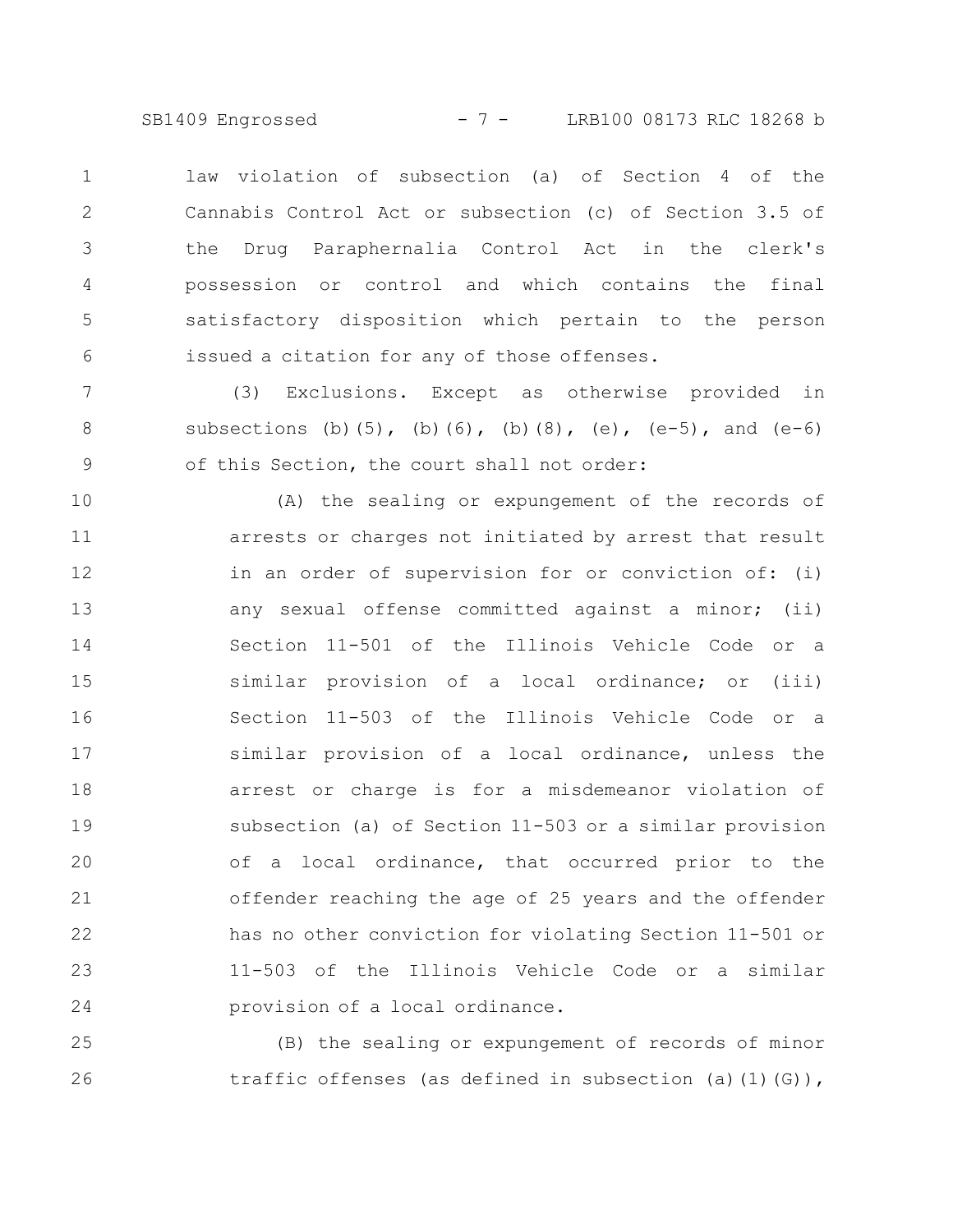SB1409 Engrossed - 8 - LRB100 08173 RLC 18268 b

unless the petitioner was arrested and released without charging. 1 2

(C) the sealing of the records of arrests or charges not initiated by arrest which result in an order of supervision or a conviction for the following offenses: 3 4 5 6

(i) offenses included in Article 11 of the Criminal Code of 1961 or the Criminal Code of 2012 or a similar provision of a local ordinance, except Section 11-14 of the Criminal Code of 1961 or the Criminal Code of 2012, or a similar provision of a local ordinance; 7 8 9 10 11 12

(ii) Section 11-1.50, 12-3.4, 12-15, 12-30, 26-5, or 48-1 of the Criminal Code of 1961 or the Criminal Code of 2012, or a similar provision of a local ordinance; 13 14 15 16

17

18

19

20

21

22

23

(iii) Sections 12-3.1 or 12-3.2 of the Criminal Code of 1961 or the Criminal Code of 2012, or Section 125 of the Stalking No Contact Order Act, or Section 219 of the Civil No Contact Order Act, or a similar provision of a local ordinance;

(iv) offenses which are Class A misdemeanors under the Humane Care for Animals Act;  $\Theta$ r

(v) any offense or attempted offense that would subject a person to registration under the Sex Offender Registration Act; or  $\div$ 24 25 26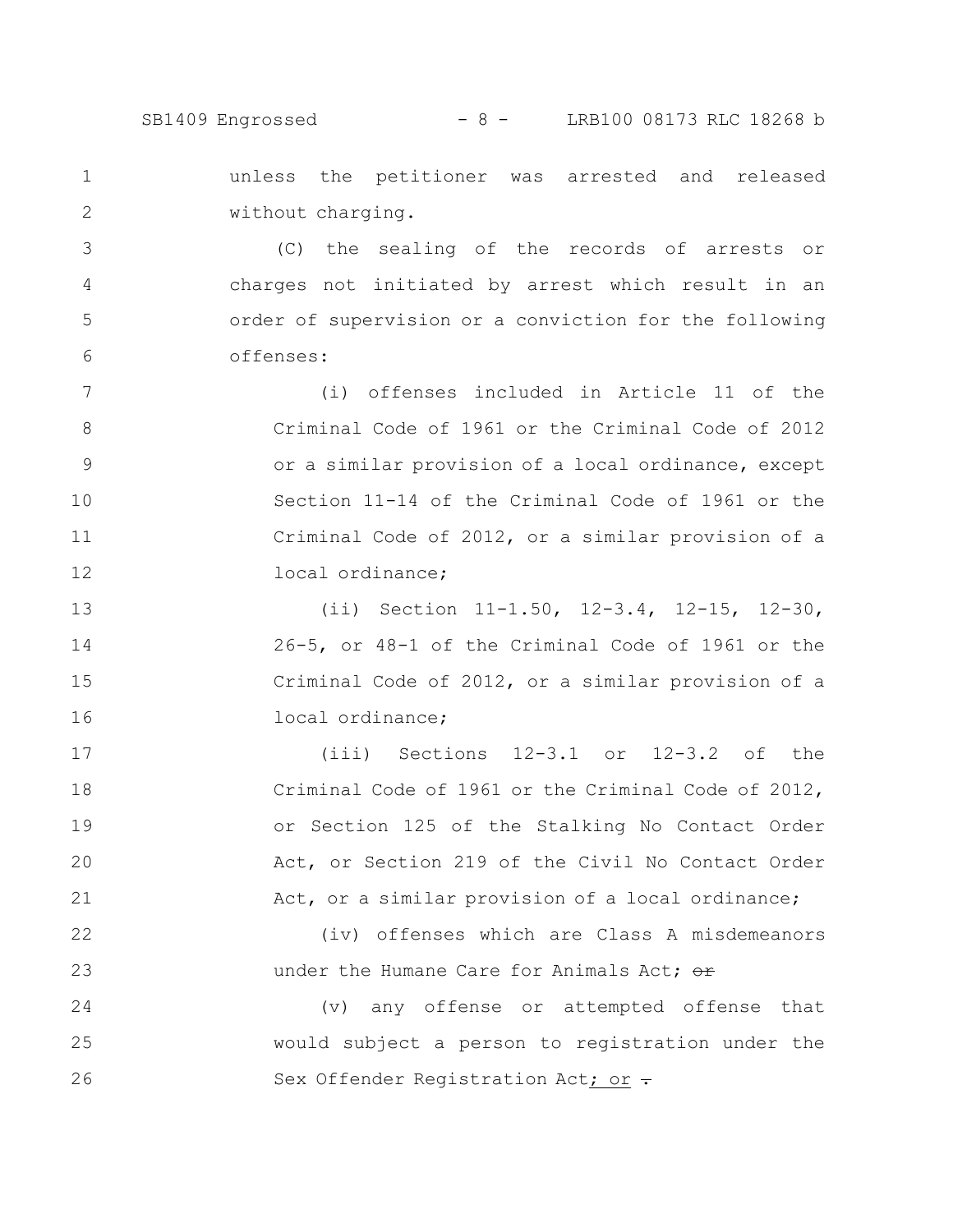| $\mathbf{1}$ | (vi) Section 16-1.3, 12-21, 16G-20, 12-4.4a,           |
|--------------|--------------------------------------------------------|
| 2            | or 17-56 or paragraph (1) of subsection (b) of         |
| 3            | Section 16-30 of the Criminal Code of 1961 or the      |
| 4            | Criminal Code of 2012 or a similar provision of a      |
| 5            | local ordinance.                                       |
| 6            | (D) the sealing of the records of an arrest which      |
| 7            | results in the petitioner being charged with a felony  |
| 8            | offense or records of a charge not initiated by arrest |
| 9            | for a felony offense unless:                           |
| 10           | (i) the charge is amended to a misdemeanor and         |
| 11           | is otherwise eligible to be sealed pursuant to         |
| 12           | subsection (c);                                        |
| 13           | (ii) the charge is brought along with another          |
| 14           | charge as a part of one case and the charge results    |
| 15           | in acquittal, dismissal, or conviction when the        |
| 16           | conviction was reversed or vacated, and another        |
| 17           | charge brought in the same case results in a           |
| 18           | disposition for a misdemeanor offense that is          |
| 19           | eligible to be sealed pursuant to subsection (c) or    |
| 20           | a disposition listed in paragraph (i), (iii), or       |
| 21           | (iv) of this subsection;                               |
| 22           | (iii) the charge results in first offender             |
| 23           | probation as set forth in subsection (c) $(2)$ (E);    |
| 24           | (iv) the charge is for a felony offense listed         |

in subsection (c)(2)(F) or the charge is amended to a felony offense listed in subsection (c)(2)(F); 25 26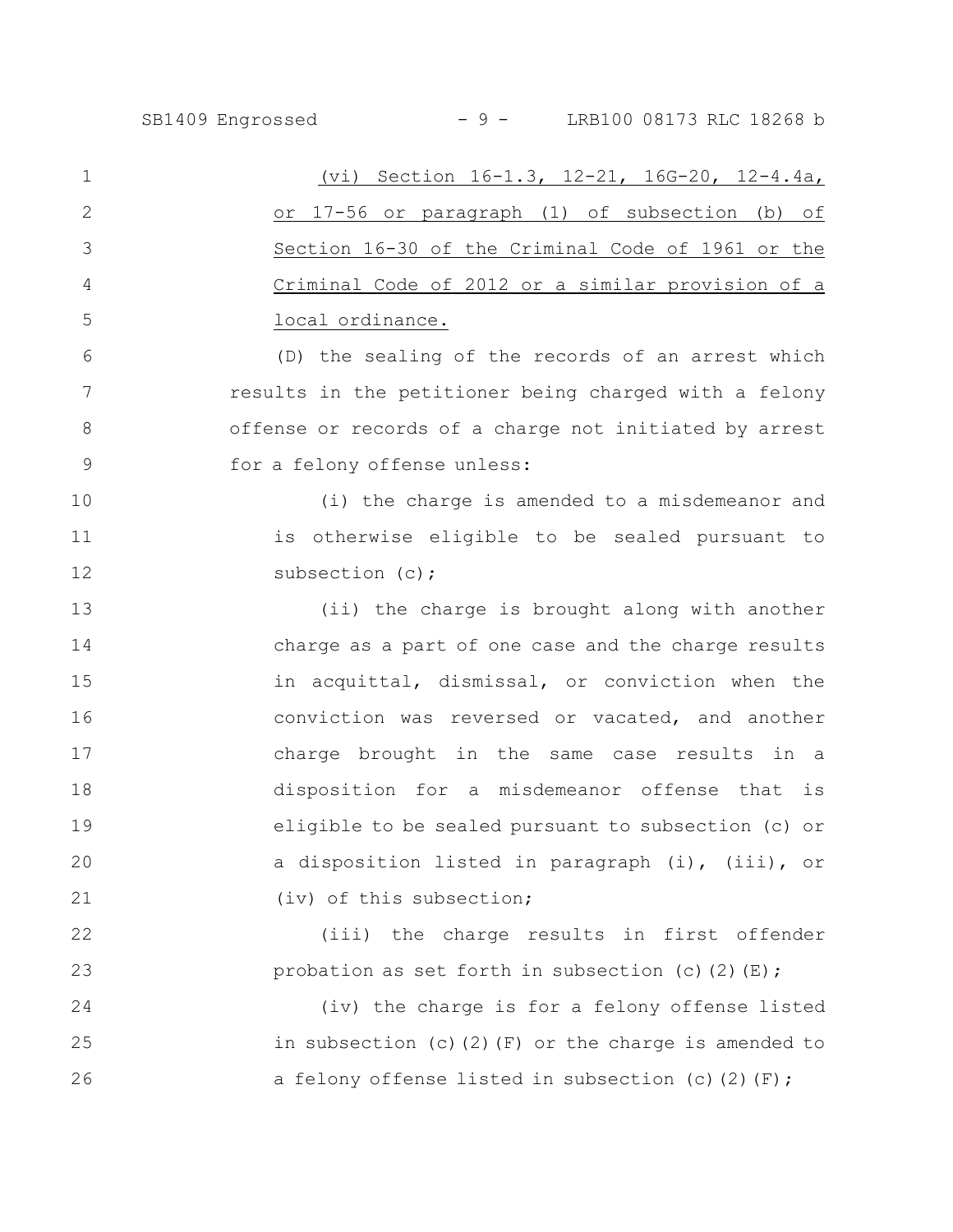(v) the charge results in acquittal, dismissal, or the petitioner's release without conviction; or 1 2 3

(vi) the charge results in a conviction, but the conviction was reversed or vacated. 4 5

(b) Expungement.

6

(1) A petitioner may petition the circuit court to expunge the records of his or her arrests and charges not initiated by arrest when each arrest or charge not initiated by arrest sought to be expunged resulted in: (i) acquittal, dismissal, or the petitioner's release without charging, unless excluded by subsection (a)(3)(B); (ii) a conviction which was vacated or reversed, unless excluded by subsection (a)(3)(B); (iii) an order of supervision and such supervision was successfully completed by the petitioner, unless excluded by subsection (a)(3)(A) or (a)(3)(B); or (iv) an order of qualified probation (as defined in subsection (a)(1)(J)) and such probation was successfully completed by the petitioner. 7 8 9 10 11 12 13 14 15 16 17 18 19

(1.5) When a petitioner seeks to have a record of arrest expunged under this Section, and the offender has been convicted of a criminal offense, the State's Attorney may object to the expungement on the grounds that the records contain specific relevant information aside from the mere fact of the arrest. 20 21 22 23 24 25

26

(2) Time frame for filing a petition to expunge.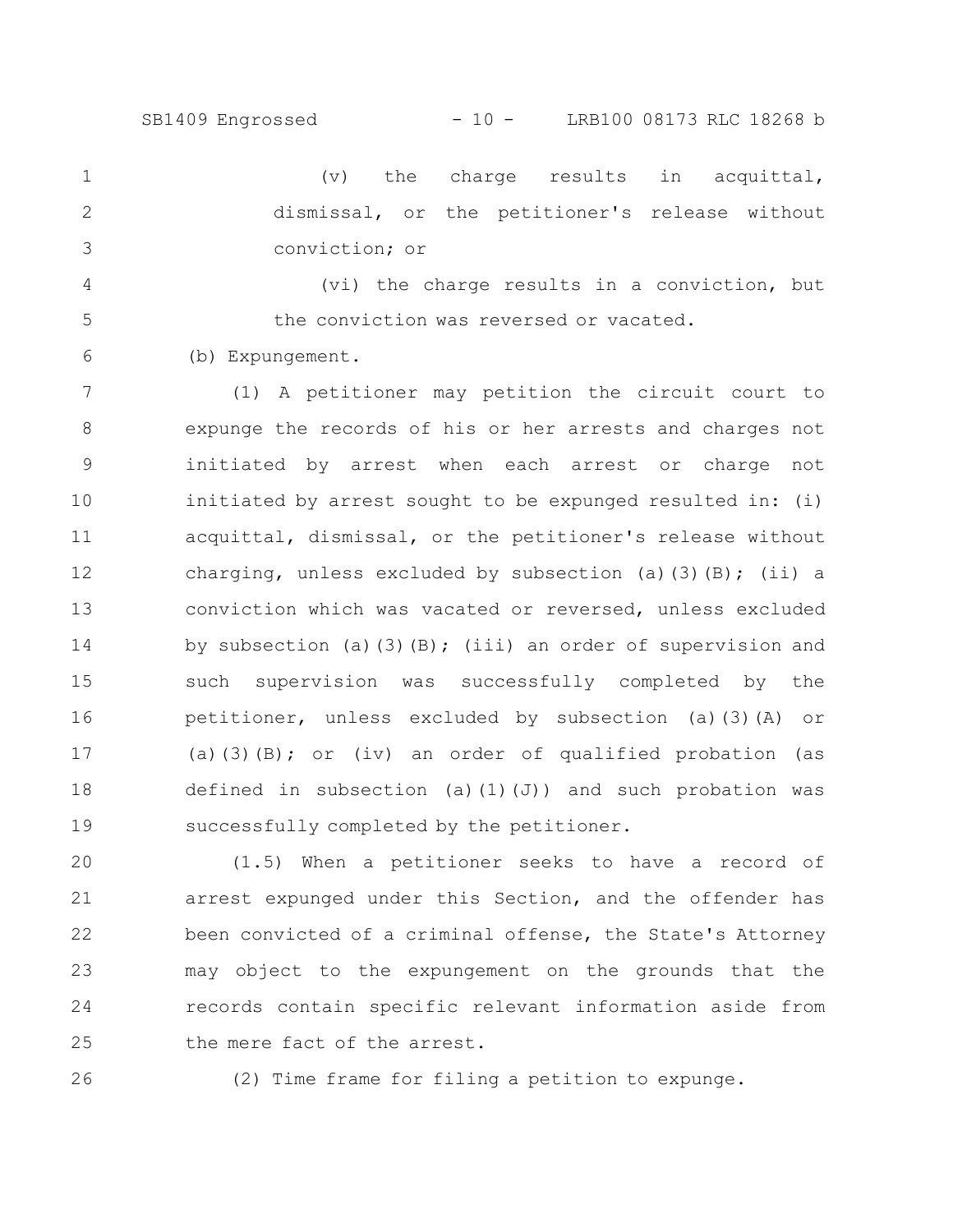(A) When the arrest or charge not initiated by arrest sought to be expunged resulted in an acquittal, dismissal, the petitioner's release without charging, or the reversal or vacation of a conviction, there is no waiting period to petition for the expungement of such records. 1 2 3 4 5 6

(B) When the arrest or charge not initiated by arrest sought to be expunged resulted in an order of supervision, successfully completed by the petitioner, the following time frames will apply: 7 8 9 10

(i) Those arrests or charges that resulted in orders of supervision under Section 3-707, 3-708, 3-710, or 5-401.3 of the Illinois Vehicle Code or a similar provision of a local ordinance, or under Section 11-1.50, 12-3.2, or 12-15 of the Criminal Code of 1961 or the Criminal Code of 2012, or a similar provision of a local ordinance, shall not be eligible for expungement until 5 years have passed following the satisfactory termination of the supervision. 11 12 13 14 15 16 17 18 19 20

(i-5) Those arrests or charges that resulted in orders of supervision for a misdemeanor violation of subsection (a) of Section 11-503 of the Illinois Vehicle Code or a similar provision of a local ordinance, that occurred prior to the offender reaching the age of 25 years and the 21 22 23 24 25 26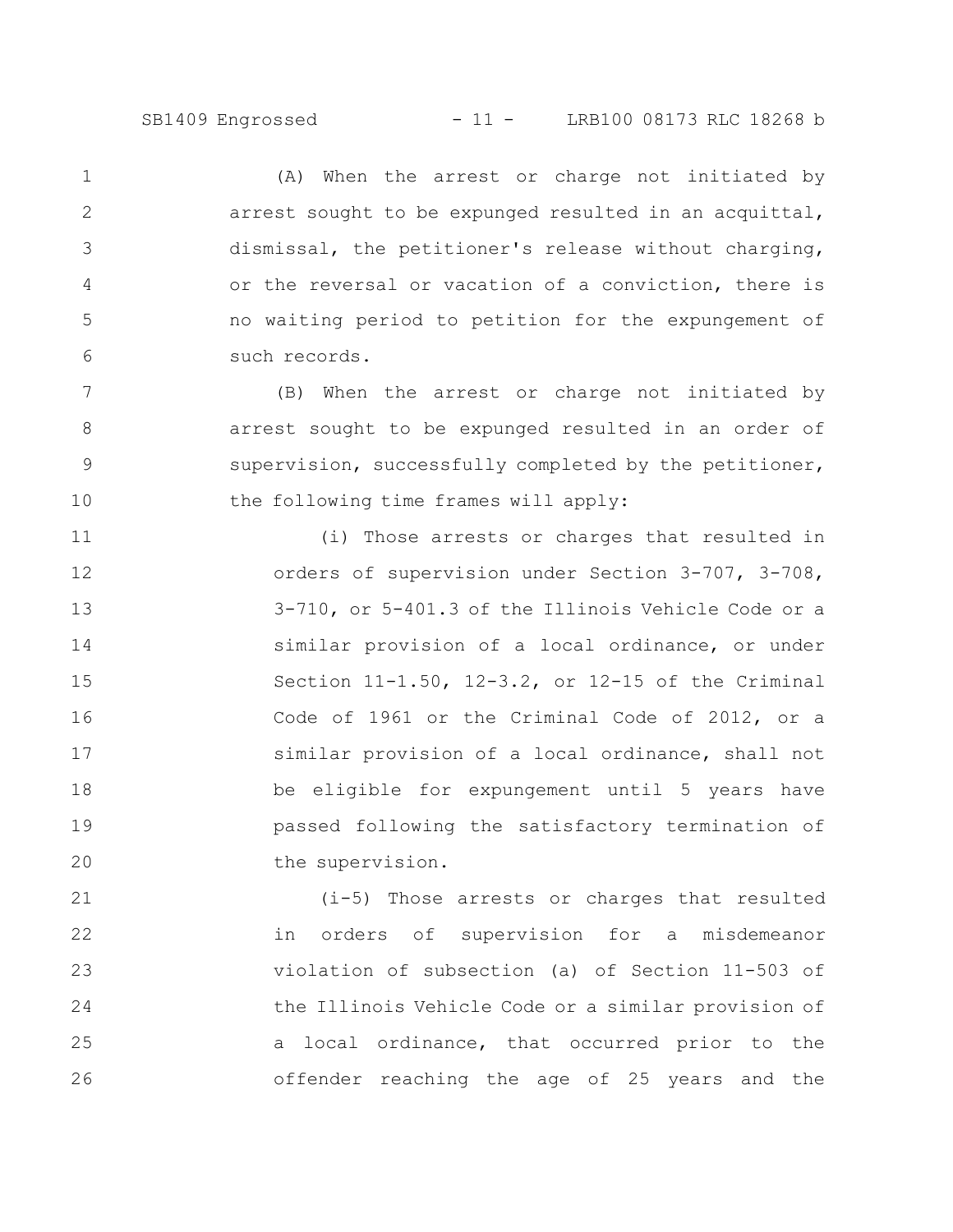offender has no other conviction for violating Section 11-501 or 11-503 of the Illinois Vehicle Code or a similar provision of a local ordinance shall not be eligible for expungement until the petitioner has reached the age of 25 years.

1

2

3

4

5

(ii) Those arrests or charges that resulted in orders of supervision for any other offenses shall not be eligible for expungement until 2 years have passed following the satisfactory termination of the supervision. 6 7 8 9 10

(C) When the arrest or charge not initiated by arrest sought to be expunged resulted in an order of qualified probation, successfully completed by the petitioner, such records shall not be eligible for expungement until 5 years have passed following the satisfactory termination of the probation. 11 12 13 14 15 16

(3) Those records maintained by the Department for persons arrested prior to their 17th birthday shall be expunged as provided in Section 5-915 of the Juvenile Court Act of 1987. 17 18 19 20

(4) Whenever a person has been arrested for or convicted of any offense, in the name of a person whose identity he or she has stolen or otherwise come into possession of, the aggrieved person from whom the identity was stolen or otherwise obtained without authorization, upon learning of the person having been arrested using his 21 22 23 24 25 26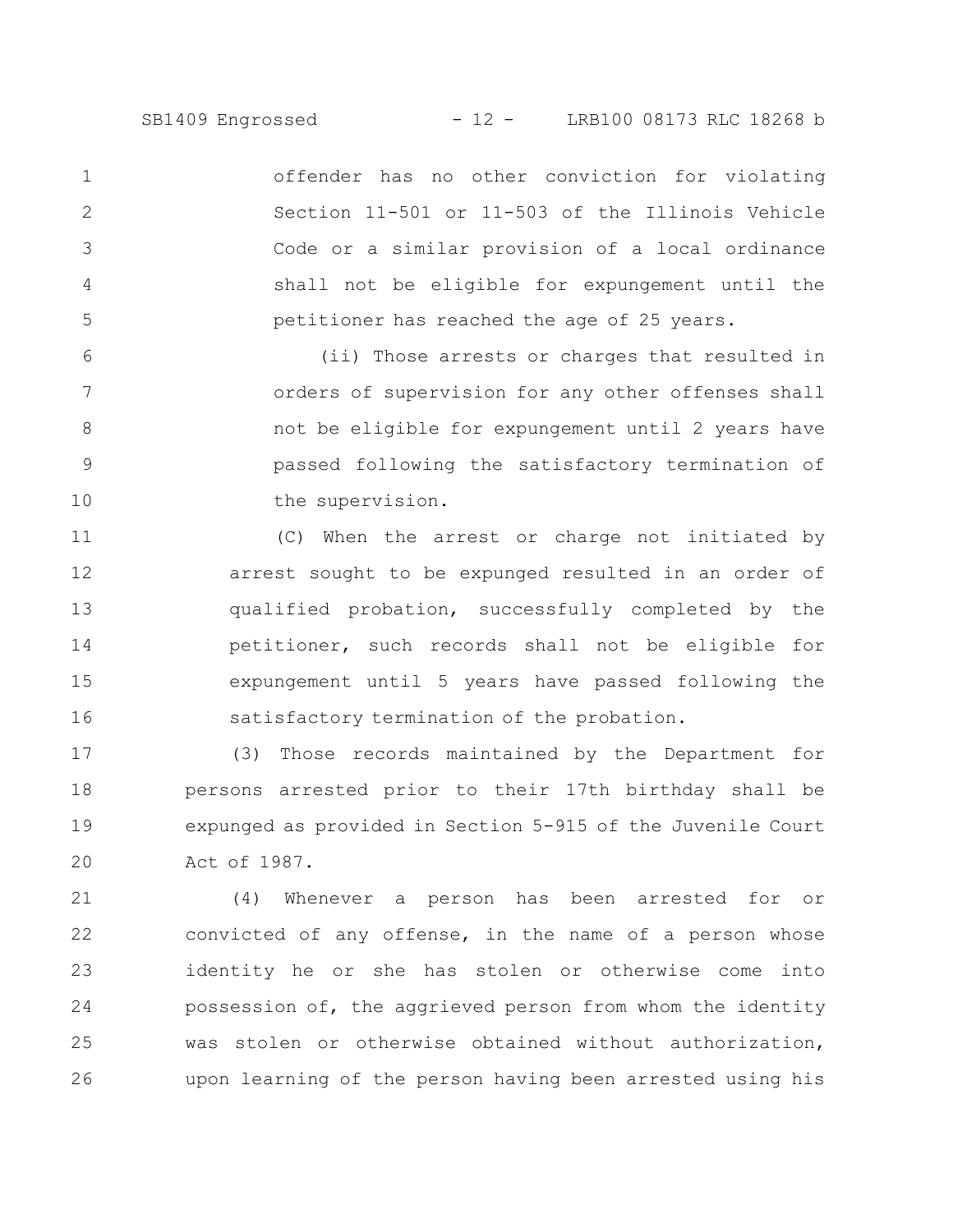SB1409 Engrossed - 13 - LRB100 08173 RLC 18268 b

or her identity, may, upon verified petition to the chief judge of the circuit wherein the arrest was made, have a court order entered nunc pro tunc by the Chief Judge to correct the arrest record, conviction record, if any, and all official records of the arresting authority, the Department, other criminal justice agencies, the prosecutor, and the trial court concerning such arrest, if any, by removing his or her name from all such records in connection with the arrest and conviction, if any, and by inserting in the records the name of the offender, if known or ascertainable, in lieu of the aggrieved's name. The records of the circuit court clerk shall be sealed until further order of the court upon good cause shown and the name of the aggrieved person obliterated on the official index required to be kept by the circuit court clerk under Section 16 of the Clerks of Courts Act, but the order shall not affect any index issued by the circuit court clerk before the entry of the order. Nothing in this Section shall limit the Department of State Police or other criminal justice agencies or prosecutors from listing under an offender's name the false names he or she has used. 1 2 3 4 5 6 7 8 9 10 11 12 13 14 15 16 17 18 19 20 21 22

(5) Whenever a person has been convicted of criminal sexual assault, aggravated criminal sexual assault, predatory criminal sexual assault of a child, criminal sexual abuse, or aggravated criminal sexual abuse, the 23 24 25 26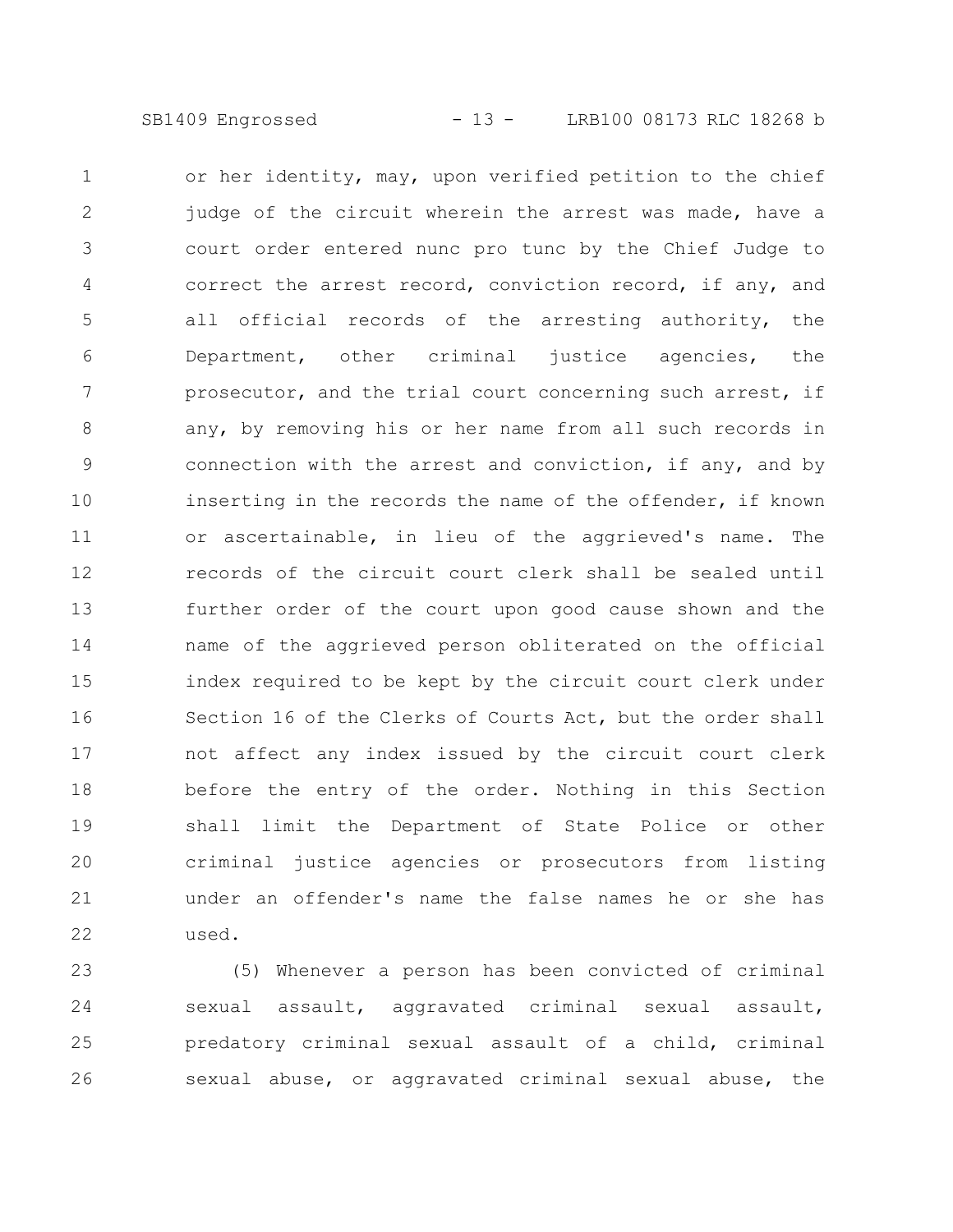SB1409 Engrossed - 14 - LRB100 08173 RLC 18268 b

victim of that offense may request that the State's Attorney of the county in which the conviction occurred file a verified petition with the presiding trial judge at the petitioner's trial to have a court order entered to seal the records of the circuit court clerk in connection with the proceedings of the trial court concerning that offense. However, the records of the arresting authority and the Department of State Police concerning the offense shall not be sealed. The court, upon good cause shown, shall make the records of the circuit court clerk in connection with the proceedings of the trial court concerning the offense available for public inspection. 1 2 3 4 5 6 7 8 9 10 11 12

(6) If a conviction has been set aside on direct review or on collateral attack and the court determines by clear and convincing evidence that the petitioner was factually innocent of the charge, the court that finds the petitioner factually innocent of the charge shall enter an expungement order for the conviction for which the petitioner has been determined to be innocent as provided in subsection (b) of Section 5-5-4 of the Unified Code of Corrections. 13 14 15 16 17 18 19 20

(7) Nothing in this Section shall prevent the Department of State Police from maintaining all records of any person who is admitted to probation upon terms and conditions and who fulfills those terms and conditions pursuant to Section 10 of the Cannabis Control Act, Section 410 of the Illinois Controlled Substances Act, Section 70 21 22 23 24 25 26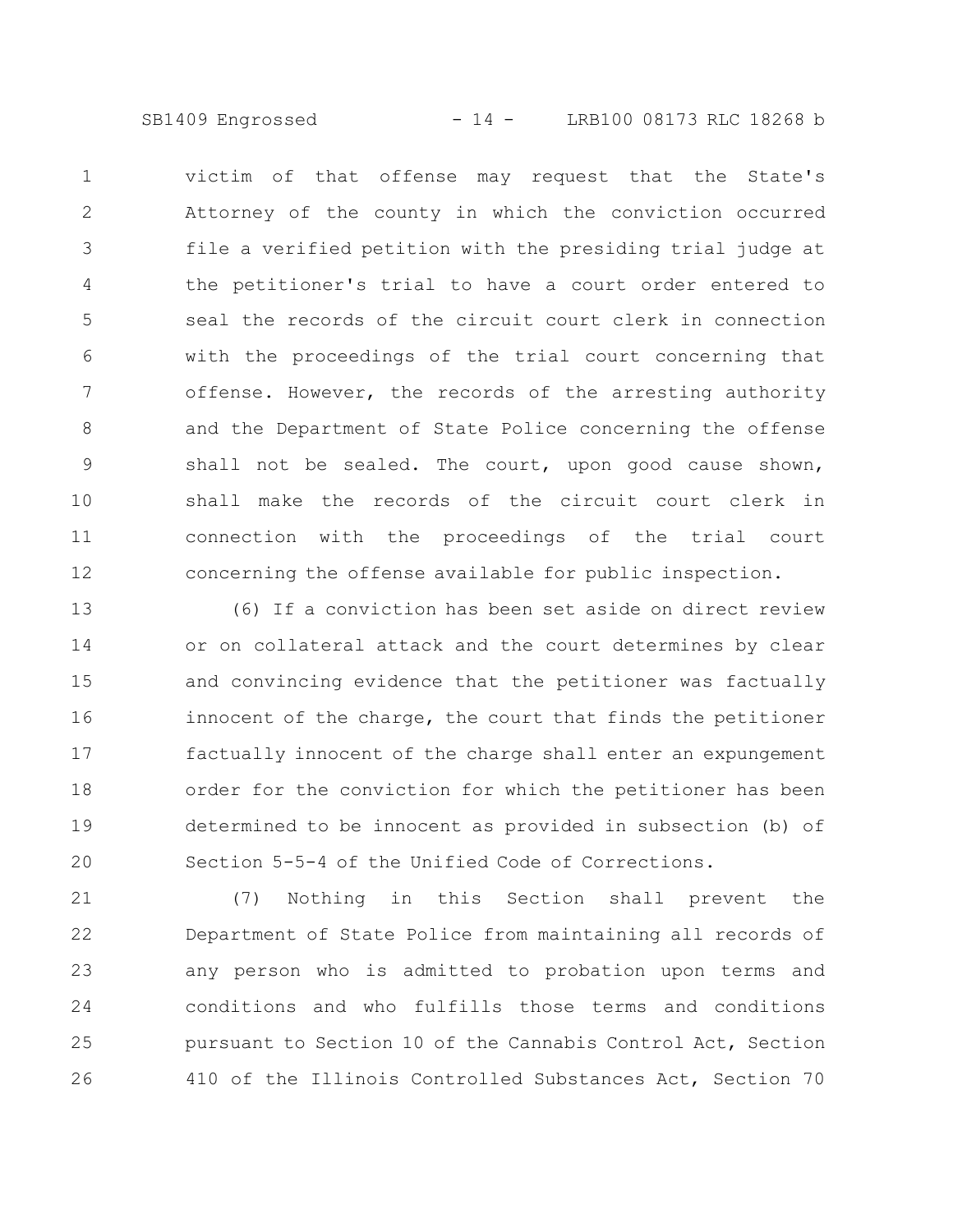SB1409 Engrossed - 15 - LRB100 08173 RLC 18268 b

of the Methamphetamine Control and Community Protection Act, Section 5-6-3.3 or 5-6-3.4 of the Unified Code of Corrections, Section 12-4.3 or subdivision (b)(1) of Section 12-3.05 of the Criminal Code of 1961 or the Criminal Code of 2012, Section 10-102 of the Illinois Alcoholism and Other Drug Dependency Act, Section 40-10 of the Alcoholism and Other Drug Abuse and Dependency Act, or Section 10 of the Steroid Control Act. 1 2 3 4 5 6 7 8

(8) If the petitioner has been granted a certificate of innocence under Section 2-702 of the Code of Civil Procedure, the court that grants the certificate of innocence shall also enter an order expunging the conviction for which the petitioner has been determined to be innocent as provided in subsection (h) of Section 2-702 of the Code of Civil Procedure. 9 10 11 12 13 14 15

(c) Sealing. 16

26

(1) Applicability. Notwithstanding any other provision of this Act to the contrary, and cumulative with any rights to expungement of criminal records, this subsection authorizes the sealing of criminal records of adults and of minors prosecuted as adults. 17 18 19 20 21

(2) Eligible Records. The following records may be sealed: 22 23

(A) All arrests resulting in release without charging; 24 25

(B) Arrests or charges not initiated by arrest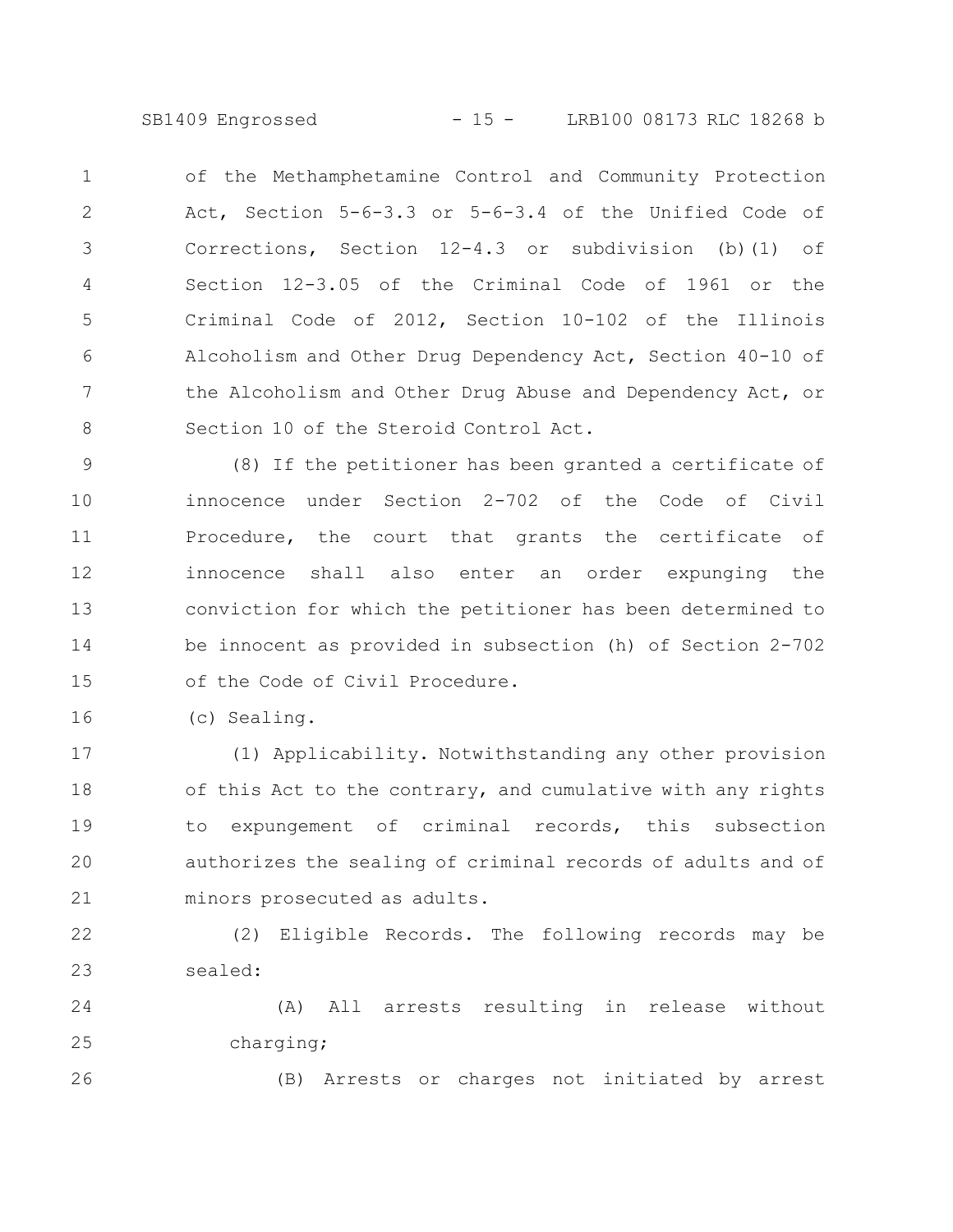resulting in acquittal, dismissal, or conviction when the conviction was reversed or vacated, except as excluded by subsection (a)(3)(B); 1 2 3

(C) Arrests or charges not initiated by arrest resulting in orders of supervision, including orders of supervision for municipal ordinance violations, successfully completed by the petitioner, unless excluded by subsection (a)(3); 4 5 6 7 8

(D) Arrests or charges not initiated by arrest resulting in convictions, including convictions on municipal ordinance violations, unless excluded by subsection (a) $(3)$ ; 9 10 11 12

(E) Arrests or charges not initiated by arrest resulting in orders of first offender probation under Section 10 of the Cannabis Control Act, Section 410 of the Illinois Controlled Substances Act, Section 70 of the Methamphetamine Control and Community Protection Act, or Section 5-6-3.3 of the Unified Code of Corrections; and 13 14 15 16 17 18 19

(F) Arrests or charges not initiated by arrest resulting in felony convictions for the following offenses: 20 21 22

23

(i) Class 4 felony convictions for:

Prostitution under Section 11-14 of the Criminal Code of 1961 or the Criminal Code of 2012. 24 25 26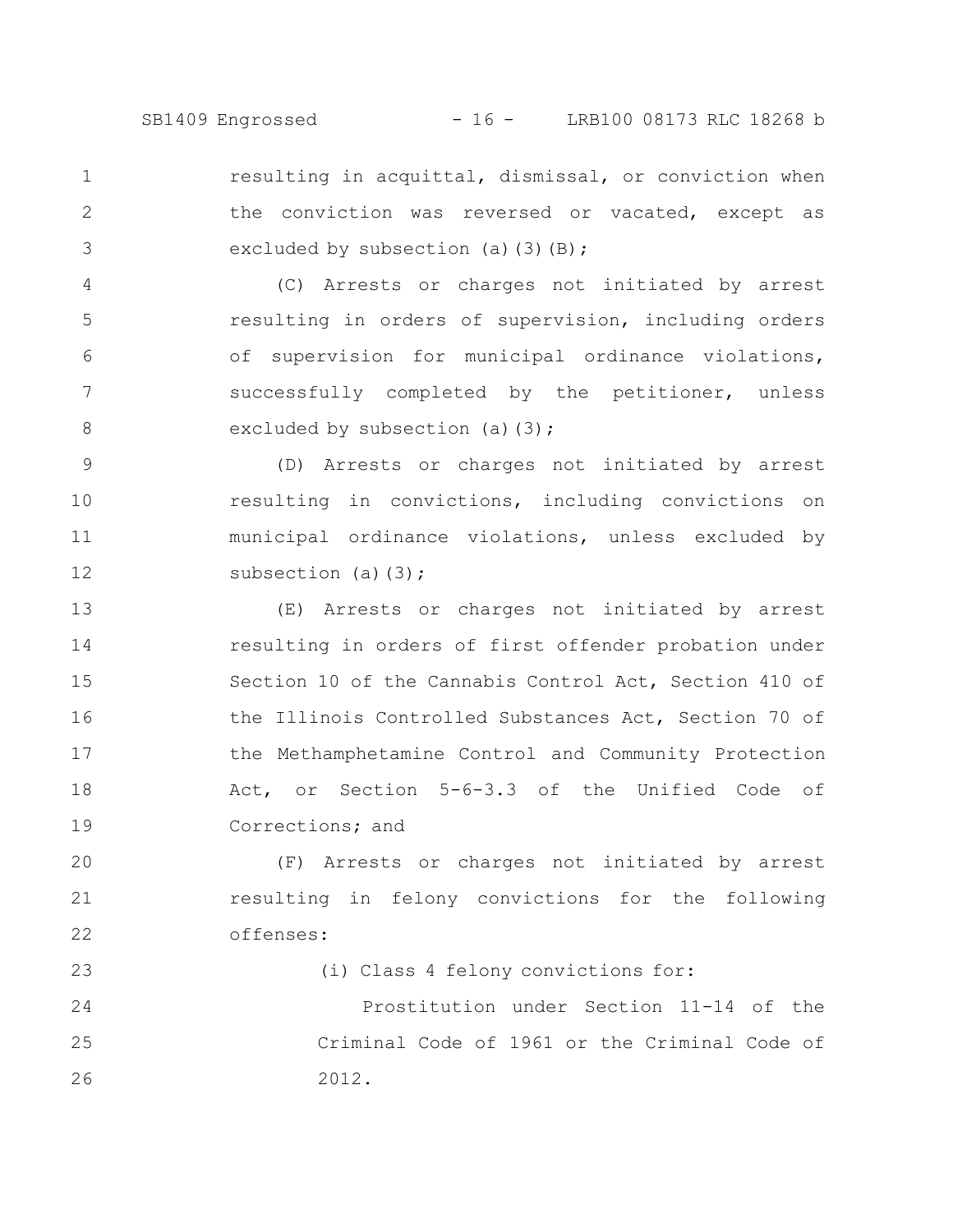SB1409 Engrossed - 17 - LRB100 08173 RLC 18268 b

Possession of cannabis under Section 4 of the Cannabis Control Act. Possession of a controlled substance under Section 402 of the Illinois Controlled Substances Act. Offenses under the Methamphetamine Precursor Control Act. Offenses under the Steroid Control Act. Theft under Section 16-1 of the Criminal Code of 1961 or the Criminal Code of 2012. Retail theft under Section 16A-3 or paragraph (a) of 16-25 of the Criminal Code of 1961 or the Criminal Code of 2012. Deceptive practices under Section 17-1 of the Criminal Code of 1961 or the Criminal Code of 2012. Forgery under Section 17-3 of the Criminal Code of 1961 or the Criminal Code of 2012. Possession of burglary tools under Section 19-2 of the Criminal Code of 1961 or the Criminal Code of 2012. (ii) Class 3 felony convictions for: Theft under Section 16-1 of the Criminal Code of 1961 or the Criminal Code of 2012. Retail theft under Section 16A-3 or paragraph (a) of 16-25 of the Criminal Code of 1 2 3 4 5 6 7 8 9 10 11 12 13 14 15 16 17 18 19 20 21 22 23 24 25 26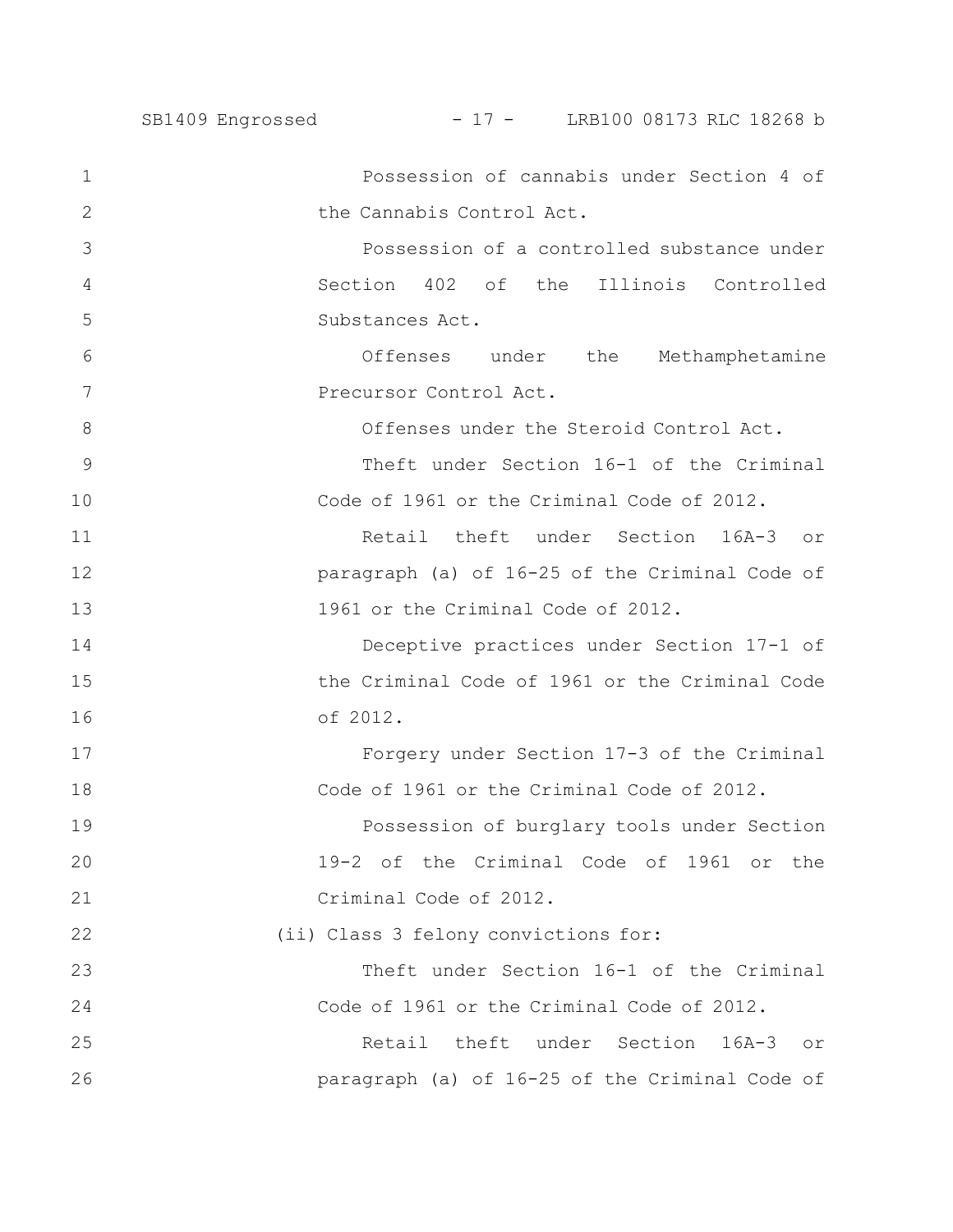1961 or the Criminal Code of 2012. Deceptive practices under Section 17-1 of the Criminal Code of 1961 or the Criminal Code of 2012. Forgery under Section 17-3 of the Criminal Code of 1961 or the Criminal Code of 2012. Possession with intent to manufacture or deliver a controlled substance under Section 401 of the Illinois Controlled Substances Act. (3) When Records Are Eligible to Be Sealed. Records identified as eligible under subsection (c)(2) may be sealed as follows: (A) Records identified as eligible under subsection (c)(2)(A) and (c)(2)(B) may be sealed at any time. (B) Except as otherwise provided in subparagraph (E) of this paragraph (3), records identified as eligible under subsection (c)(2)(C) may be sealed 2 years after the termination of petitioner's last sentence (as defined in subsection (a)(1)(F)). (C) Except as otherwise provided in subparagraph (E) of this paragraph (3), records identified as eligible under subsections (c)(2)(D), (c)(2)(E), and (c)(2)(F) may be sealed 3 years after the termination of the petitioner's last sentence (as defined in 1 2 3 4 5 6 7 8 9 10 11 12 13 14 15 16 17 18 19 20 21 22 23 24 25

subsection (a) $(1)(F)$ ). 26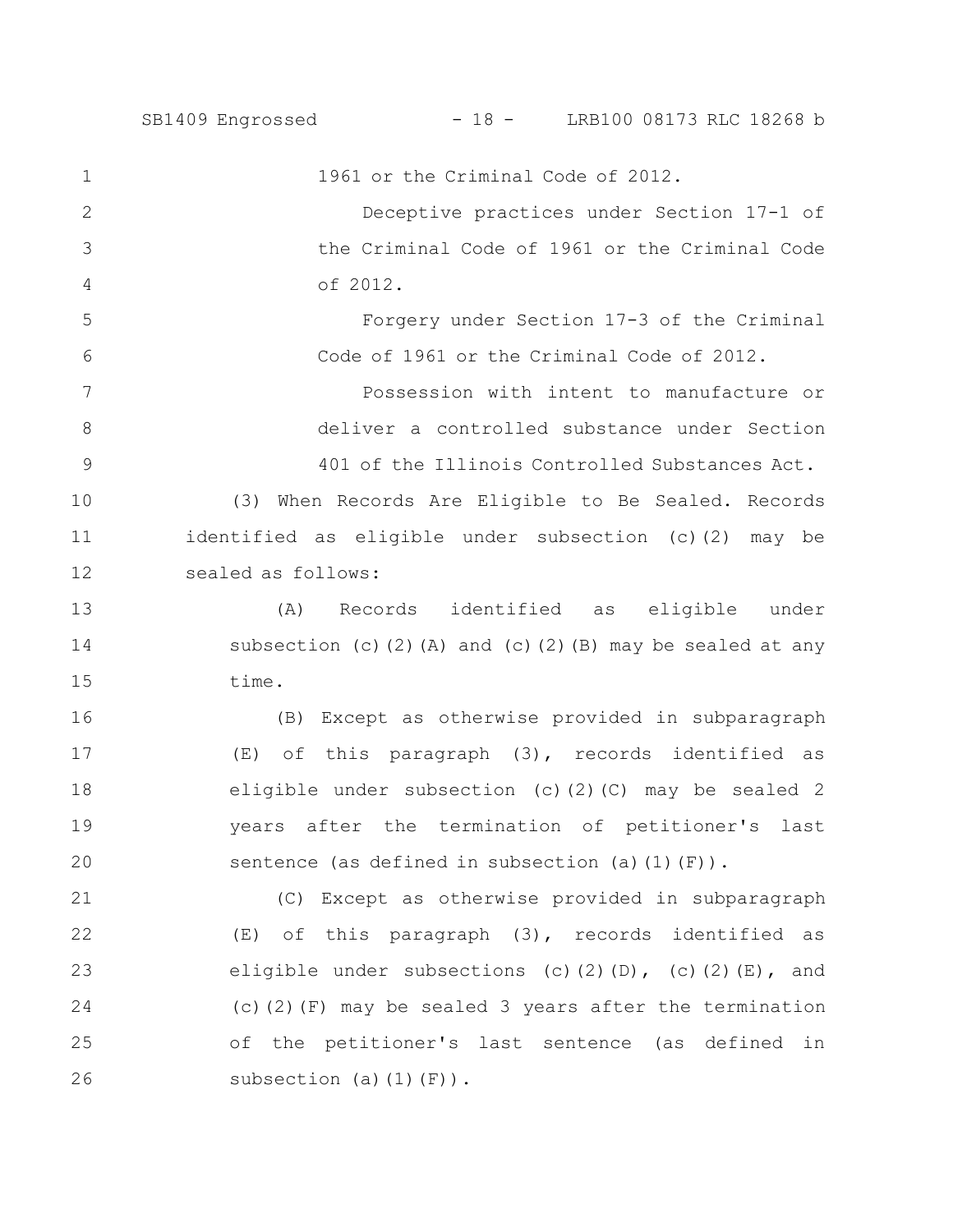(D) Records identified in subsection (a)(3)(A)(iii) may be sealed after the petitioner has reached the age of 25 years. 1 2 3

(E) Records identified as eligible under subsections (c)(2)(C), (c)(2)(D), (c)(2)(E), or (c)(2)(F) may be sealed upon termination of the petitioner's last sentence if the petitioner earned a high school diploma, associate's degree, career certificate, vocational technical certification, or bachelor's degree, or passed the high school level Test of General Educational Development, during the period of his or her sentence, aftercare release, or mandatory supervised release. This subparagraph shall apply only to a petitioner who has not completed the same educational goal prior to the period of his or her sentence, aftercare release, or mandatory supervised release. If a petition for sealing eligible records filed under this subparagraph is denied by the court, the time periods under subparagraph (B) or (C) shall apply to any subsequent petition for sealing filed by the petitioner. 4 5 6 7 8 9 10 11 12 13 14 15 16 17 18 19 20 21

(4) Subsequent felony convictions. A person may not have subsequent felony conviction records sealed as provided in this subsection (c) if he or she is convicted of any felony offense after the date of the sealing of prior felony convictions as provided in this subsection 22 23 24 25 26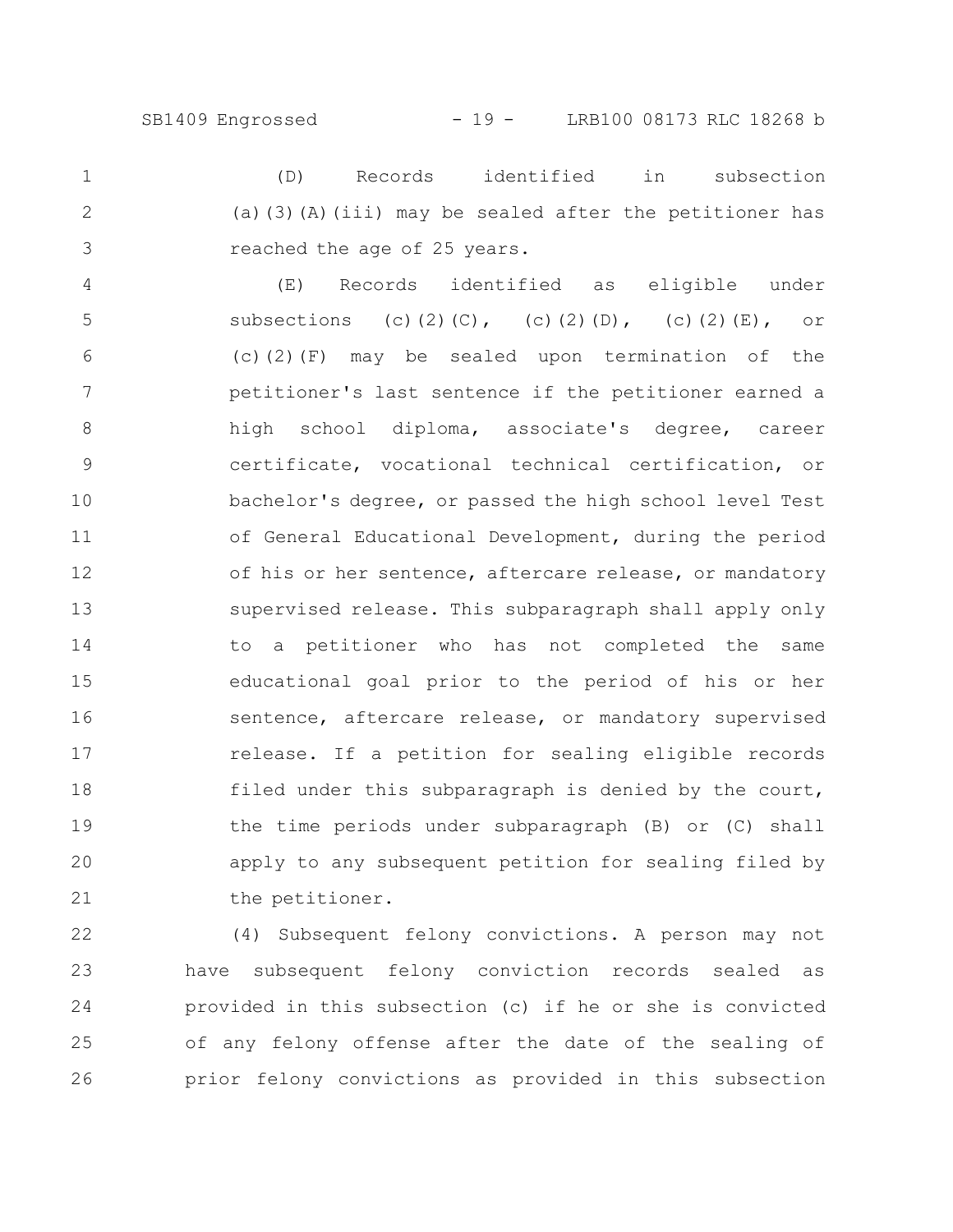(c). The court may, upon conviction for a subsequent felony offense, order the unsealing of prior felony conviction records previously ordered sealed by the court. 1 2 3

(5) Notice of eligibility for sealing. Upon entry of a disposition for an eligible record under this subsection (c), the petitioner shall be informed by the court of the right to have the records sealed and the procedures for the sealing of the records. 4 5 6 7 8

(d) Procedure. The following procedures apply to expungement under subsections (b), (e), and (e-6) and sealing under subsections (c) and (e-5): 9 10 11

(1) Filing the petition. Upon becoming eligible to petition for the expungement or sealing of records under this Section, the petitioner shall file a petition requesting the expungement or sealing of records with the clerk of the court where the arrests occurred or the charges were brought, or both. If arrests occurred or charges were brought in multiple jurisdictions, a petition must be filed in each such jurisdiction. The petitioner shall pay the applicable fee, except no fee shall be required if the petitioner has obtained a court order waiving fees under Supreme Court Rule 298 or it is otherwise waived. 12 13 14 15 16 17 18 19 20 21 22 23

(1.5) County fee waiver pilot program. In a county of 3,000,000 or more inhabitants, no fee shall be required to be paid by a petitioner if the records sought to be 24 25 26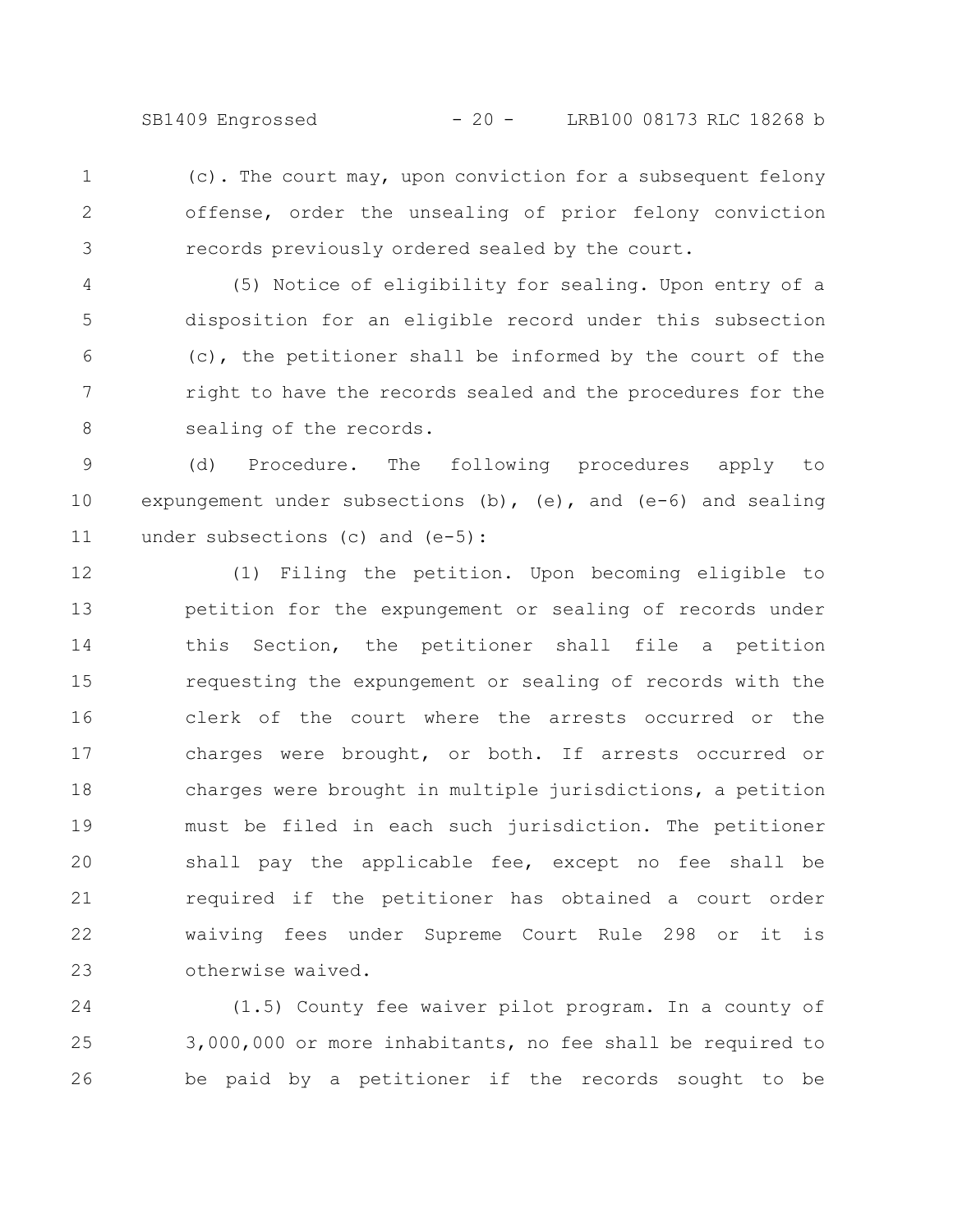SB1409 Engrossed - 21 - LRB100 08173 RLC 18268 b

expunged or sealed were arrests resulting in release without charging or arrests or charges not initiated by arrest resulting in acquittal, dismissal, or conviction when the conviction was reversed or vacated, unless excluded by subsection (a)(3)(B). The provisions of this paragraph  $(1.5)$ , other than this sentence, are inoperative on and after January 1, 2018 or one year after January 1, 2017 (the effective date of Public Act 99-881) this amendatory Act of the 99th General Assembly, whichever is later. 1 2 3 4 5 6 7 8 9 10

(2) Contents of petition. The petition shall be verified and shall contain the petitioner's name, date of birth, current address and, for each arrest or charge not initiated by arrest sought to be sealed or expunged, the case number, the date of arrest (if any), the identity of the arresting authority, and such other information as the court may require. During the pendency of the proceeding, the petitioner shall promptly notify the circuit court clerk of any change of his or her address. If the petitioner has received a certificate of eligibility for sealing from the Prisoner Review Board under paragraph (10) of subsection (a) of Section 3-3-2 of the Unified Code of Corrections, the certificate shall be attached to the petition. 11 12 13 14 15 16 17 18 19 20 21 22 23 24

(3) Drug test. The petitioner must attach to the petition proof that the petitioner has passed a test taken 25 26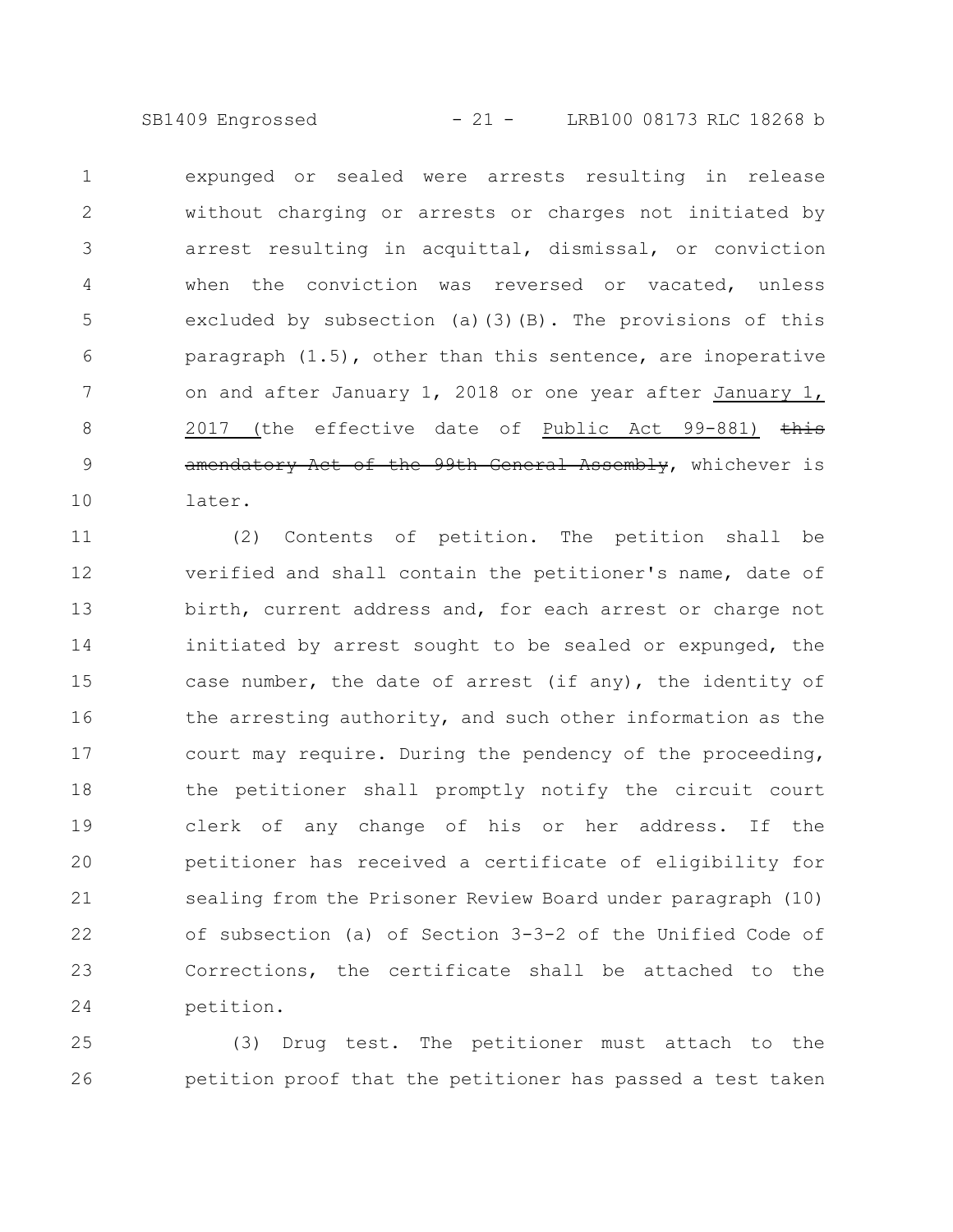SB1409 Engrossed - 22 - LRB100 08173 RLC 18268 b

within 30 days before the filing of the petition showing the absence within his or her body of all illegal substances as defined by the Illinois Controlled Substances Act, the Methamphetamine Control and Community Protection Act, and the Cannabis Control Act if he or she is petitioning to: 1 2 3 4 5 6

(A) seal felony records under clause (c)(2)(E);

(B) seal felony records for a violation of the Illinois Controlled Substances Act, the Methamphetamine Control and Community Protection Act, or the Cannabis Control Act under clause (c)(2)(F); 8 9 10 11

(C) seal felony records under subsection (e-5); or (D) expunge felony records of a qualified probation under clause (b)(1)(iv). 12 13 14

(4) Service of petition. The circuit court clerk shall promptly serve a copy of the petition and documentation to support the petition under subsection (e-5) or (e-6) on the State's Attorney or prosecutor charged with the duty of prosecuting the offense, the Department of State Police, the arresting agency and the chief legal officer of the unit of local government effecting the arrest. 15 16 17 18 19 20 21

22

7

(5) Objections.

(A) Any party entitled to notice of the petition may file an objection to the petition. All objections shall be in writing, shall be filed with the circuit court clerk, and shall state with specificity the basis 23 24 25 26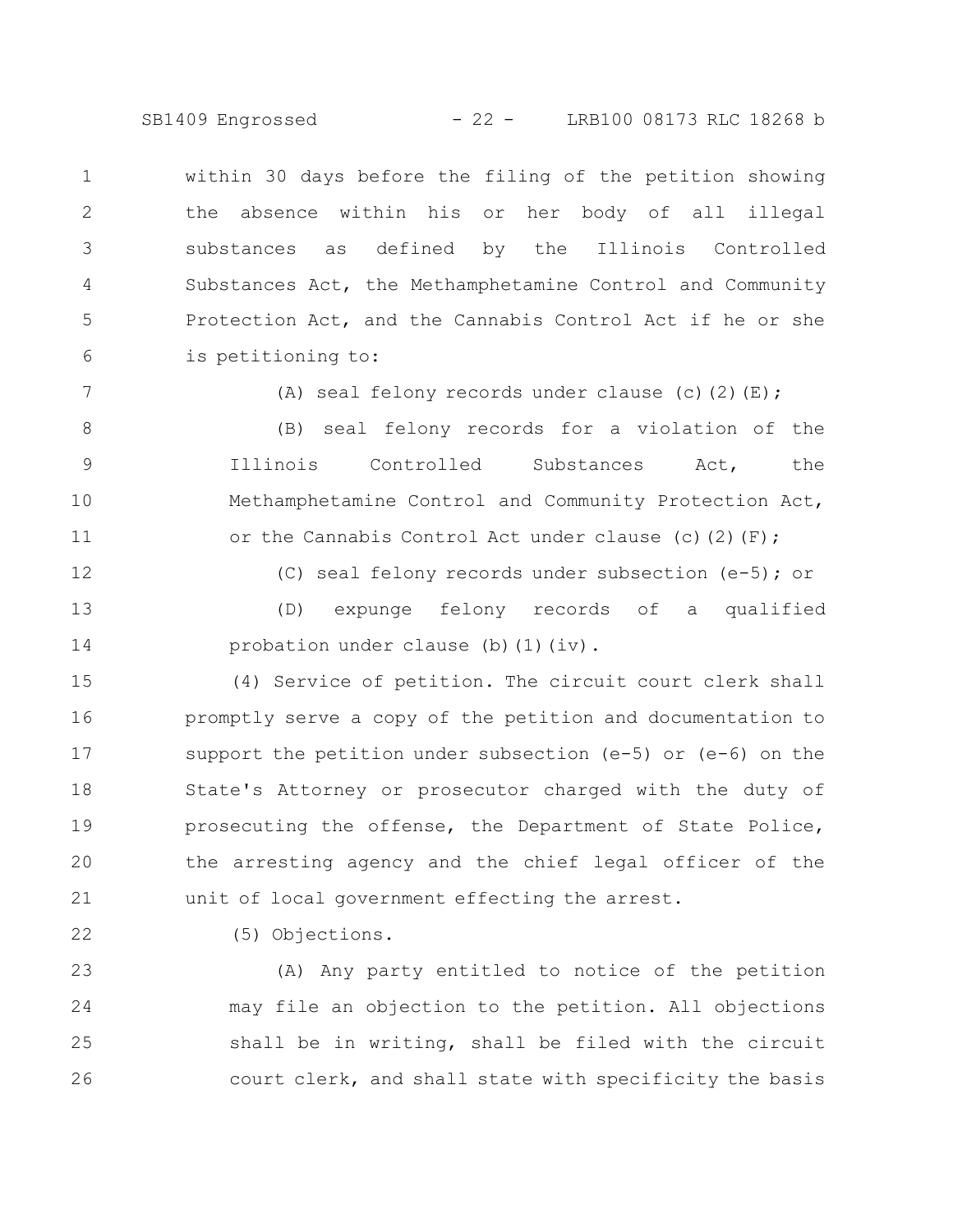of the objection. Whenever a person who has been convicted of an offense is granted a pardon by the Governor which specifically authorizes expungement, an objection to the petition may not be filed. 1 2 3 4

(B) Objections to a petition to expunge or seal must be filed within 60 days of the date of service of the petition. 5 6 7

(6) Entry of order. 8

(A) The Chief Judge of the circuit wherein the charge was brought, any judge of that circuit designated by the Chief Judge, or in counties of less than 3,000,000 inhabitants, the presiding trial judge at the petitioner's trial, if any, shall rule on the petition to expunge or seal as set forth in this subsection (d)(6). 9 10 11 12 13 14 15

(B) Unless the State's Attorney or prosecutor, the Department of State Police, the arresting agency, or the chief legal officer files an objection to the petition to expunge or seal within 60 days from the date of service of the petition, the court shall enter an order granting or denying the petition. 16 17 18 19 20 21

(7) Hearings. If an objection is filed, the court shall set a date for a hearing and notify the petitioner and all parties entitled to notice of the petition of the hearing date at least 30 days prior to the hearing. Prior to the hearing, the State's Attorney shall consult with the 22 23 24 25 26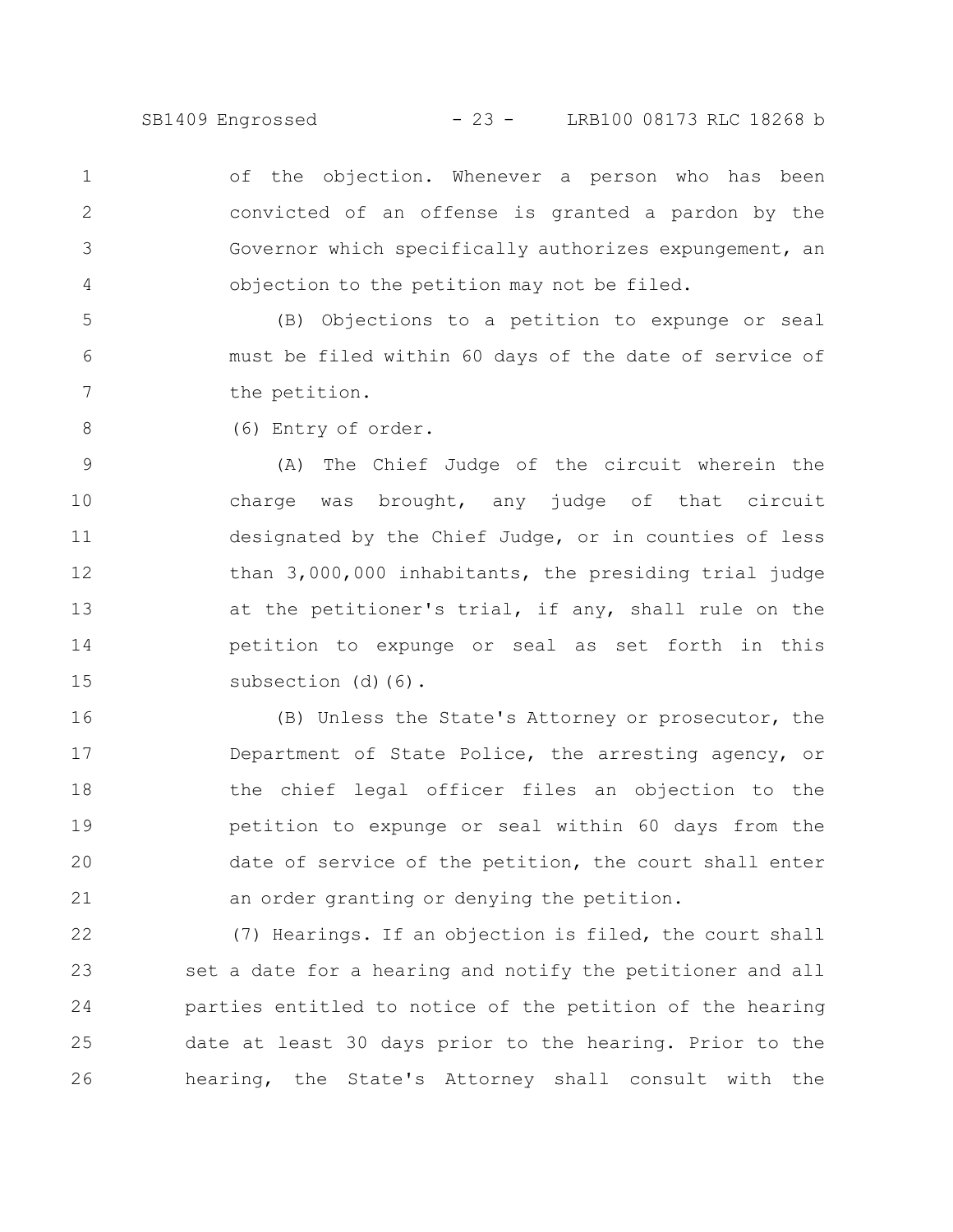SB1409 Engrossed - 24 - LRB100 08173 RLC 18268 b

Department as to the appropriateness of the relief sought in the petition to expunge or seal. At the hearing, the court shall hear evidence on whether the petition should or should not be granted, and shall grant or deny the petition to expunge or seal the records based on the evidence presented at the hearing. The court may consider the following: 1 2 3 4 5 6 7

(A) the strength of the evidence supporting the defendant's conviction; 8 9

(B) the reasons for retention of the conviction records by the State; 10 11

(C) the petitioner's age, criminal record history, and employment history; 12 13

(D) the period of time between the petitioner's arrest on the charge resulting in the conviction and the filing of the petition under this Section; and 14 15 16

(E) the specific adverse consequences the petitioner may be subject to if the petition is denied. (8) Service of order. After entering an order to expunge or seal records, the court must provide copies of the order to the Department, in a form and manner prescribed by the Department, to the petitioner, to the State's Attorney or prosecutor charged with the duty of prosecuting the offense, to the arresting agency, to the chief legal officer of the unit of local government effecting the arrest, and to such other criminal justice 17 18 19 20 21 22 23 24 25 26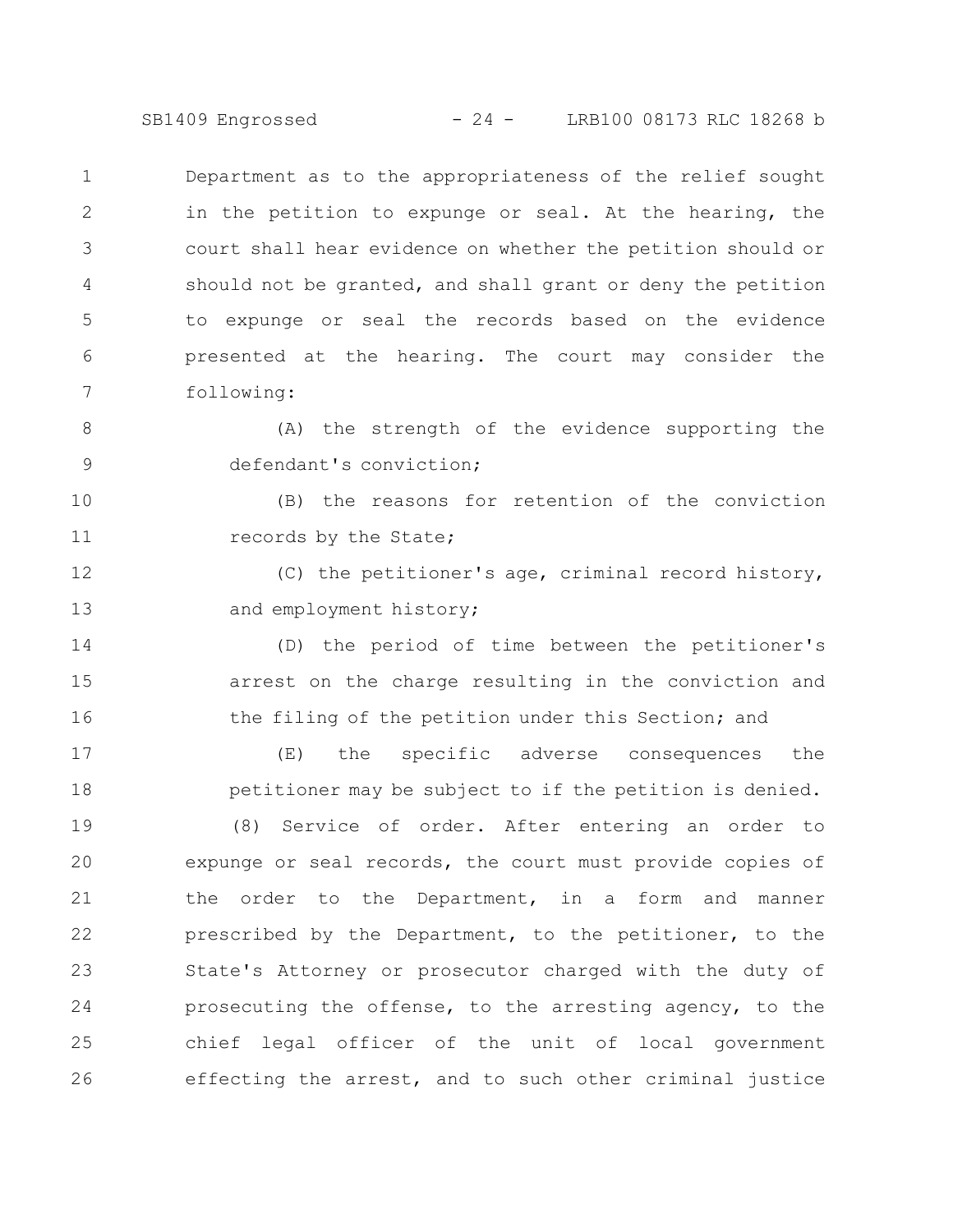SB1409 Engrossed - 25 - LRB100 08173 RLC 18268 b

agencies as may be ordered by the court.

1 2

3

4

5

6

7

8

9

10

11

26

(9) Implementation of order.

(A) Upon entry of an order to expunge records pursuant to (b)(2)(A) or (b)(2)(B)(ii), or both:

(i) the records shall be expunged (as defined in subsection (a)(1)(E)) by the arresting agency, the Department, and any other agency as ordered by the court, within 60 days of the date of service of the order, unless a motion to vacate, modify, or reconsider the order is filed pursuant to paragraph (12) of subsection (d) of this Section;

(ii) the records of the circuit court clerk shall be impounded until further order of the court upon good cause shown and the name of the petitioner obliterated on the official index required to be kept by the circuit court clerk under Section 16 of the Clerks of Courts Act, but the order shall not affect any index issued by the circuit court clerk before the entry of the order; and 12 13 14 15 16 17 18 19 20

(iii) in response to an inquiry for expunged records, the court, the Department, or the agency receiving such inquiry, shall reply as it does in response to inquiries when no records ever existed. 21 22 23 24 25

(B) Upon entry of an order to expunge records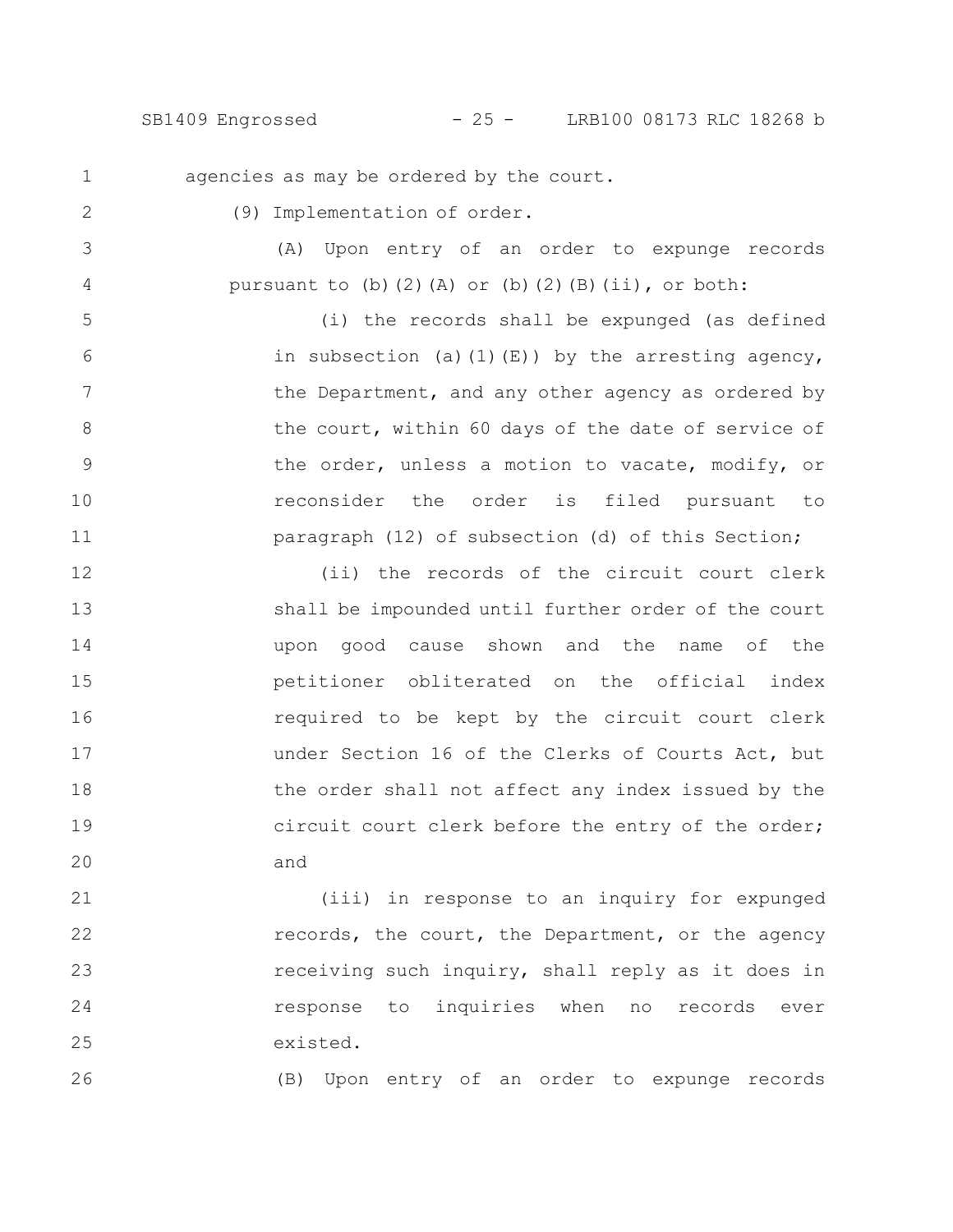1

pursuant to  $(b)$   $(2)$   $(B)$   $(i)$  or  $(b)$   $(2)$   $(C)$ , or both:

(i) the records shall be expunged (as defined in subsection (a)(1)(E)) by the arresting agency and any other agency as ordered by the court, within 60 days of the date of service of the order, unless a motion to vacate, modify, or reconsider the order is filed pursuant to paragraph (12) of subsection (d) of this Section; 2 3 4 5 6 7 8

(ii) the records of the circuit court clerk shall be impounded until further order of the court upon good cause shown and the name of the petitioner obliterated on the official index required to be kept by the circuit court clerk under Section 16 of the Clerks of Courts Act, but the order shall not affect any index issued by the circuit court clerk before the entry of the order; 9 10 11 12 13 14 15 16

(iii) the records shall be impounded by the Department within 60 days of the date of service of the order as ordered by the court, unless a motion to vacate, modify, or reconsider the order is filed pursuant to paragraph (12) of subsection (d) of this Section; 17 18 19 20 21 22

(iv) records impounded by the Department may be disseminated by the Department only as required by law or to the arresting authority, the State's Attorney, and the court upon a later arrest for the 23 24 25 26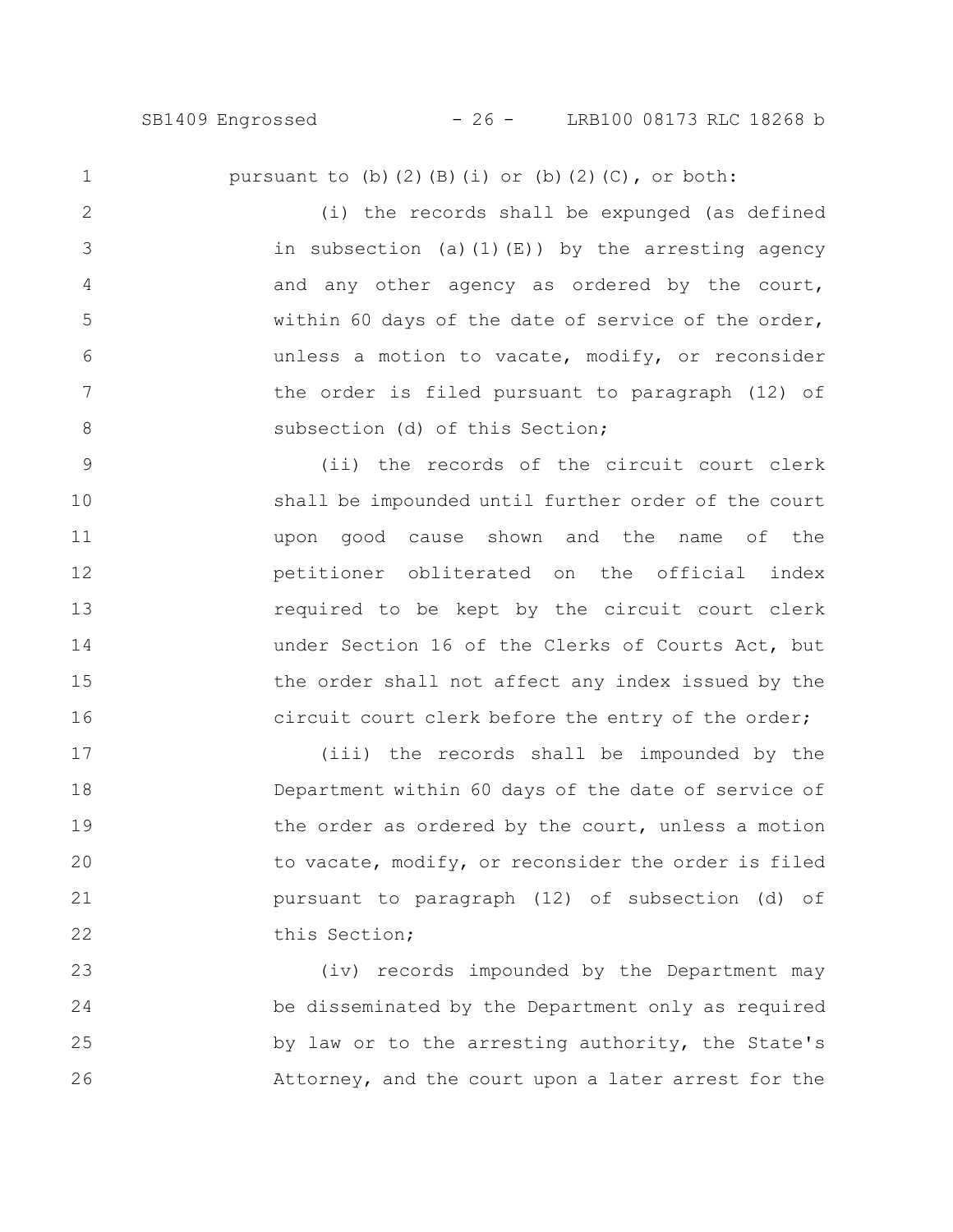same or a similar offense or for the purpose of sentencing for any subsequent felony, and to the Department of Corrections upon conviction for any offense; and 1 2 3 4

5

6

7

8

9

10

(v) in response to an inquiry for such records from anyone not authorized by law to access such records, the court, the Department, or the agency receiving such inquiry shall reply as it does in response to inquiries when no records ever existed.

(B-5) Upon entry of an order to expunge records under subsection (e-6): 11 12

(i) the records shall be expunged (as defined in subsection (a)(1)(E)) by the arresting agency and any other agency as ordered by the court, within 60 days of the date of service of the order, unless a motion to vacate, modify, or reconsider the order is filed under paragraph (12) of subsection (d) of this Section; 13 14 15 16 17 18 19

(ii) the records of the circuit court clerk shall be impounded until further order of the court upon good cause shown and the name of the petitioner obliterated on the official index required to be kept by the circuit court clerk under Section 16 of the Clerks of Courts Act, but the order shall not affect any index issued by the 20 21 22 23 24 25 26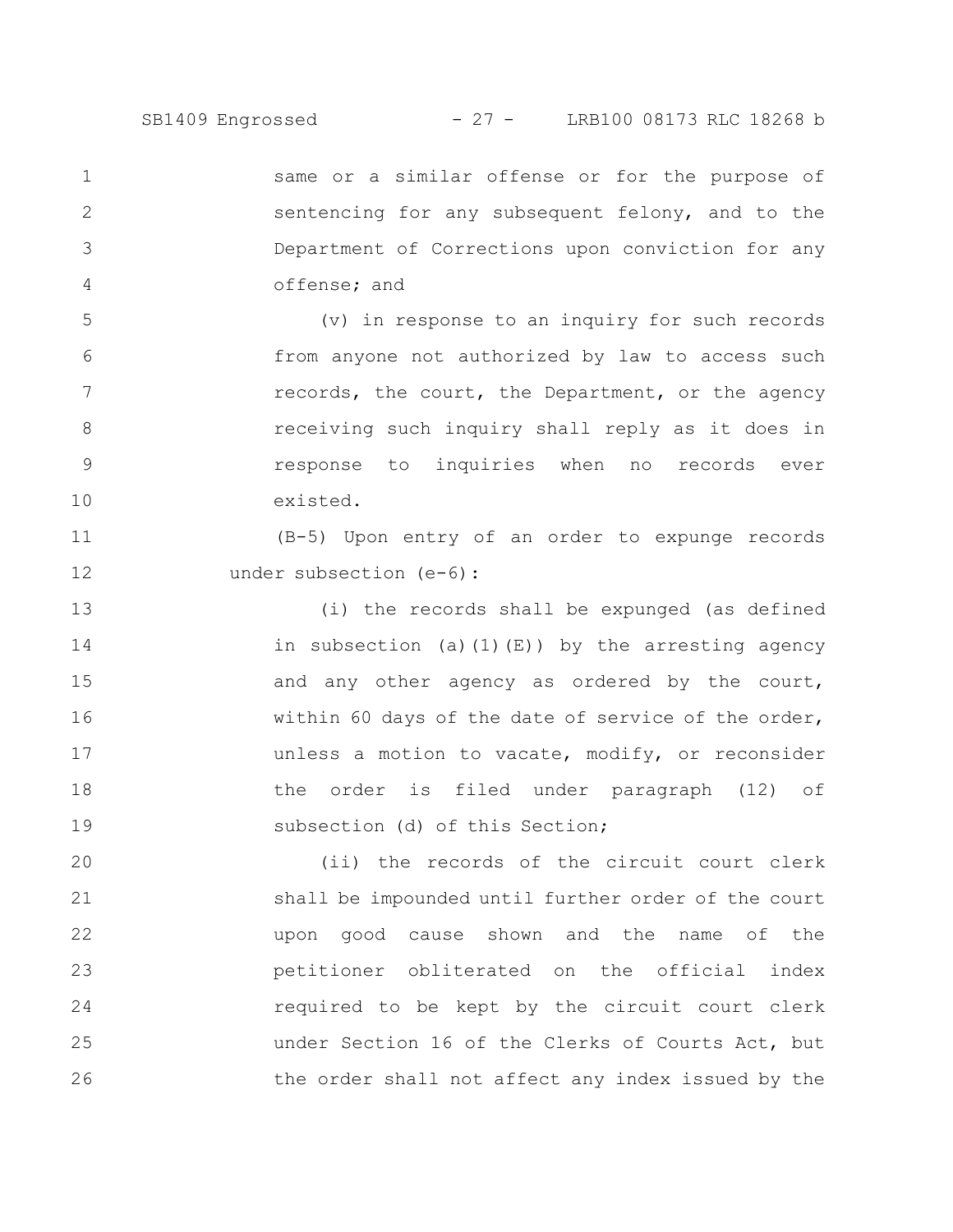1

2

3

4

5

6

7

circuit court clerk before the entry of the order;

(iii) the records shall be impounded by the Department within 60 days of the date of service of the order as ordered by the court, unless a motion to vacate, modify, or reconsider the order is filed under paragraph (12) of subsection (d) of this Section;

(iv) records impounded by the Department may be disseminated by the Department only as required by law or to the arresting authority, the State's Attorney, and the court upon a later arrest for the same or a similar offense or for the purpose of sentencing for any subsequent felony, and to the Department of Corrections upon conviction for any offense; and 8 9 10 11 12 13 14 15

(v) in response to an inquiry for these records from anyone not authorized by law to access the records, the court, the Department, or the agency receiving the inquiry shall reply as it does in response to inquiries when no records ever existed. 16 17 18 19 20 21

(C) Upon entry of an order to seal records under subsection  $(c)$ , the arresting agency, any other agency as ordered by the court, the Department, and the court shall seal the records (as defined in subsection (a)(1)(K)). In response to an inquiry for such records, 22 23 24 25 26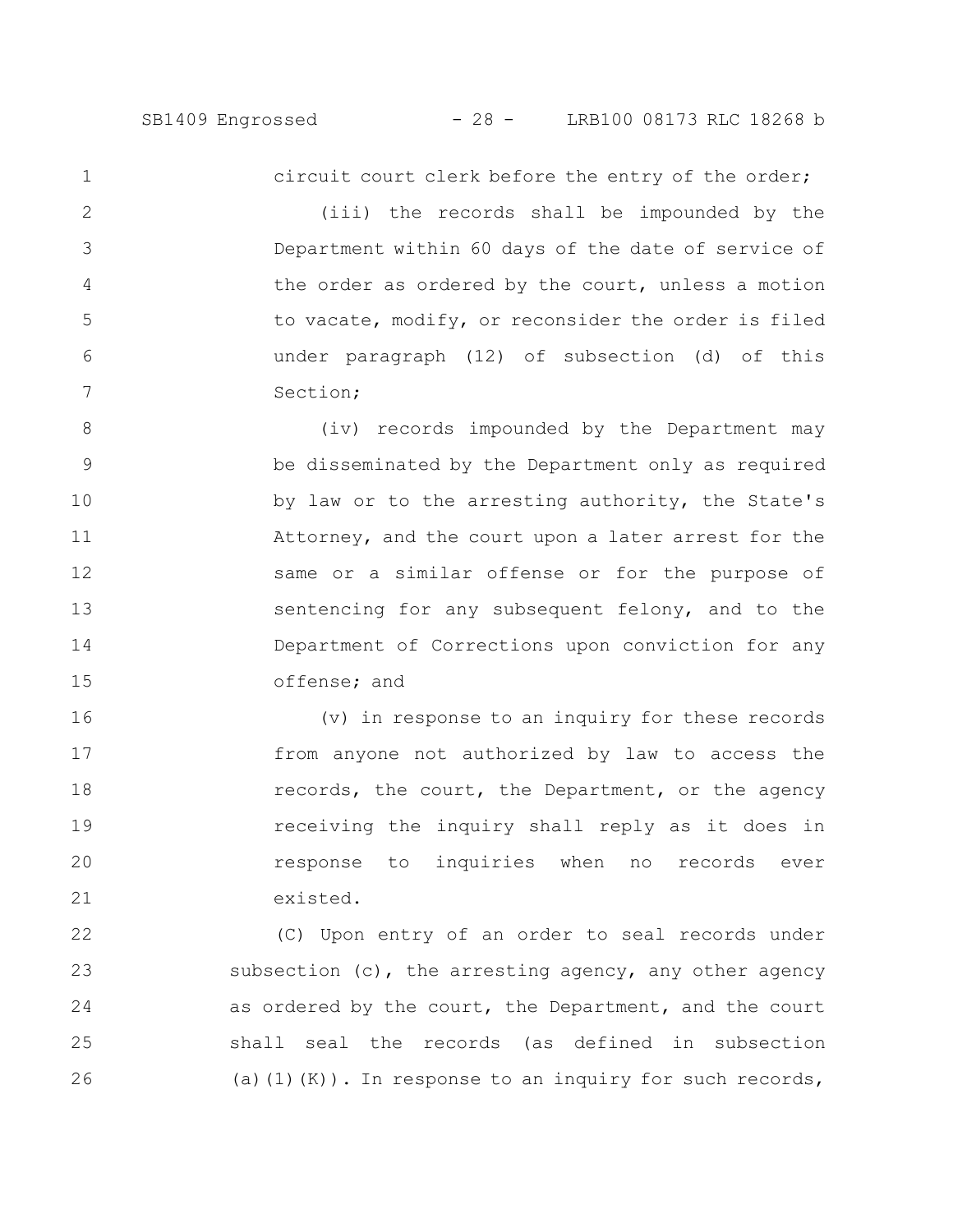from anyone not authorized by law to access such records, the court, the Department, or the agency receiving such inquiry shall reply as it does in response to inquiries when no records ever existed. 1 2 3 4

(D) The Department shall send written notice to the petitioner of its compliance with each order to expunge or seal records within 60 days of the date of service of that order or, if a motion to vacate, modify, or reconsider is filed, within 60 days of service of the order resolving the motion, if that order requires the Department to expunge or seal records. In the event of an appeal from the circuit court order, the Department shall send written notice to the petitioner of its compliance with an Appellate Court or Supreme Court judgment to expunge or seal records within 60 days of the issuance of the court's mandate. The notice is not required while any motion to vacate, modify, or reconsider, or any appeal or petition for discretionary appellate review, is pending. 5 6 7 8 9 10 11 12 13 14 15 16 17 18 19

(10) Fees. The Department may charge the petitioner a fee equivalent to the cost of processing any order to expunge or seal records. Notwithstanding any provision of the Clerks of Courts Act to the contrary, the circuit court clerk may charge a fee equivalent to the cost associated with the sealing or expungement of records by the circuit court clerk. From the total filing fee collected for the 20 21 22 23 24 25 26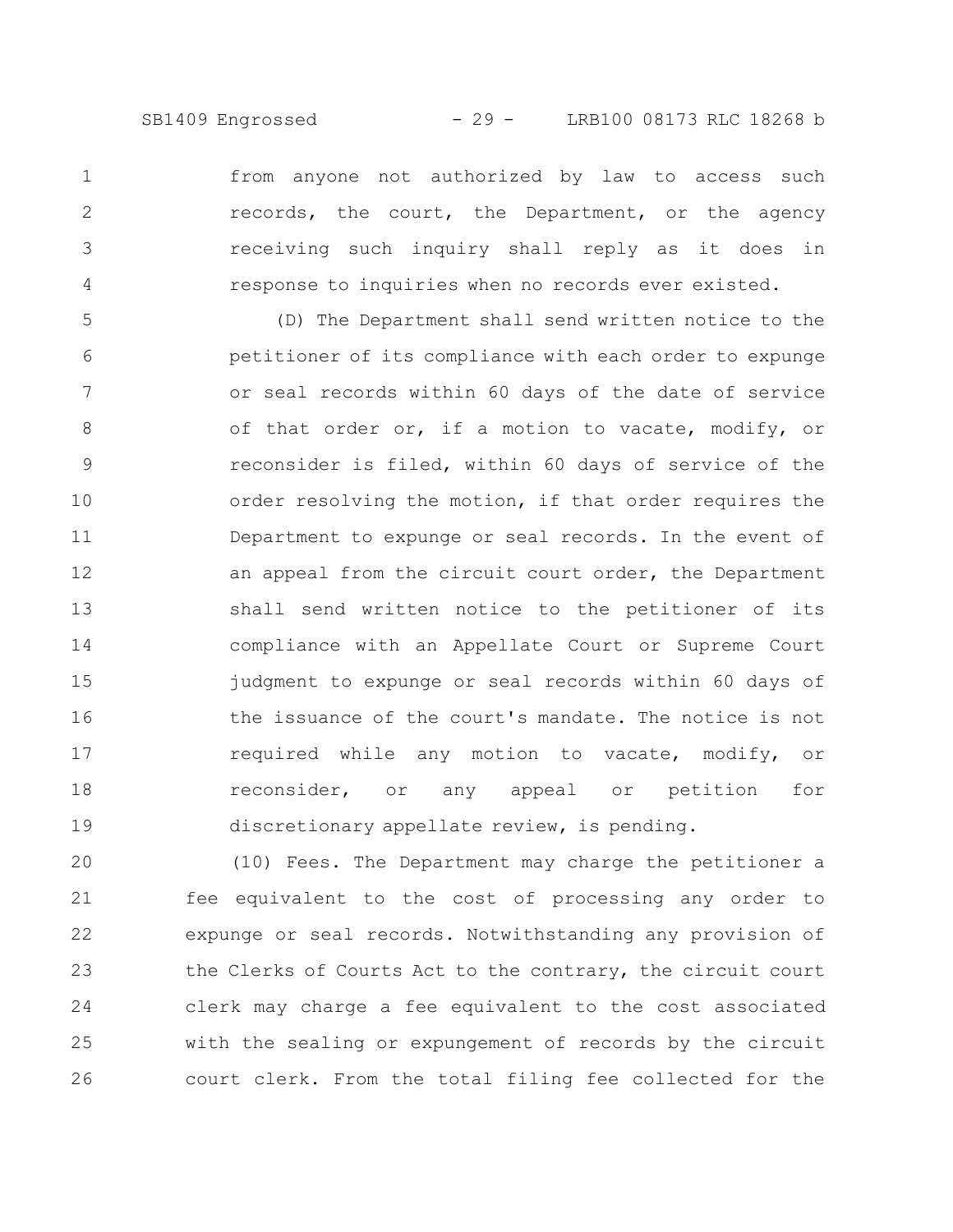SB1409 Engrossed - 30 - LRB100 08173 RLC 18268 b

petition to seal or expunge, the circuit court clerk shall deposit \$10 into the Circuit Court Clerk Operation and Administrative Fund, to be used to offset the costs incurred by the circuit court clerk in performing the additional duties required to serve the petition to seal or expunge on all parties. The circuit court clerk shall collect and forward the Department of State Police portion of the fee to the Department and it shall be deposited in the State Police Services Fund. 1 2 3 4 5 6 7 8 9

(11) Final Order. No court order issued under the expungement or sealing provisions of this Section shall become final for purposes of appeal until 30 days after service of the order on the petitioner and all parties entitled to notice of the petition. 10 11 12 13 14

(12) Motion to Vacate, Modify, or Reconsider. Under Section 2-1203 of the Code of Civil Procedure, the petitioner or any party entitled to notice may file a motion to vacate, modify, or reconsider the order granting or denying the petition to expunge or seal within 60 days of service of the order. If filed more than 60 days after service of the order, a petition to vacate, modify, or reconsider shall comply with subsection (c) of Section 2-1401 of the Code of Civil Procedure. Upon filing of a motion to vacate, modify, or reconsider, notice of the motion shall be served upon the petitioner and all parties entitled to notice of the petition. 15 16 17 18 19 20 21 22 23 24 25 26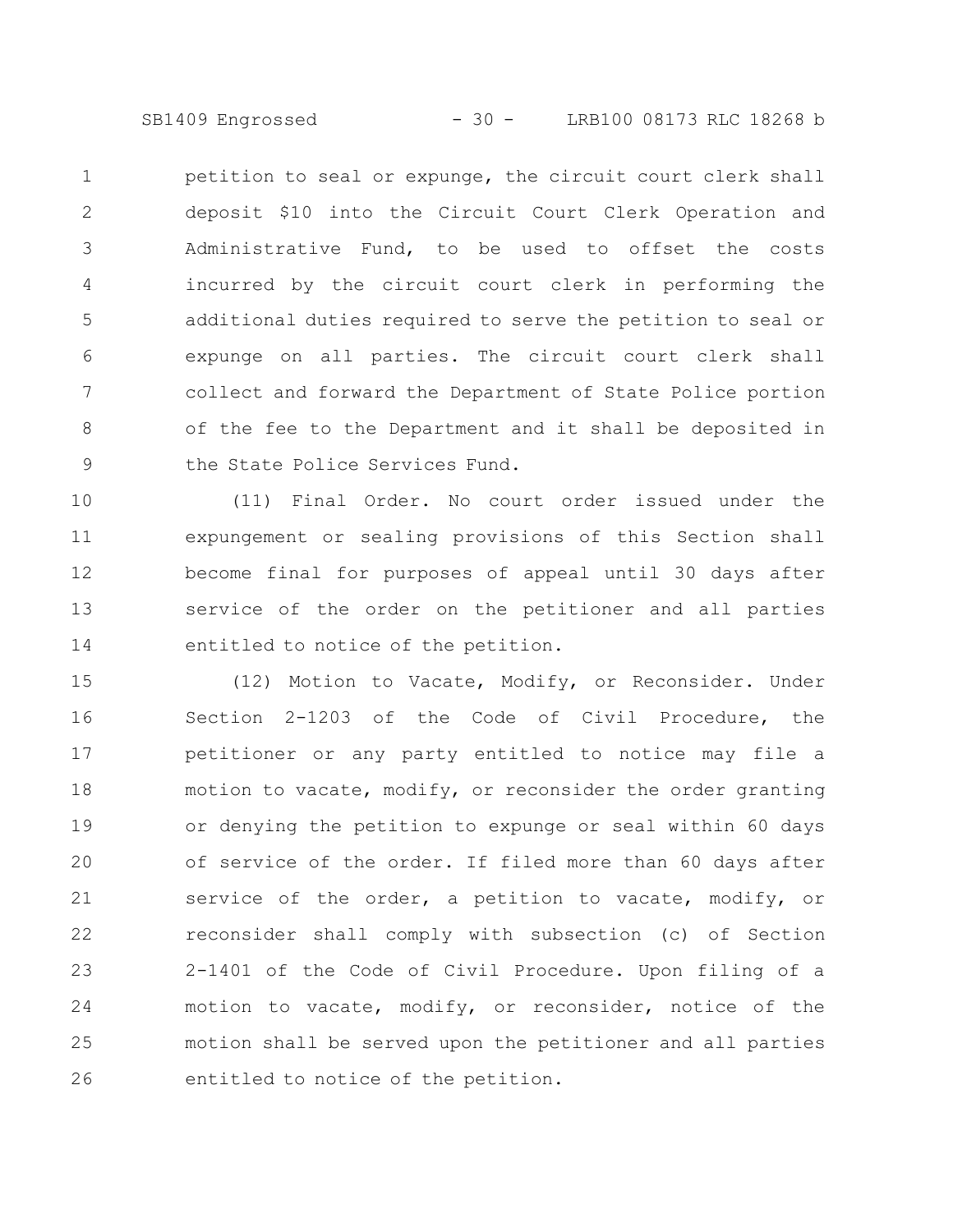SB1409 Engrossed - 31 - LRB100 08173 RLC 18268 b

(13) Effect of Order. An order granting a petition under the expungement or sealing provisions of this Section shall not be considered void because it fails to comply with the provisions of this Section or because of any error asserted in a motion to vacate, modify, or reconsider. The circuit court retains jurisdiction to determine whether the order is voidable and to vacate, modify, or reconsider its terms based on a motion filed under paragraph (12) of this subsection (d). 1 2 3 4 5 6 7 8 9

(14) Compliance with Order Granting Petition to Seal Records. Unless a court has entered a stay of an order granting a petition to seal, all parties entitled to notice of the petition must fully comply with the terms of the order within 60 days of service of the order even if a party is seeking relief from the order through a motion filed under paragraph (12) of this subsection (d) or is appealing the order. 10 11 12 13 14 15 16 17

(15) Compliance with Order Granting Petition to Expunge Records. While a party is seeking relief from the order granting the petition to expunge through a motion filed under paragraph (12) of this subsection (d) or is appealing the order, and unless a court has entered a stay of that order, the parties entitled to notice of the petition must seal, but need not expunge, the records until there is a final order on the motion for relief or, in the case of an appeal, the issuance of that court's mandate. 18 19 20 21 22 23 24 25 26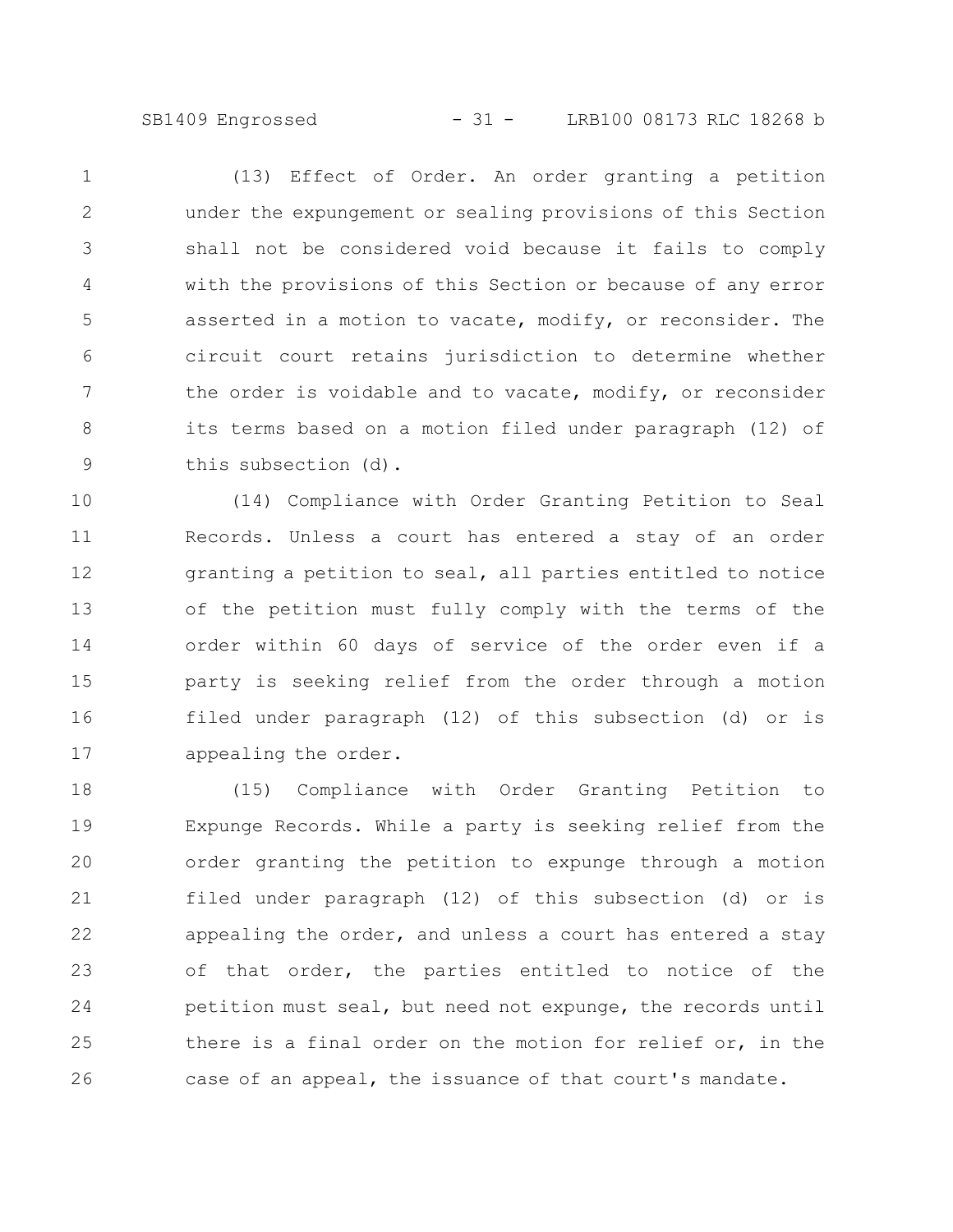SB1409 Engrossed - 32 - LRB100 08173 RLC 18268 b

(16) The changes to this subsection (d) made by Public Act 98-163 apply to all petitions pending on August 5, 2013 (the effective date of Public Act 98-163) and to all orders ruling on a petition to expunge or seal on or after August 5, 2013 (the effective date of Public Act 98-163). 1 2 3 4 5

(e) Whenever a person who has been convicted of an offense is granted a pardon by the Governor which specifically authorizes expungement, he or she may, upon verified petition to the Chief Judge of the circuit where the person had been convicted, any judge of the circuit designated by the Chief Judge, or in counties of less than 3,000,000 inhabitants, the presiding trial judge at the defendant's trial, have a court order entered expunging the record of arrest from the official records of the arresting authority and order that the records of the circuit court clerk and the Department be sealed until further order of the court upon good cause shown or as otherwise provided herein, and the name of the defendant obliterated from the official index requested to be kept by the circuit court clerk under Section 16 of the Clerks of Courts Act in connection with the arrest and conviction for the offense for which he or she had been pardoned but the order shall not affect any index issued by the circuit court clerk before the entry of the order. All records sealed by the Department may be disseminated by the Department only to the arresting authority, the State's Attorney, and the court upon a later arrest for the same or similar offense or for the purpose 6 7 8 9 10 11 12 13 14 15 16 17 18 19 20 21 22 23 24 25 26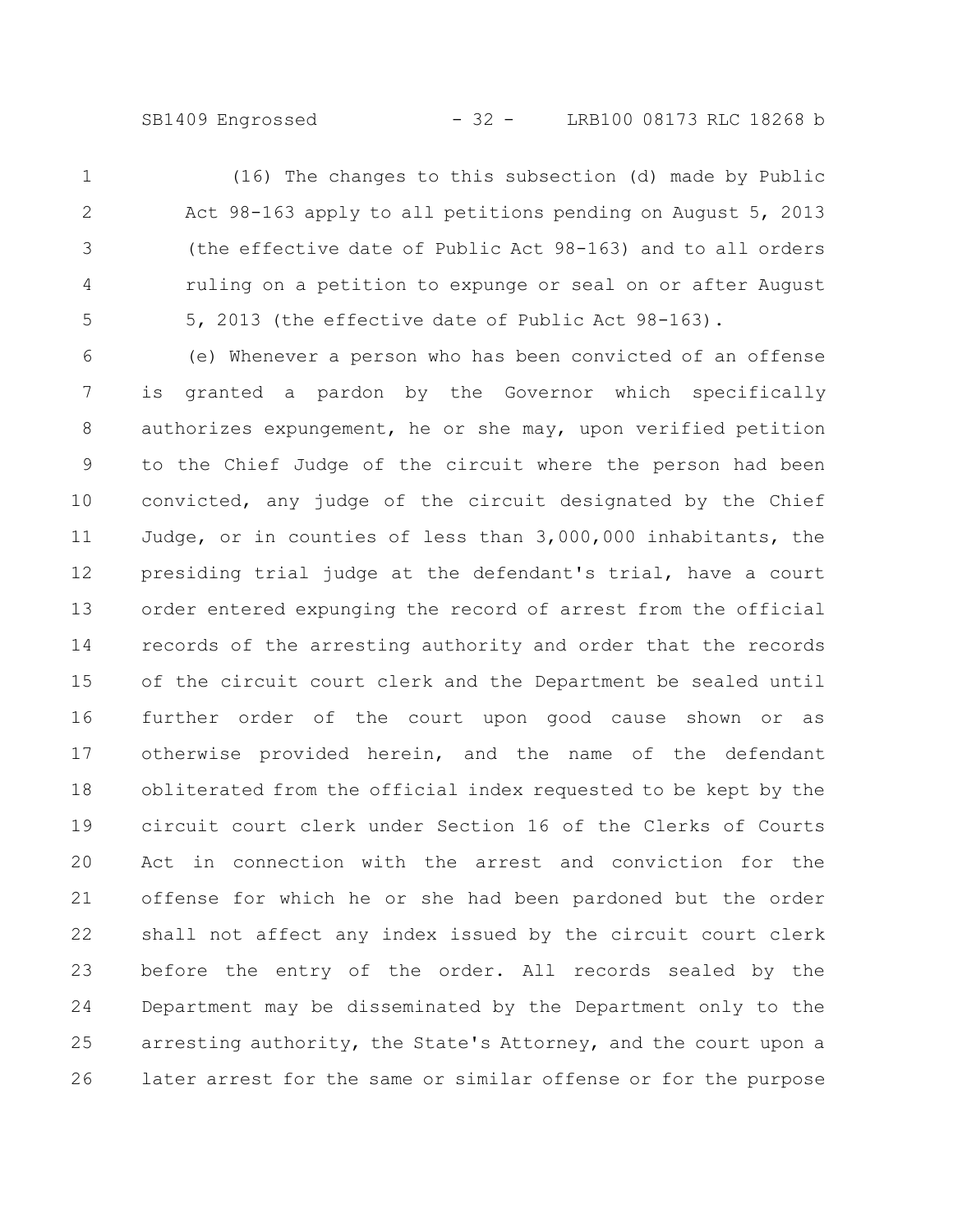SB1409 Engrossed - 33 - LRB100 08173 RLC 18268 b

of sentencing for any subsequent felony. Upon conviction for any subsequent offense, the Department of Corrections shall have access to all sealed records of the Department pertaining to that individual. Upon entry of the order of expungement, the circuit court clerk shall promptly mail a copy of the order to the person who was pardoned. 1 2 3 4 5 6

(e-5) Whenever a person who has been convicted of an offense is granted a certificate of eligibility for sealing by the Prisoner Review Board which specifically authorizes sealing, he or she may, upon verified petition to the Chief Judge of the circuit where the person had been convicted, any judge of the circuit designated by the Chief Judge, or in counties of less than 3,000,000 inhabitants, the presiding trial judge at the petitioner's trial, have a court order entered sealing the record of arrest from the official records of the arresting authority and order that the records of the circuit court clerk and the Department be sealed until further order of the court upon good cause shown or as otherwise provided herein, and the name of the petitioner obliterated from the official index requested to be kept by the circuit court clerk under Section 16 of the Clerks of Courts Act in connection with the arrest and conviction for the offense for which he or she had been granted the certificate but the order shall not affect any index issued by the circuit court clerk before the entry of the order. All records sealed by the Department may be disseminated by the Department only as 7 8 9 10 11 12 13 14 15 16 17 18 19 20 21 22 23 24 25 26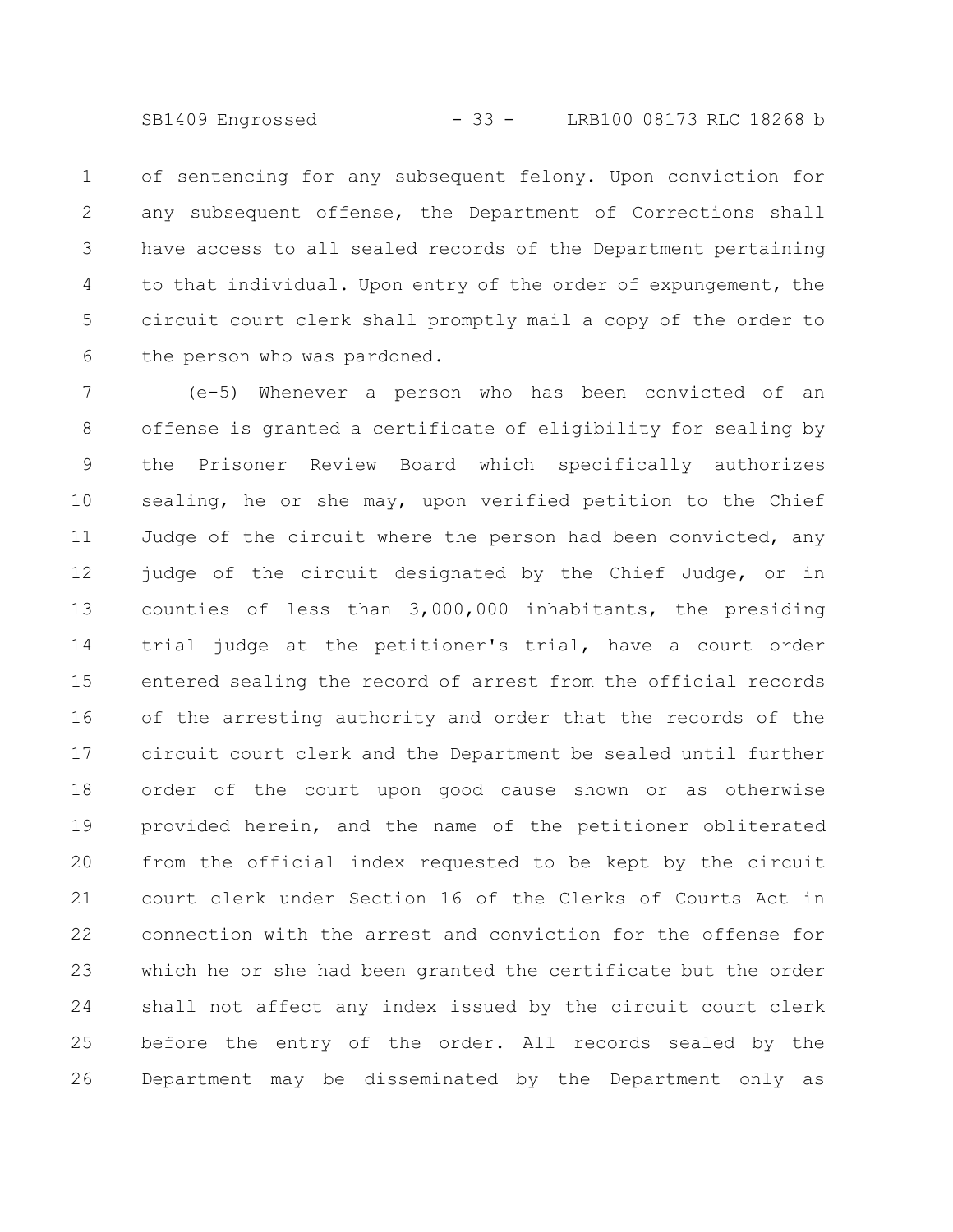SB1409 Engrossed - 34 - LRB100 08173 RLC 18268 b

required by this Act or to the arresting authority, a law enforcement agency, the State's Attorney, and the court upon a later arrest for the same or similar offense or for the purpose of sentencing for any subsequent felony. Upon conviction for any subsequent offense, the Department of Corrections shall have access to all sealed records of the Department pertaining to that individual. Upon entry of the order of sealing, the circuit court clerk shall promptly mail a copy of the order to the person who was granted the certificate of eligibility for sealing. 1 2 3 4 5 6 7 8 9 10

(e-6) Whenever a person who has been convicted of an offense is granted a certificate of eligibility for expungement by the Prisoner Review Board which specifically authorizes expungement, he or she may, upon verified petition to the Chief Judge of the circuit where the person had been convicted, any judge of the circuit designated by the Chief Judge, or in counties of less than 3,000,000 inhabitants, the presiding trial judge at the petitioner's trial, have a court order entered expunging the record of arrest from the official records of the arresting authority and order that the records of the circuit court clerk and the Department be sealed until further order of the court upon good cause shown or as otherwise provided herein, and the name of the petitioner obliterated from the official index requested to be kept by the circuit court clerk under Section 16 of the Clerks of Courts Act in connection with the arrest and conviction for the 11 12 13 14 15 16 17 18 19 20 21 22 23 24 25 26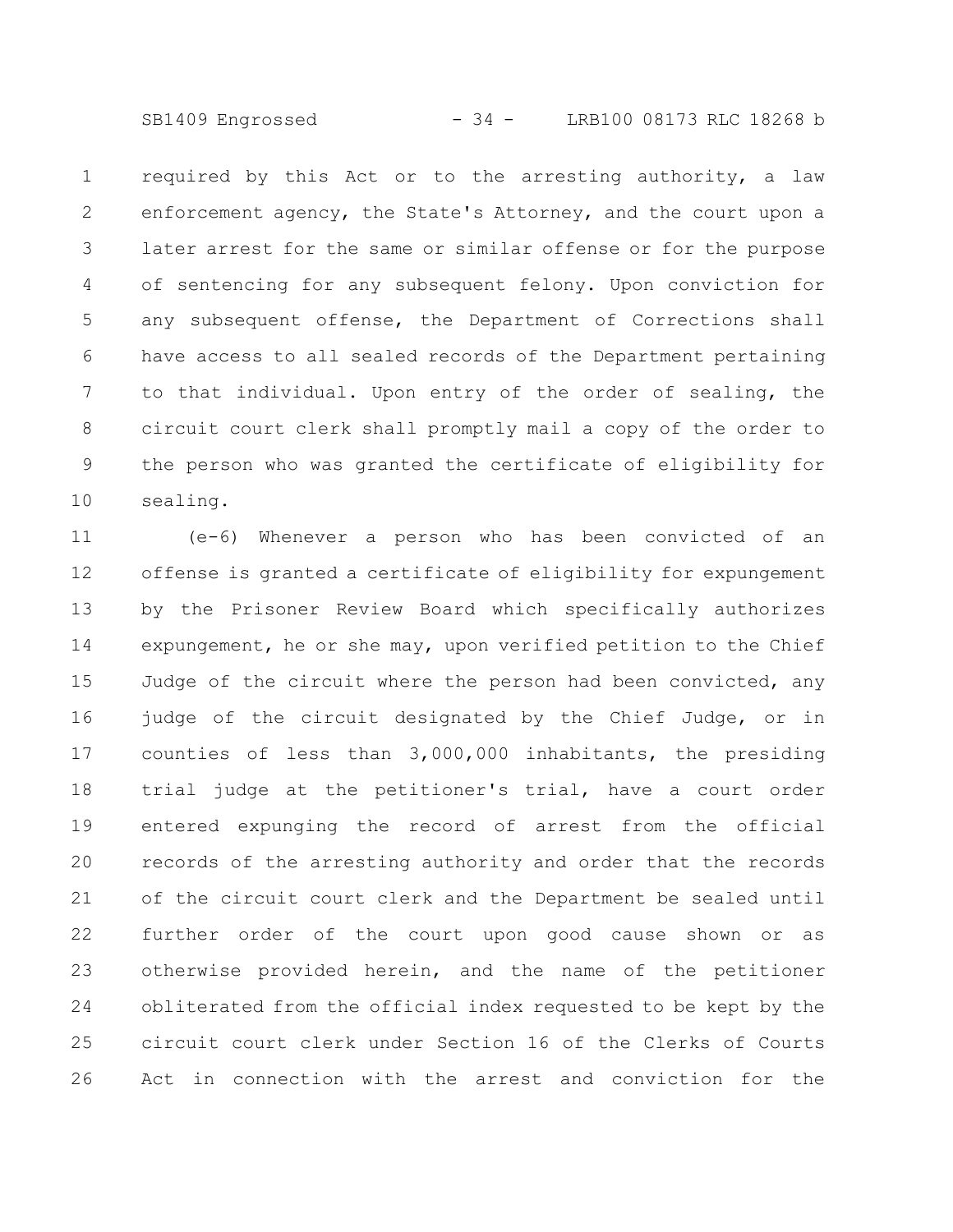SB1409 Engrossed - 35 - LRB100 08173 RLC 18268 b

offense for which he or she had been granted the certificate but the order shall not affect any index issued by the circuit court clerk before the entry of the order. All records sealed by the Department may be disseminated by the Department only as required by this Act or to the arresting authority, a law enforcement agency, the State's Attorney, and the court upon a later arrest for the same or similar offense or for the purpose of sentencing for any subsequent felony. Upon conviction for any subsequent offense, the Department of Corrections shall have access to all expunged records of the Department pertaining to that individual. Upon entry of the order of expungement, the circuit court clerk shall promptly mail a copy of the order to the person who was granted the certificate of eligibility for expungement. 1 2 3 4 5 6 7 8 9 10 11 12 13 14

(f) Subject to available funding, the Illinois Department of Corrections shall conduct a study of the impact of sealing, especially on employment and recidivism rates, utilizing a random sample of those who apply for the sealing of their criminal records under Public Act 93-211. At the request of the Illinois Department of Corrections, records of the Illinois Department of Employment Security shall be utilized as appropriate to assist in the study. The study shall not disclose any data in a manner that would allow the identification of any particular individual or employing unit. The study shall be made available to the General Assembly no later than September 1, 2010. 15 16 17 18 19 20 21 22 23 24 25 26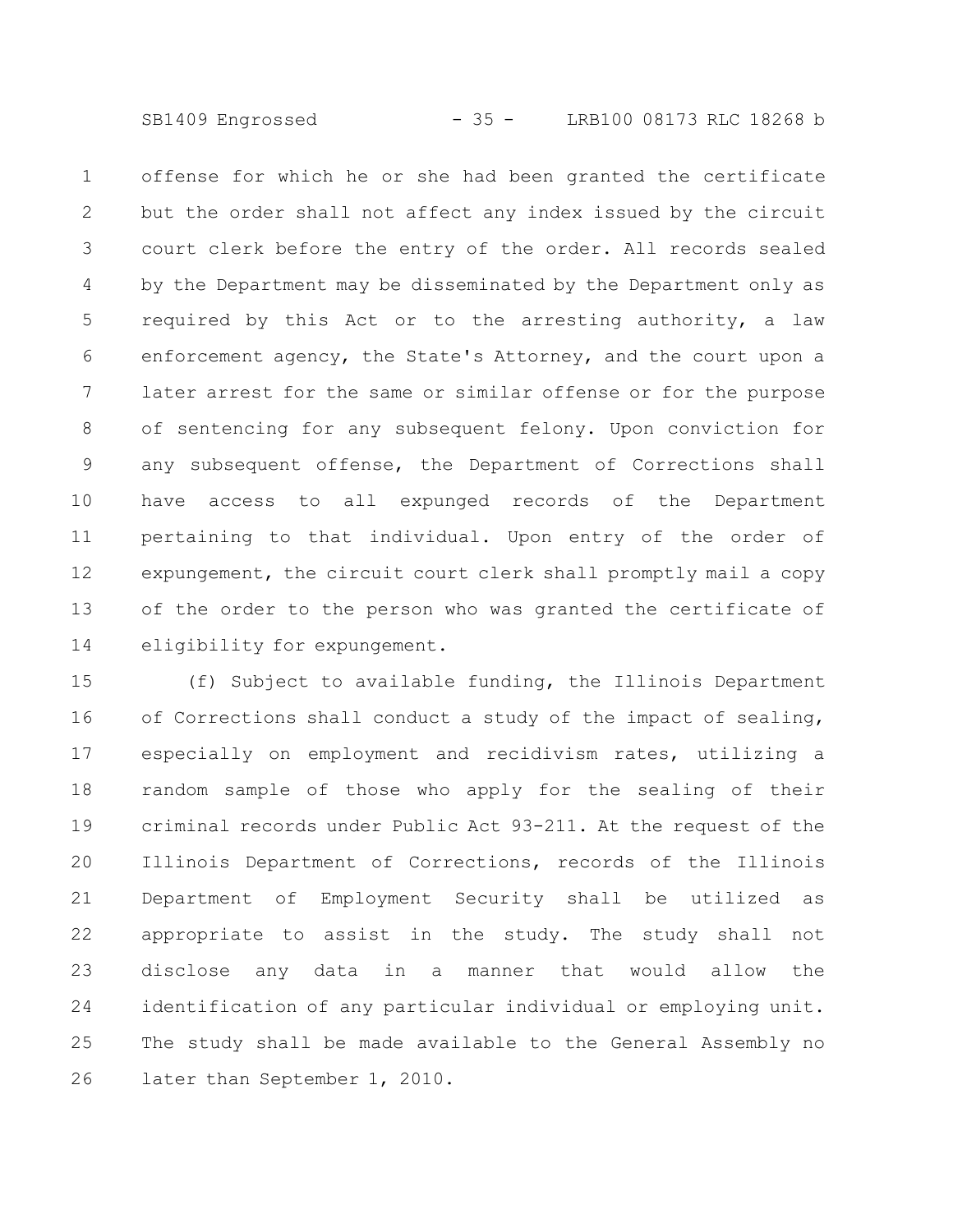SB1409 Engrossed - 36 - LRB100 08173 RLC 18268 b

(Source: P.A. 98-133, eff. 1-1-14; 98-142, eff. 1-1-14; 98-163, eff. 8-5-13; 98-164, eff. 1-1-14; 98-399, eff. 8-16-13; 98-635, eff. 1-1-15; 98-637, eff. 1-1-15; 98-756, eff. 7-16-14; 98-1009, eff. 1-1-15; 99-78, eff. 7-20-15; 99-378, eff. 1-1-16; 99-385, eff. 1-1-16; 99-642, eff. 7-28-16; 99-697, eff. 7-29-16; 99-881, eff. 1-1-17; revised 9-2-16.) 1 2 3 4 5 6

Section 10. The Criminal Code of 2012 is amended by changing Sections 1-6, 16-1, and 17-56 as follows: 7 8

(720 ILCS 5/1-6) (from Ch. 38, par. 1-6) 9

Sec. 1-6. Place of trial. 10

(a) Generally. 11

Criminal actions shall be tried in the county where the offense was committed, except as otherwise provided by law. The State is not required to prove during trial that the alleged offense occurred in any particular county in this State. When a defendant contests the place of trial under this Section, all proceedings regarding this issue shall be conducted under Section 114-1 of the Code of Criminal Procedure of 1963. All objections of improper place of trial are waived by a defendant unless made before trial. 12 13 14 15 16 17 18 19 20

21

(b) Assailant and Victim in Different Counties.

If a person committing an offense upon the person of another is located in one county and his victim is located in another county at the time of the commission of the offense, 22 23 24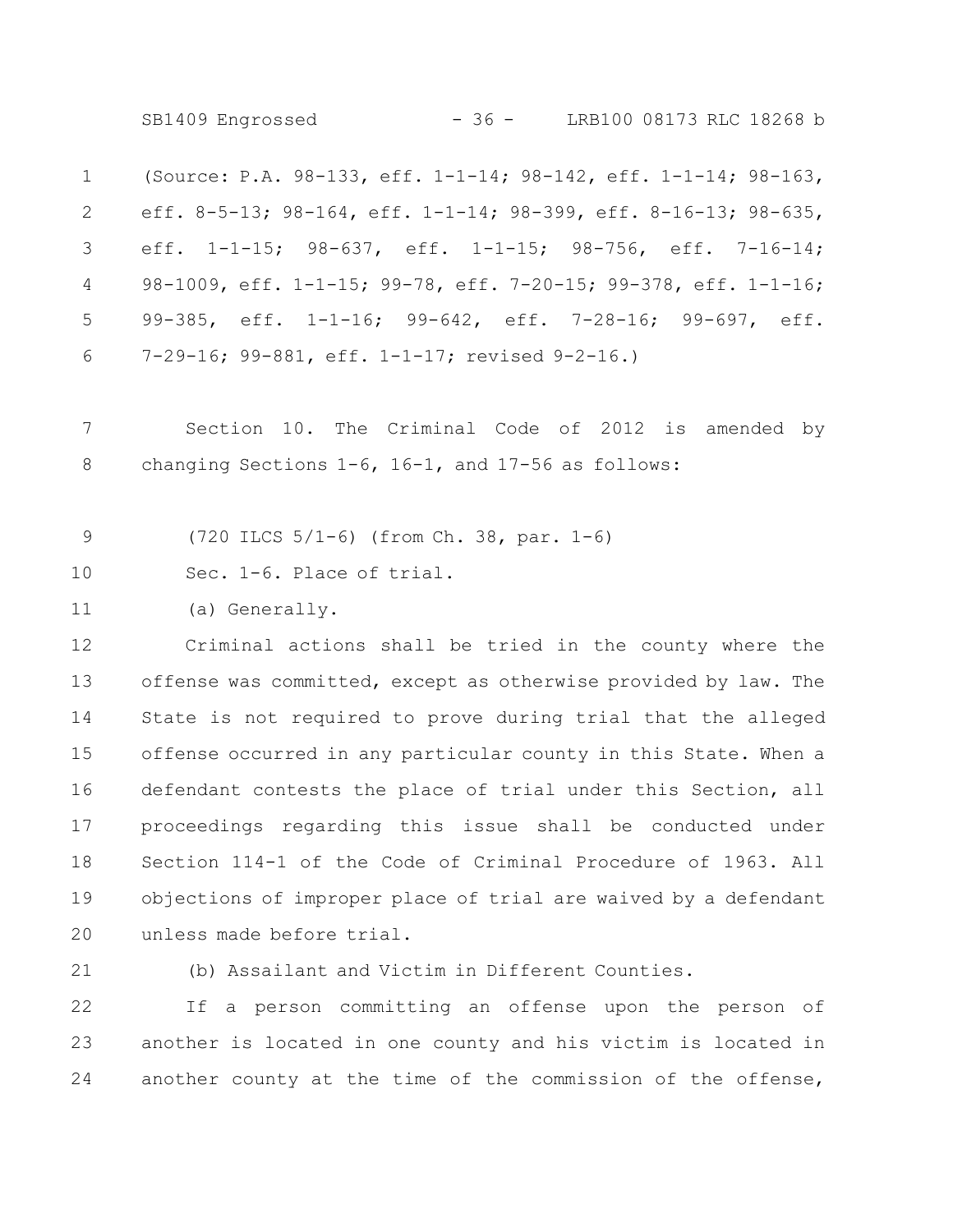SB1409 Engrossed - 37 - LRB100 08173 RLC 18268 b

trial may be had in either of said counties. 1

(c) Death and Cause of Death in Different Places or Undetermined. 2 3

If cause of death is inflicted in one county and death ensues in another county, the offender may be tried in either county. If neither the county in which the cause of death was inflicted nor the county in which death ensued are known before trial, the offender may be tried in the county where the body was found. 4 5 6 7 8 9

10

(d) Offense Commenced Outside the State.

If the commission of an offense commenced outside the State is consummated within this State, the offender shall be tried in the county where the offense is consummated. 11 12 13

14

(e) Offenses Committed in Bordering Navigable Waters.

If an offense is committed on any of the navigable waters bordering on this State, the offender may be tried in any county adjacent to such navigable water. 15 16 17

18

(f) Offenses Committed while in Transit.

If an offense is committed upon any railroad car, vehicle, watercraft or aircraft passing within this State, and it cannot readily be determined in which county the offense was committed, the offender may be tried in any county through which such railroad car, vehicle, watercraft or aircraft has passed. 19 20 21 22 23 24

(g) Theft. 25

26

A person who commits theft of property may be tried in any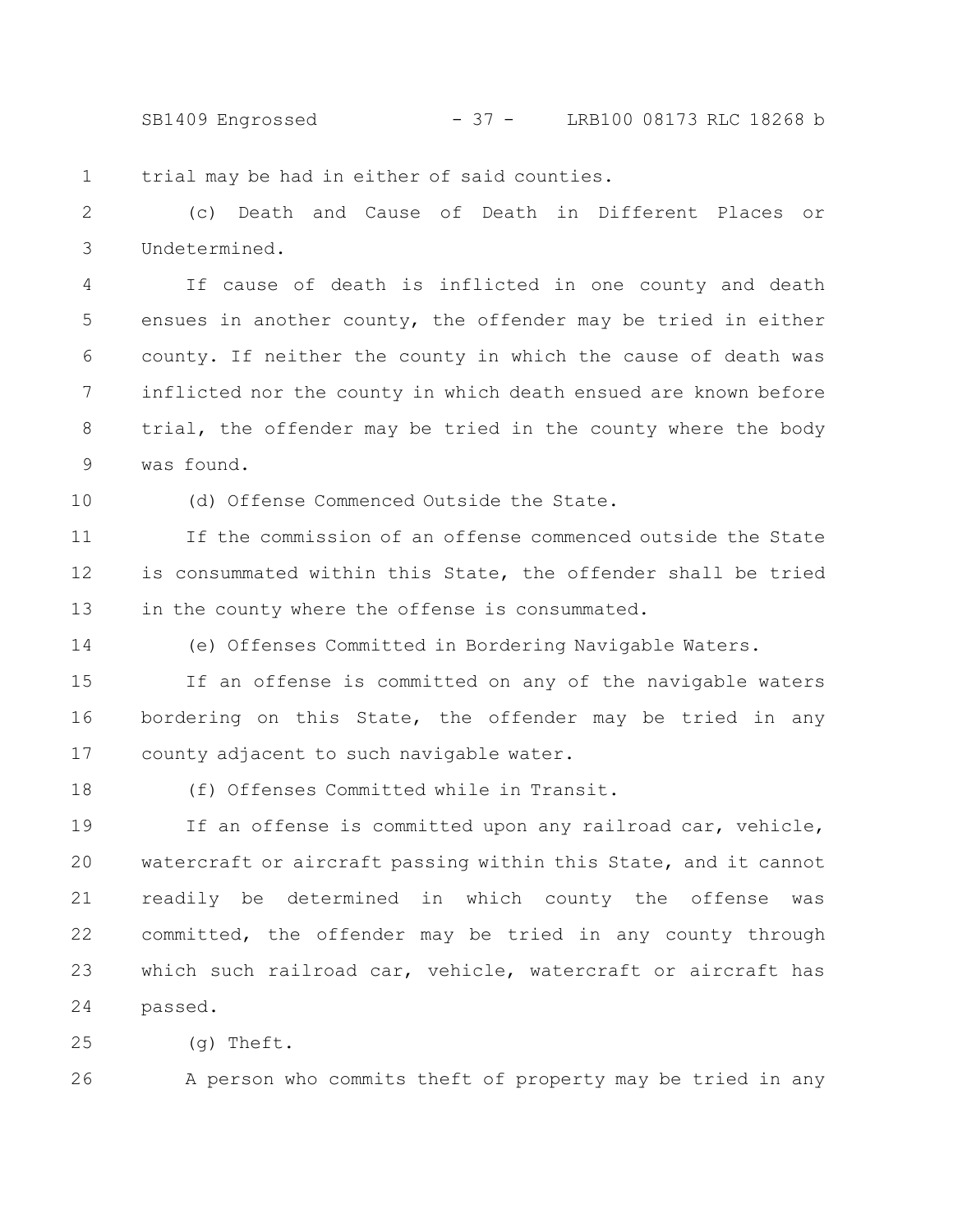SB1409 Engrossed - 38 - LRB100 08173 RLC 18268 b

county in which he exerted control over such property. 1

(h) Bigamy. 2

A person who commits the offense of bigamy may be tried in any county where the bigamous marriage or bigamous cohabitation has occurred. 3 4 5

(i) Kidnaping. 6

A person who commits the offense of kidnaping may be tried in any county in which his victim has traveled or has been confined during the course of the offense. 7 8 9

(i) Pandering. 10

A person who commits the offense of pandering as set forth in subdivision (a)(2)(A) or (a)(2)(B) of Section  $11-14.3$  may be tried in any county in which the prostitution was practiced or in any county in which any act in furtherance of the offense shall have been committed. 11 12 13 14 15

(k) Treason. 16

A person who commits the offense of treason may be tried in any county. 17 18

(l) Criminal Defamation. 19

If criminal defamation is spoken, printed or written in one county and is received or circulated in another or other counties, the offender shall be tried in the county where the defamation is spoken, printed or written. If the defamation is spoken, printed or written outside this state, or the offender resides outside this state, the offender may be tried in any county in this state in which the defamation was circulated or 20 21 22 23 24 25 26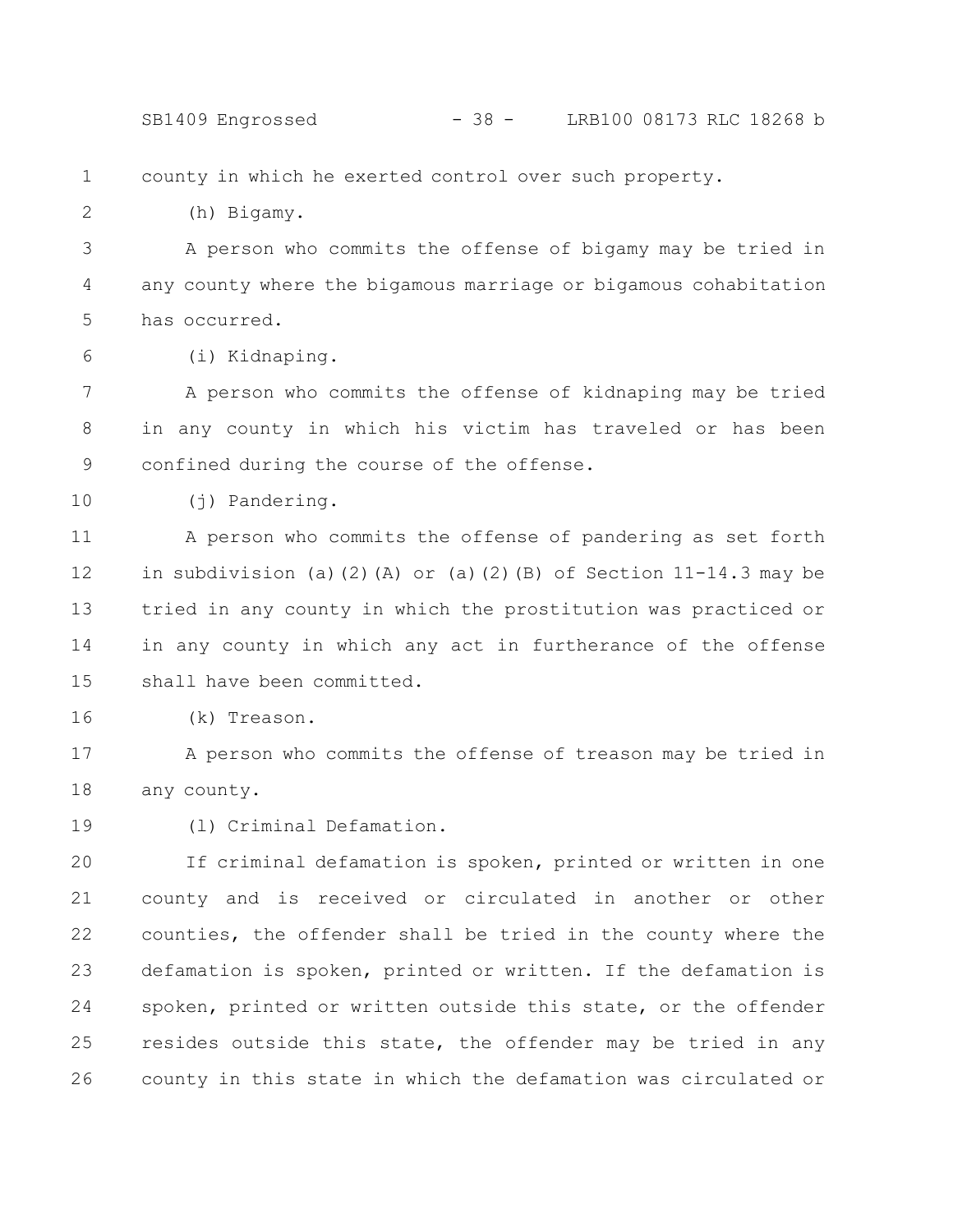SB1409 Engrossed - 39 - LRB100 08173 RLC 18268 b

received. 1

2

(m) Inchoate Offenses.

A person who commits an inchoate offense may be tried in any county in which any act which is an element of the offense, including the agreement in conspiracy, is committed. 3 4 5

(n) Accountability for Conduct of Another.

Where a person in one county solicits, aids, abets, agrees, or attempts to aid another in the planning or commission of an offense in another county, he may be tried for the offense in either county. 7 8 9 10

11

6

(o) Child Abduction.

A person who commits the offense of child abduction may be tried in any county in which his victim has traveled, been detained, concealed or removed to during the course of the offense. Notwithstanding the foregoing, unless for good cause shown, the preferred place of trial shall be the county of the residence of the lawful custodian. 12 13 14 15 16 17

(p) A person who commits the offense of narcotics racketeering may be tried in any county where cannabis or a controlled substance which is the basis for the charge of narcotics racketeering was used; acquired; transferred or distributed to, from or through; or any county where any act was performed to further the use; acquisition, transfer or distribution of said cannabis or controlled substance; any money, property, property interest, or any other asset generated by narcotics activities was acquired, used, sold, 18 19 20 21 22 23 24 25 26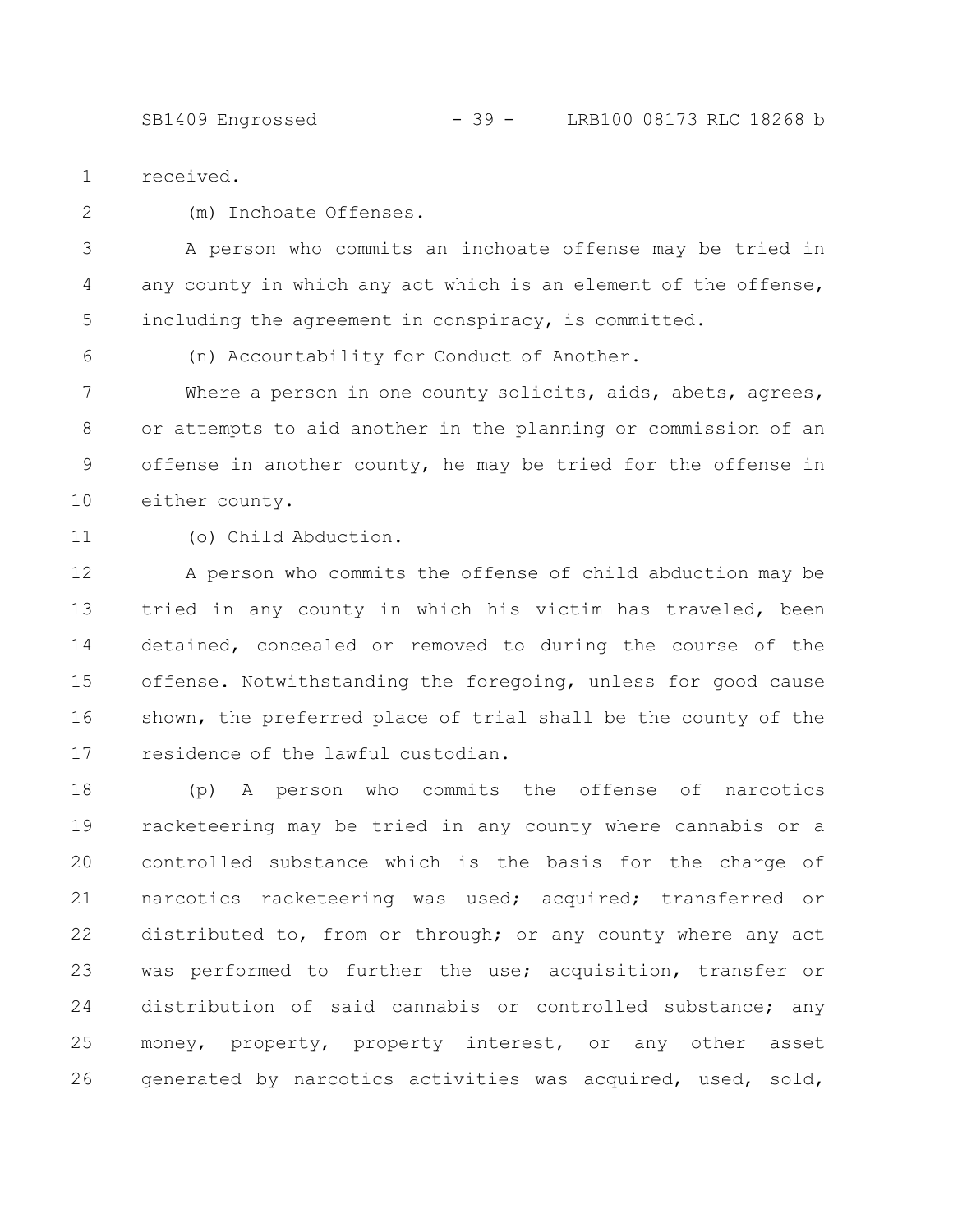SB1409 Engrossed - 40 - LRB100 08173 RLC 18268 b

transferred or distributed to, from or through; or, any enterprise interest obtained as a result of narcotics racketeering was acquired, used, transferred or distributed to, from or through, or where any activity was conducted by the enterprise or any conduct to further the interests of such an enterprise. 1 2 3 4 5 6

(q) A person who commits the offense of money laundering may be tried in any county where any part of a financial transaction in criminally derived property took place or in any county where any money or monetary instrument which is the basis for the offense was acquired, used, sold, transferred or distributed to, from or through. 7 8 9 10 11 12

(r) A person who commits the offense of cannabis trafficking or controlled substance trafficking may be tried in any county. 13 14 15

(s) A person who commits the offense of online sale of stolen property, online theft by deception, or electronic fencing may be tried in any county where any one or more elements of the offense took place, regardless of whether the element of the offense was the result of acts by the accused, the victim or by another person, and regardless of whether the defendant was ever physically present within the boundaries of the county. 16 17 18 19 20 21 22 23

(t) A person who commits the offense of identity theft or aggravated identity theft may be tried in any one of the following counties in which: (1) the offense occurred; (2) the 24 25 26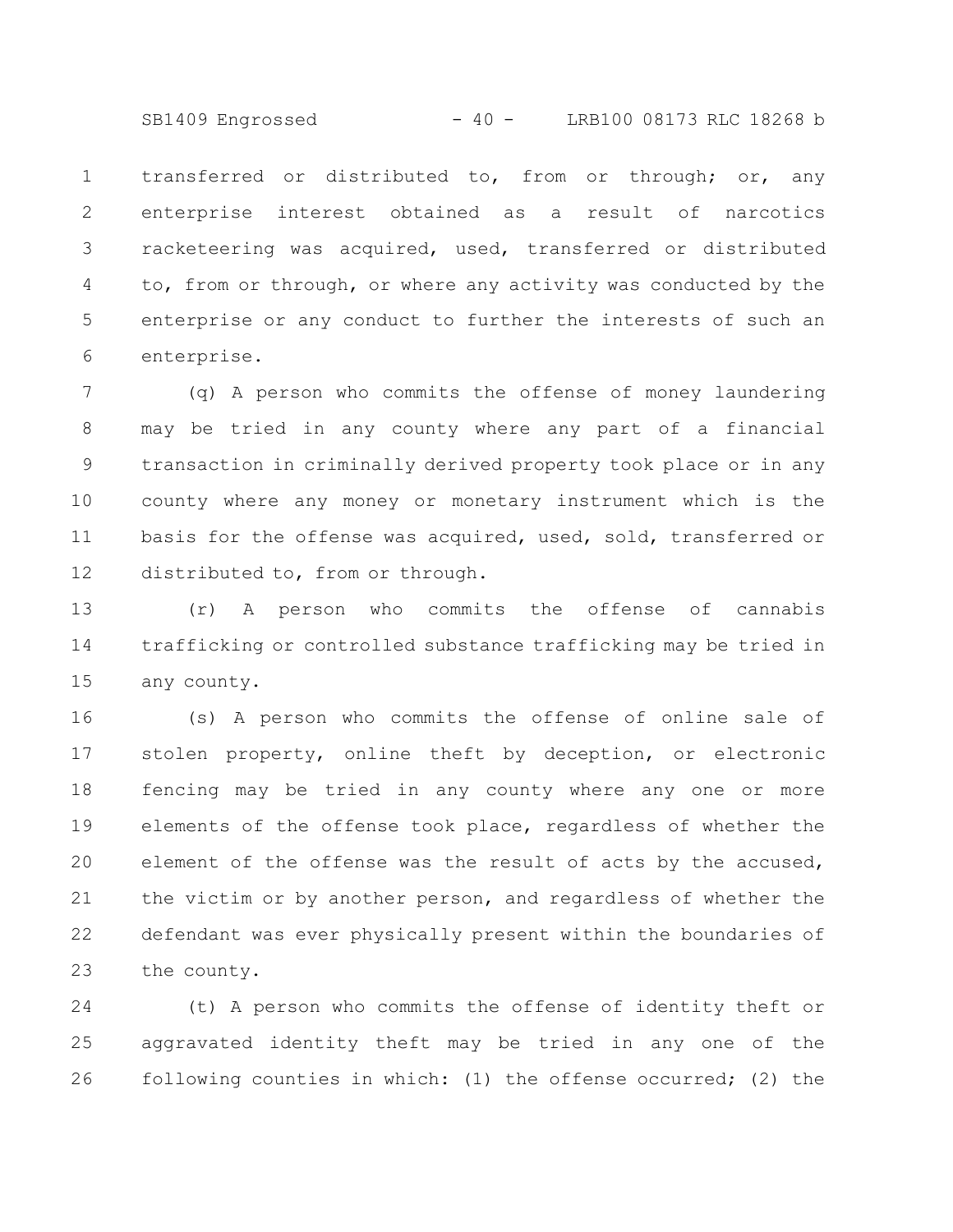information used to commit the offense was illegally used; or (3) the victim resides. (u) A person who commits the offense of financial exploitation of an elderly person or a person with a disability may be tried in any one of the following counties in which (1) any part of the offense occurred or (2) the victim or one of the victims reside. If a person is charged with more than one violation of identity theft or aggravated identity theft and those violations may be tried in more than one county, any of those counties is a proper venue for all of the violations. (Source: P.A. 96-1551, eff. 7-1-11; 97-1150, eff. 1-25-13.) (720 ILCS 5/16-1) (from Ch. 38, par. 16-1) Sec. 16-1. Theft. (a) A person commits theft when he or she knowingly: (1) Obtains or exerts unauthorized control over property of the owner; or (2) Obtains by deception control over property of the owner; or (3) Obtains by threat control over property of the owner; or (4) Obtains control over stolen property knowing the property to have been stolen or under such circumstances as would reasonably induce him or her to believe that the property was stolen; or 1 2 3 4 5 6 7 8 9 10 11 12 13 14 15 16 17 18 19 20 21 22 23 24 25 SB1409 Engrossed - 41 - LRB100 08173 RLC 18268 b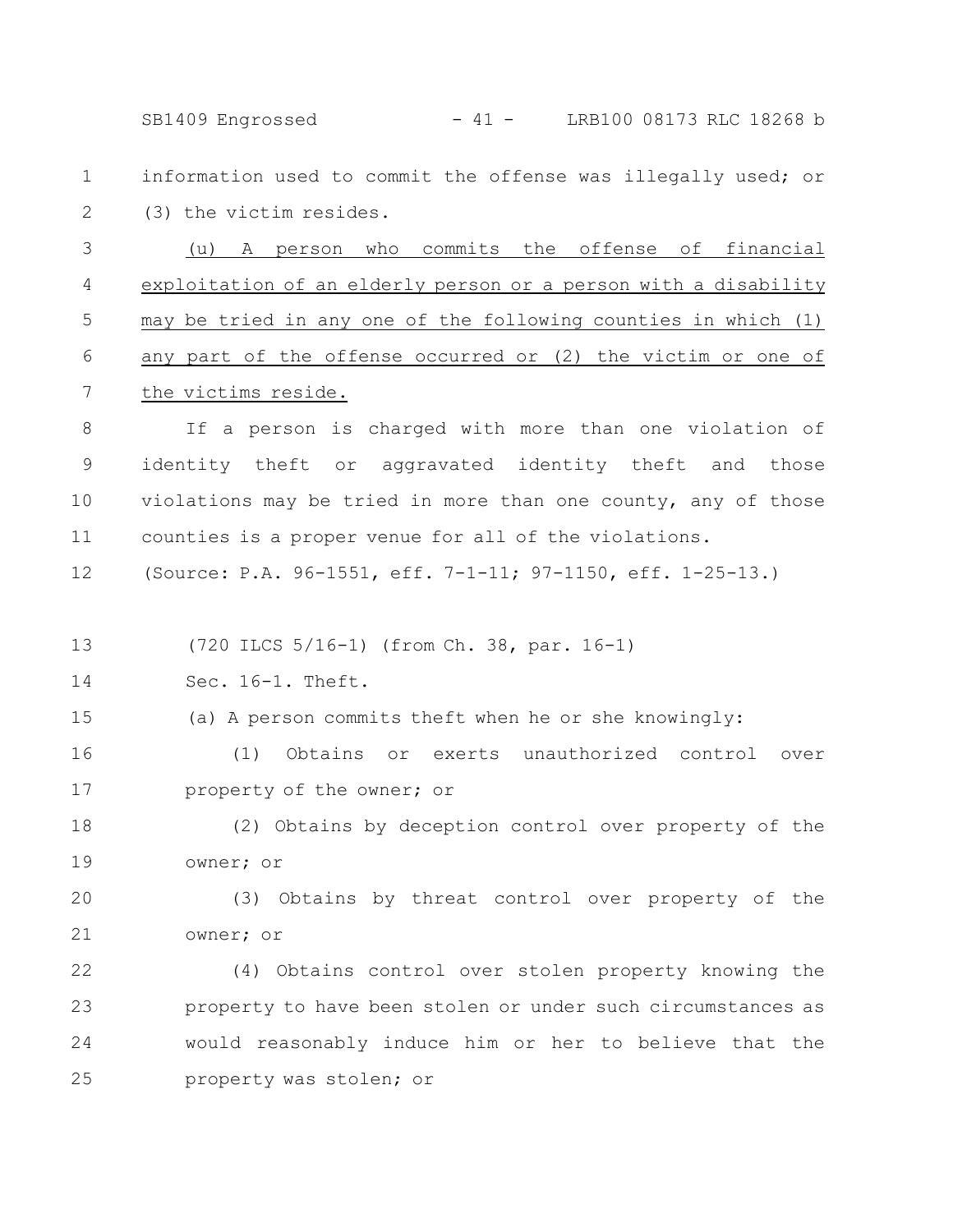SB1409 Engrossed - 42 - LRB100 08173 RLC 18268 b

(5) Obtains or exerts control over property in the custody of any law enforcement agency which any law enforcement officer or any individual acting in behalf of a law enforcement agency explicitly represents to the person as being stolen or represents to the person such circumstances as would reasonably induce the person to believe that the property was stolen, and 1 2 3 4 5 6 7

(A) Intends to deprive the owner permanently of the use or benefit of the property; or 8 9

(B) Knowingly uses, conceals or abandons the property in such manner as to deprive the owner permanently of such use or benefit; or 10 11 12

(C) Uses, conceals, or abandons the property knowing such use, concealment or abandonment probably will deprive the owner permanently of such use or benefit. 13 14 15 16

(b) Sentence. 17

(1) Theft of property not from the person and not exceeding \$500 in value is a Class A misdemeanor. 18 19

(1.1) Theft of property not from the person and not exceeding \$500 in value is a Class 4 felony if the theft was committed in a school or place of worship or if the theft was of governmental property. 20 21 22 23

(2) A person who has been convicted of theft of property not from the person and not exceeding \$500 in value who has been previously convicted of any type of 24 25 26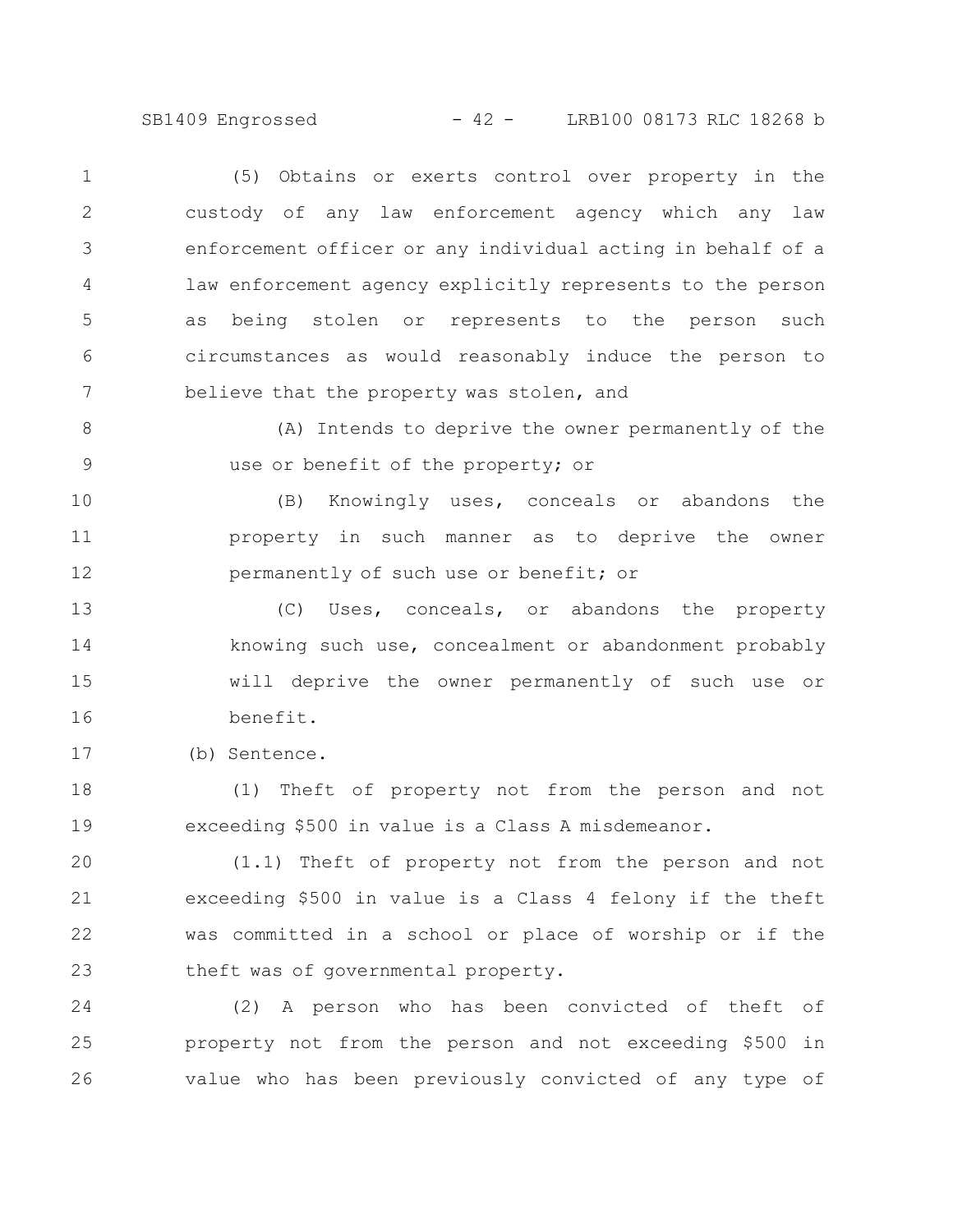SB1409 Engrossed - 43 - LRB100 08173 RLC 18268 b

theft, robbery, armed robbery, burglary, residential burglary, possession of burglary tools, home invasion, forgery, a violation of Section 4-103, 4-103.1, 4-103.2, or 4-103.3 of the Illinois Vehicle Code relating to the possession of a stolen or converted motor vehicle, or a violation of Section 17-36 of the Criminal Code of 1961 or the Criminal Code of 2012, or Section 8 of the Illinois Credit Card and Debit Card Act is guilty of a Class 4 felony. 1 2 3 4 5 6 7 8 9

10

(3) (Blank).

(4) Theft of property from the person not exceeding \$500 in value, or theft of property exceeding \$500 and not exceeding \$10,000 in value, is a Class 3 felony. 11 12 13

(4.1) Theft of property from the person not exceeding \$500 in value, or theft of property exceeding \$500 and not exceeding \$10,000 in value, is a Class 2 felony if the theft was committed in a school or place of worship or if the theft was of governmental property. 14 15 16 17 18

(5) Theft of property exceeding \$10,000 and not exceeding \$100,000 in value is a Class 2 felony. 19 20

(5.1) Theft of property exceeding \$10,000 and not exceeding \$100,000 in value is a Class 1 felony if the theft was committed in a school or place of worship or if the theft was of governmental property. 21 22 23 24

(6) Theft of property exceeding \$100,000 and not exceeding \$500,000 in value is a Class 1 felony. 25 26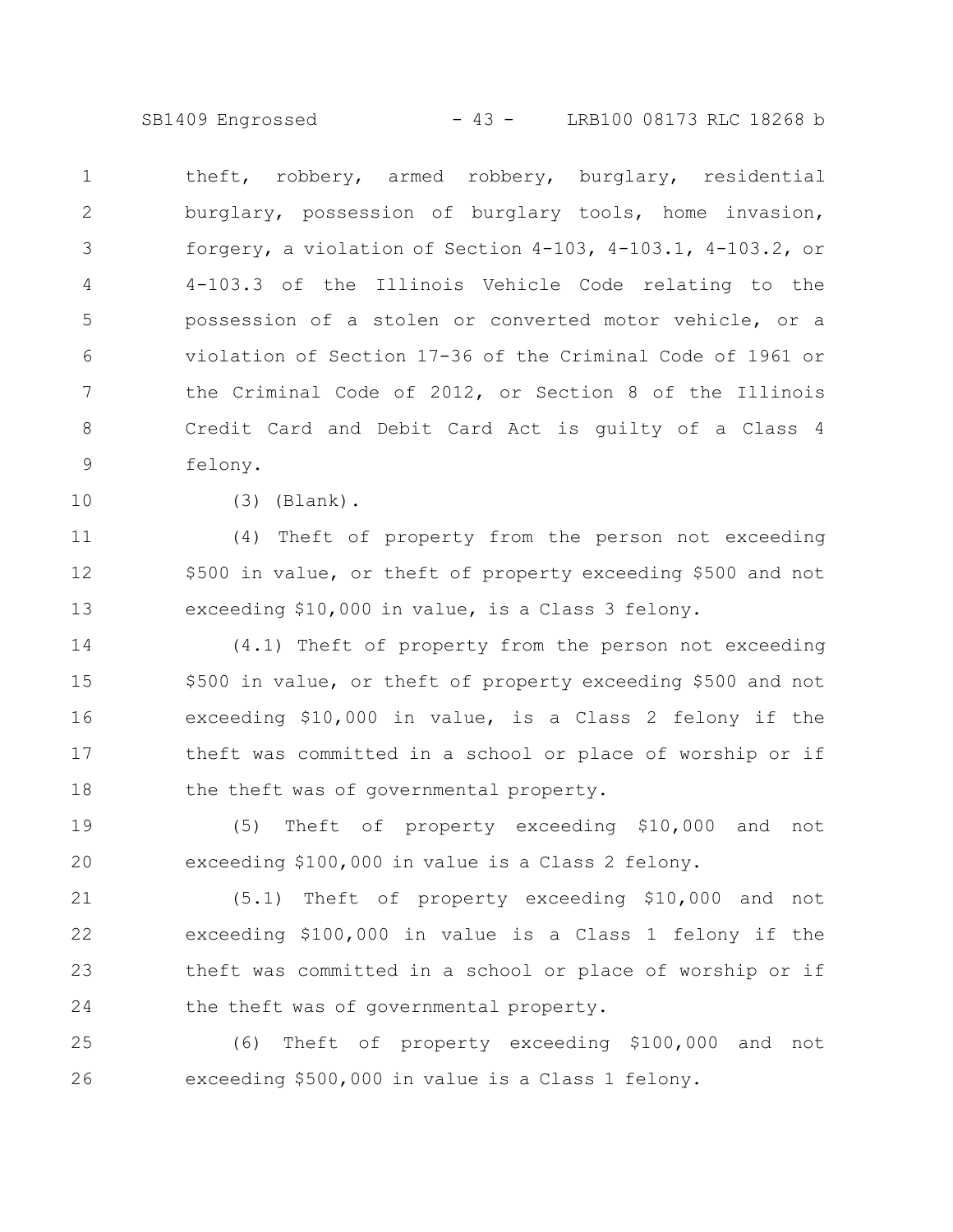## SB1409 Engrossed - 44 - LRB100 08173 RLC 18268 b

(6.1) Theft of property exceeding \$100,000 in value is a Class X felony if the theft was committed in a school or place of worship or if the theft was of governmental property. 1 2 3 4

(6.2) Theft of property exceeding \$500,000 and not exceeding \$1,000,000 in value is a Class 1 non-probationable felony. 5 6 7

(6.3) Theft of property exceeding \$1,000,000 in value is a Class X felony. 8 9

(7) Theft by deception, as described by paragraph (2) of subsection (a) of this Section, in which the offender obtained money or property valued at \$5,000 or more from a victim 60 years of age or older or a person with a disability is a Class 2 felony. 10 11 12 13 14

(8) Theft by deception, as described by paragraph (2) of subsection (a) of this Section, in which the offender falsely poses as a landlord or agent or employee of the landlord and obtains a rent payment or a security deposit from a tenant is a Class 3 felony if the rent payment or security deposit obtained does not exceed \$500. 15 16 17 18 19 20

(9) Theft by deception, as described by paragraph (2) of subsection (a) of this Section, in which the offender falsely poses as a landlord or agent or employee of the landlord and obtains a rent payment or a security deposit from a tenant is a Class 2 felony if the rent payment or security deposit obtained exceeds \$500 and does not exceed 21 22 23 24 25 26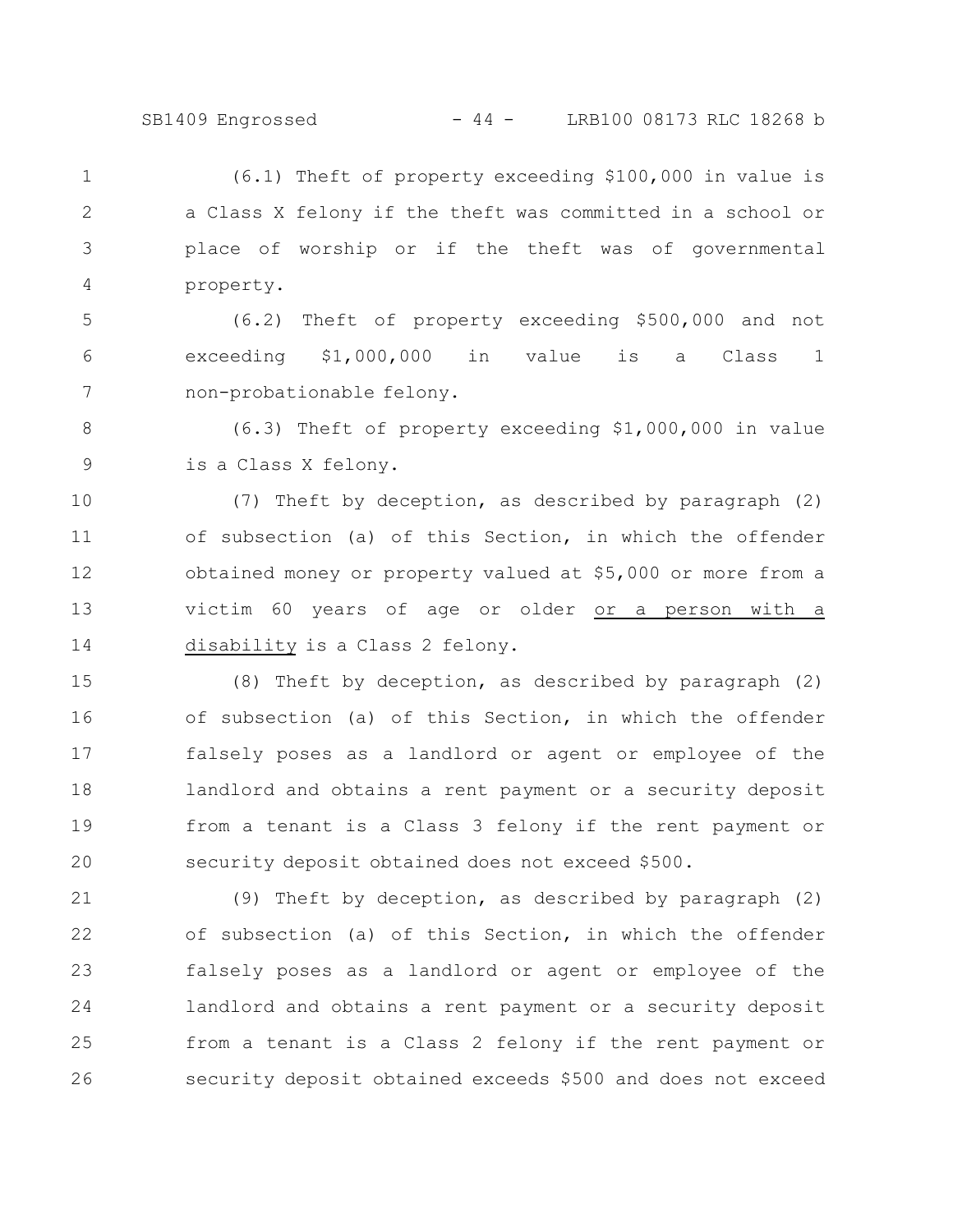\$10,000. 1

(10) Theft by deception, as described by paragraph (2) of subsection (a) of this Section, in which the offender falsely poses as a landlord or agent or employee of the landlord and obtains a rent payment or a security deposit from a tenant is a Class 1 felony if the rent payment or security deposit obtained exceeds \$10,000 and does not exceed \$100,000. 2 3 4 5 6 7 8

(11) Theft by deception, as described by paragraph (2) of subsection (a) of this Section, in which the offender falsely poses as a landlord or agent or employee of the landlord and obtains a rent payment or a security deposit from a tenant is a Class X felony if the rent payment or security deposit obtained exceeds \$100,000. 9 10 11 12 13 14

(c) When a charge of theft of property exceeding a specified value is brought, the value of the property involved is an element of the offense to be resolved by the trier of fact as either exceeding or not exceeding the specified value. 15 16 17 18

(d) Theft by lessee; permissive inference. The trier of fact may infer evidence that a person intends to deprive the owner permanently of the use or benefit of the property (1) if a lessee of the personal property of another fails to return it to the owner within 10 days after written demand from the owner for its return or (2) if a lessee of the personal property of another fails to return it to the owner within 24 hours after written demand from the owner for its return and the lessee had 19 20 21 22 23 24 25 26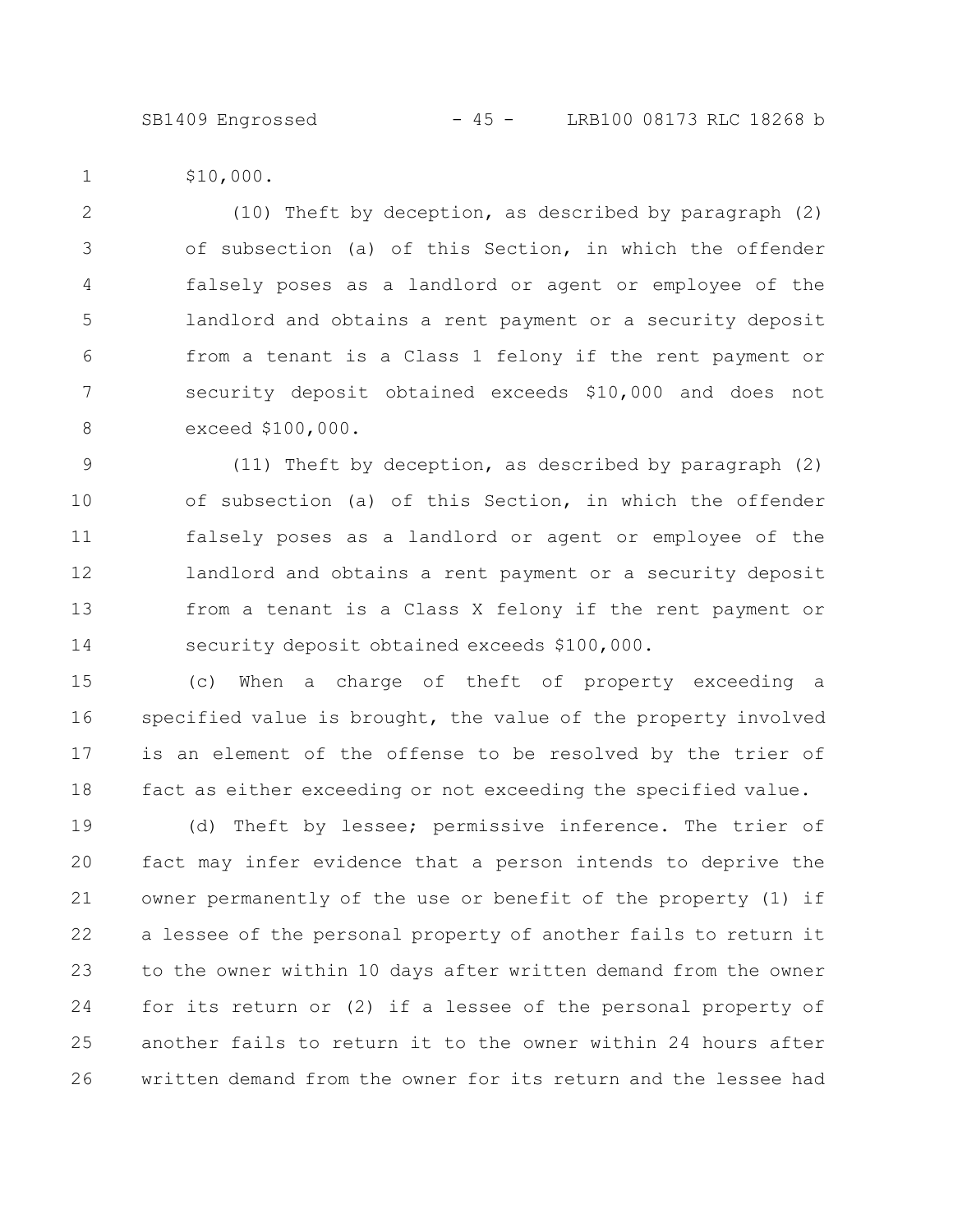SB1409 Engrossed - 46 - LRB100 08173 RLC 18268 b

presented identification to the owner that contained a materially fictitious name, address, or telephone number. A notice in writing, given after the expiration of the leasing agreement, addressed and mailed, by registered mail, to the lessee at the address given by him and shown on the leasing agreement shall constitute proper demand. 1 2 3 4 5 6

(e) Permissive inference; evidence of intent that a person obtains by deception control over property. The trier of fact may infer that a person "knowingly obtains by deception control over property of the owner" when he or she fails to return, within 45 days after written demand from the owner, the downpayment and any additional payments accepted under a promise, oral or in writing, to perform services for the owner for consideration of \$3,000 or more, and the promisor knowingly without good cause failed to substantially perform pursuant to the agreement after taking a down payment of 10% or more of the agreed upon consideration. This provision shall not apply where the owner initiated the suspension of performance under the agreement, or where the promisor responds to the notice within the 45-day notice period. A notice in writing, addressed and mailed, by registered mail, to the promisor at the last known address of the promisor, shall constitute proper demand. 7 8 9 10 11 12 13 14 15 16 17 18 19 20 21 22

23

(f) Offender's interest in the property.

(1) It is no defense to a charge of theft of property that the offender has an interest therein, when the owner also has an interest to which the offender is not entitled. 24 25 26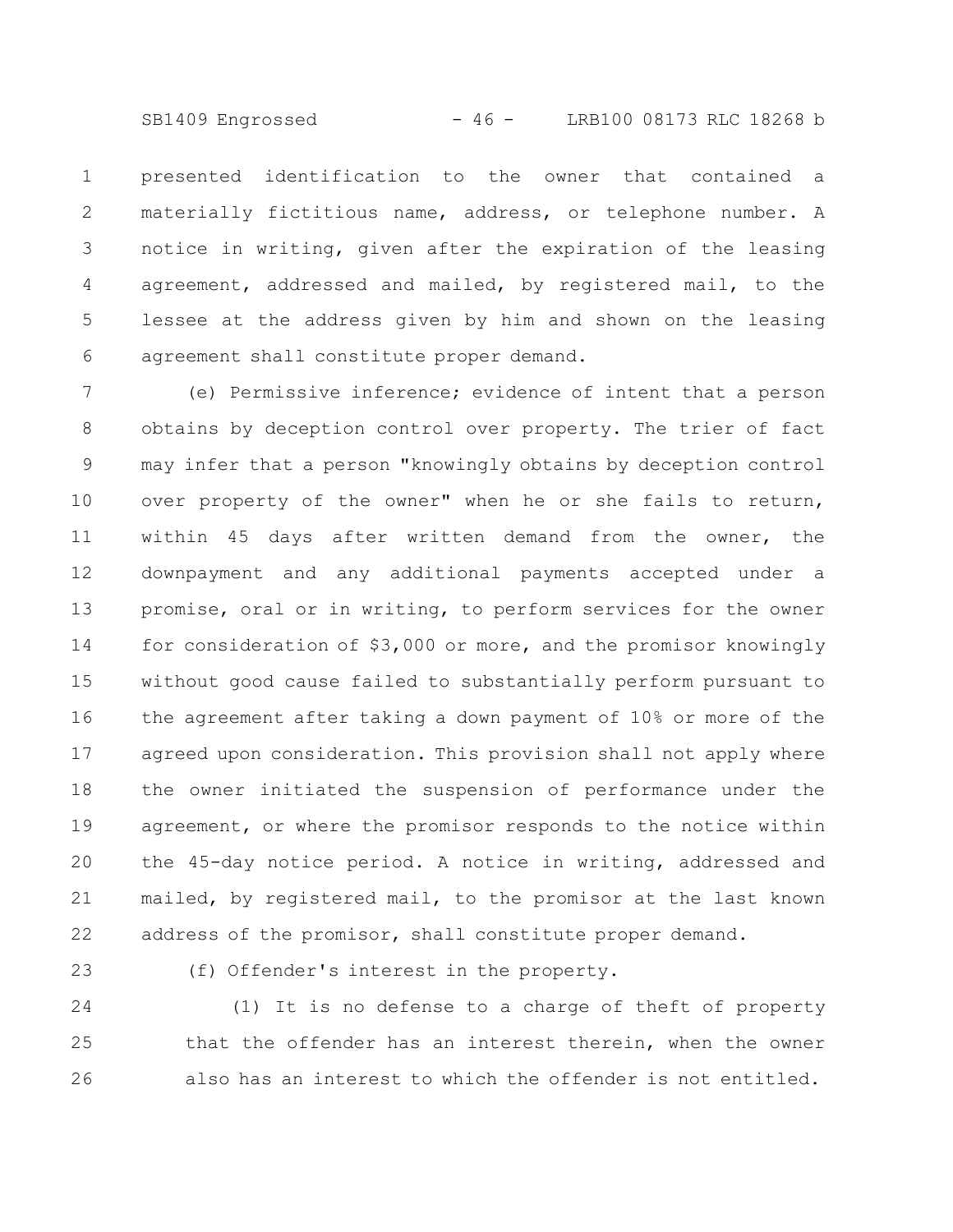SB1409 Engrossed - 47 - LRB100 08173 RLC 18268 b

(2) Where the property involved is that of the offender's spouse, no prosecution for theft may be maintained unless the parties were not living together as man and wife and were living in separate abodes at the time of the alleged theft. 1 2 3 4 5

(Source: P.A. 96-496, eff. 1-1-10; 96-534, eff. 8-14-09; 96-1000, eff. 7-2-10; 96-1301, eff. 1-1-11; 96-1532, eff. 1-1-12; 96-1551, eff. 7-1-11; 97-597, eff. 1-1-12; 97-1150, eff. 1-25-13.) 6 7 8 9

10

(720 ILCS 5/17-56) (was 720 ILCS 5/16-1.3)

Sec. 17-56. Financial exploitation of an elderly person or a person with a disability. 11 12

(a) A person commits financial exploitation of an elderly person or a person with a disability when he or she stands in a position of trust or confidence with the elderly person or a person with a disability and he or she knowingly: and 13 14 15 16

(1) by deception or intimidation obtains control over the property of an elderly person or a person with a disability; or 17 18 19

(2) illegally uses the assets or resources of an elderly person or a person with a disability. 20 21

(b) Sentence. Financial exploitation of an elderly person or a person with a disability is: (1) a Class 4 felony if the value of the property is \$300 or less, (2) a Class 3 felony if the value of the property is more than \$300 but less than 22 23 24 25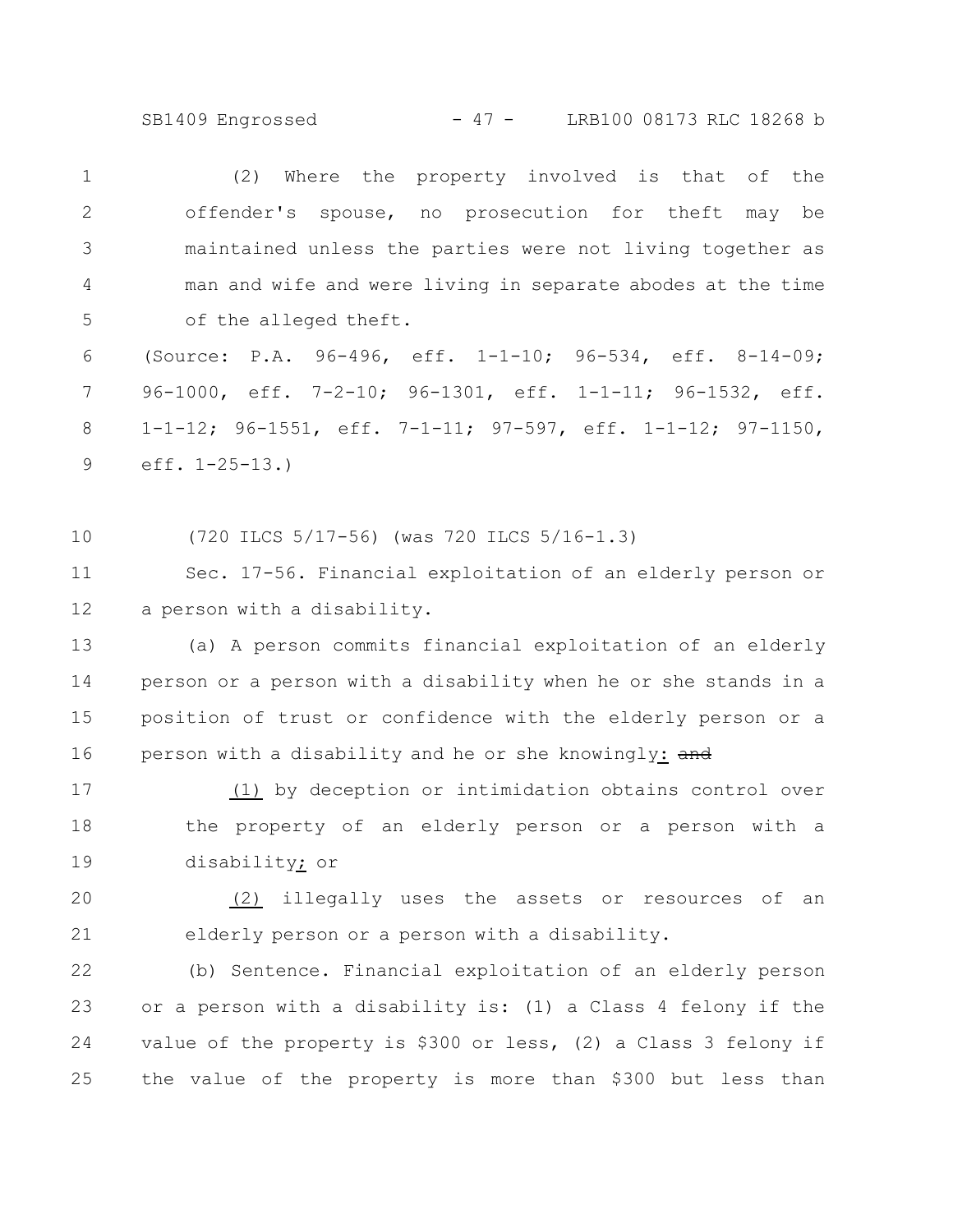SB1409 Engrossed - 48 - LRB100 08173 RLC 18268 b

\$5,000, (3) a Class 2 felony if the value of the property is \$5,000 or more but less than \$50,000, and (4) a Class 1 felony if the value of the property is \$50,000 or more or if the elderly person is over 70 years of age and the value of the property is \$15,000 or more or if the elderly person is 80 years of age or older and the value of the property is \$5,000 or more. 1 2 3 4 5 6 7

8

(c) For purposes of this Section:

(1) "Elderly person" means a person 60 years of age or older. 9 10

(2) "Person with a disability" means a person who suffers from a physical or mental impairment resulting from disease, injury, functional disorder or congenital condition that impairs the individual's mental or physical ability to independently manage his or her property or financial resources, or both. 11 12 13 14 15 16

(3) "Intimidation" means the communication to an elderly person or a person with a disability that he or she shall be deprived of food and nutrition, shelter, prescribed medication or medical care and treatment or conduct as provided in Section 12-6 of this Code. 17 18 19 20 21

(4) "Deception" means, in addition to its meaning as defined in Section 15-4 of this Code, a misrepresentation or concealment of material fact relating to the terms of a contract or agreement entered into with the elderly person or person with a disability or to the existing or 22 23 24 25 26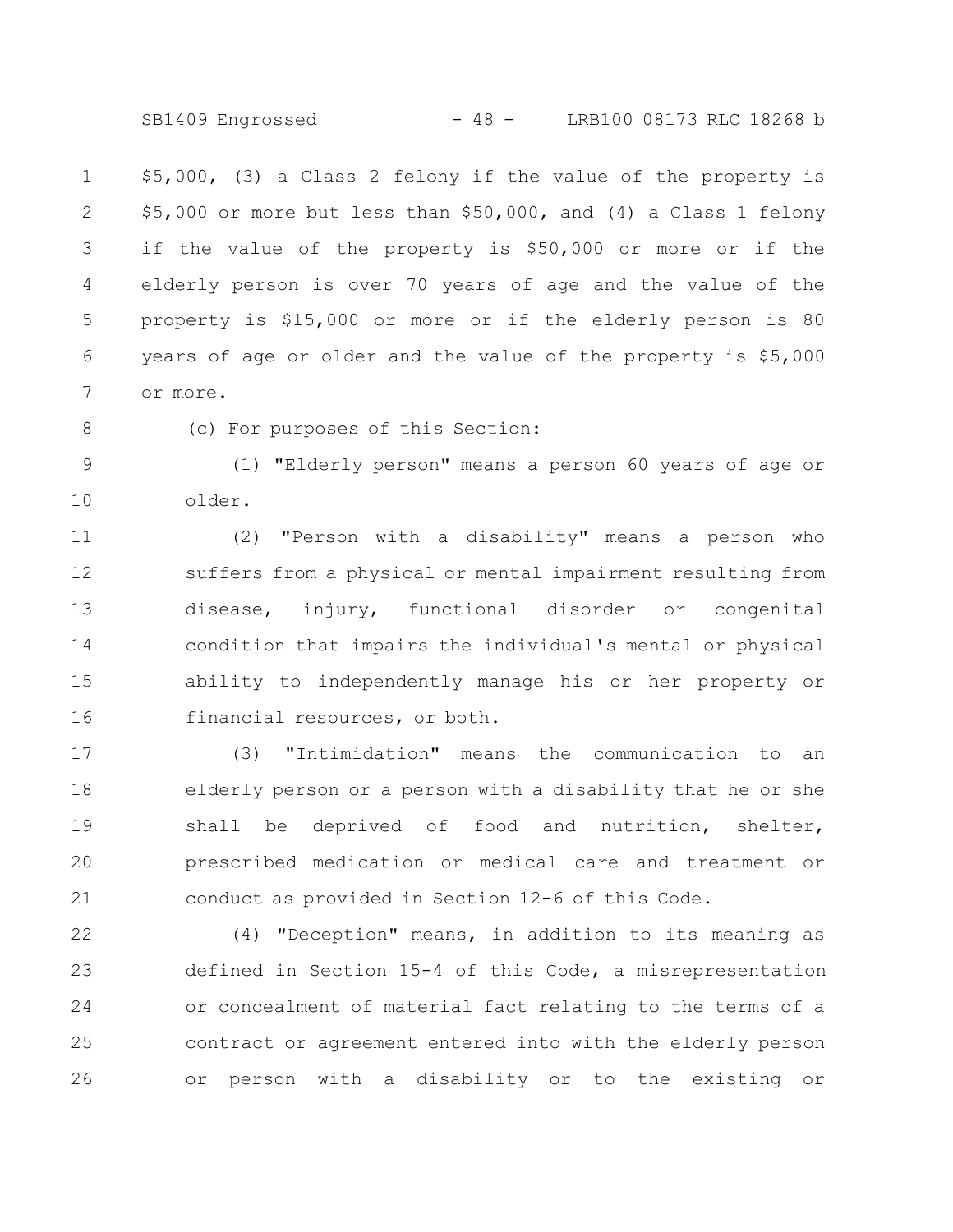SB1409 Engrossed - 49 - LRB100 08173 RLC 18268 b

pre-existing condition of any of the property involved in such contract or agreement; or the use or employment of any misrepresentation, false pretense or false promise in order to induce, encourage or solicit the elderly person or person with a disability to enter into a contract or agreement. 1 2 3 4 5 6

The illegal use of the assets or resources of an elderly person or a person with a disability includes, but is not limited to, the misappropriation of those assets or resources by undue influence, breach of a fiduciary relationship, fraud, deception, extortion, or use of the assets or resources contrary to law. 7 8 9 10 11 12

A person stands in a position of trust and confidence with an elderly person or person with a disability when he (i) is a parent, spouse, adult child or other relative by blood or marriage of the elderly person or person with a disability, (ii) is a joint tenant or tenant in common with the elderly person or person with a disability, (iii) has a legal or fiduciary relationship with the elderly person or person with a disability, (iv) is a financial planning or investment professional, or (v) is a paid or unpaid caregiver for the elderly person or person with a disability. 13 14 15 16 17 18 19 20 21 22

(d) Limitations. Nothing in this Section shall be construed to limit the remedies available to the victim under the Illinois Domestic Violence Act of 1986. 23 24 25

26

(e) Good faith efforts. Nothing in this Section shall be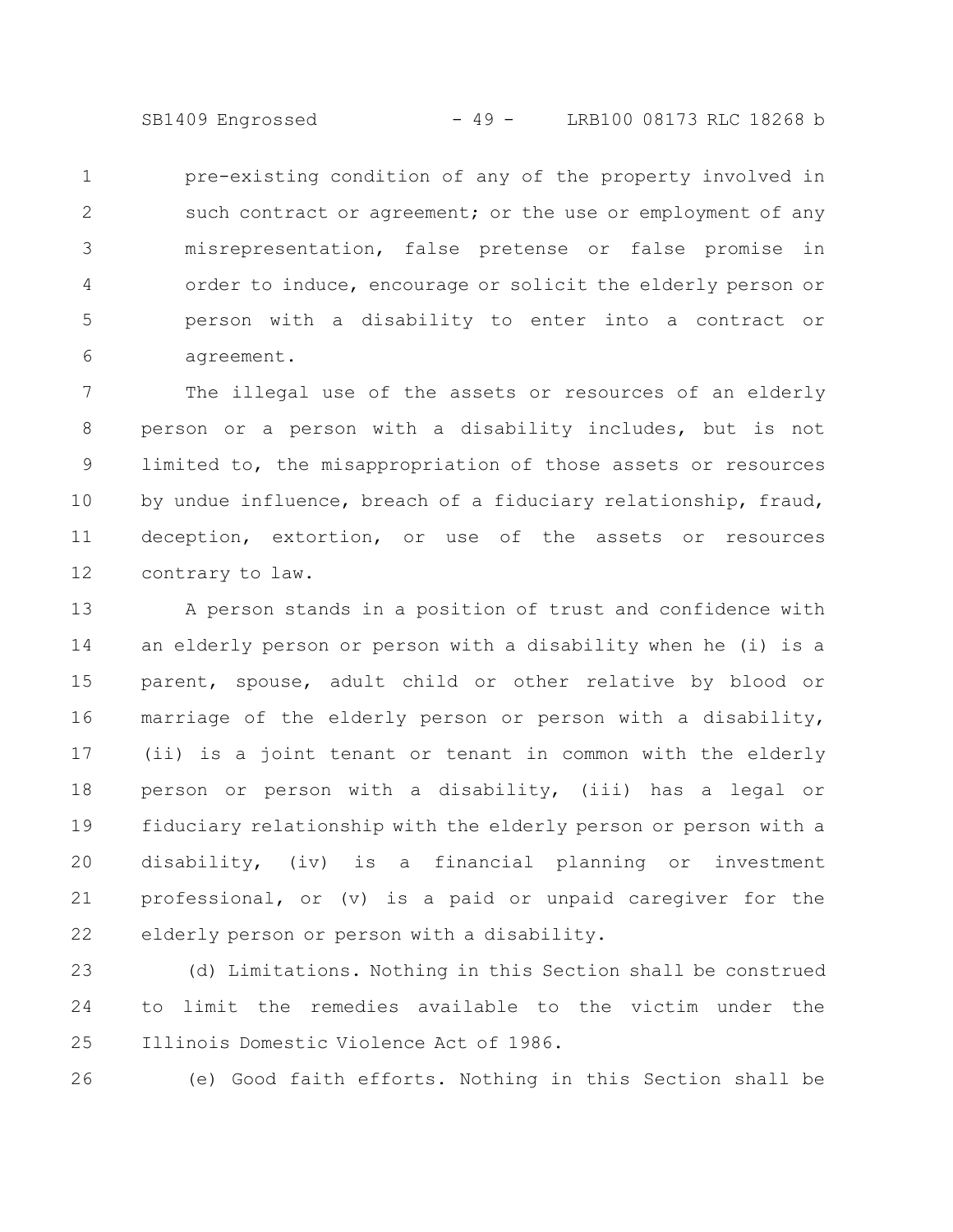construed to impose criminal liability on a person who has made a good faith effort to assist the elderly person or person with a disability in the management of his or her property, but through no fault of his or her own has been unable to provide such assistance. 1 2 3 4 5

(f) Not a defense. It shall not be a defense to financial exploitation of an elderly person or person with a disability that the accused reasonably believed that the victim was not an elderly person or person with a disability. Consent shall not be a defense to financial exploitation of an elderly person or a person with a disability if the accused knew or had reason to know that the elderly person or a person with a disability lacked capacity to consent. 6 7 8 9 10 11 12 13

(g) Civil Liability. A civil cause of action exists for financial exploitation of an elderly person or a person with a disability as described in subsection (a) of this Section. A person against whom a civil judgment has been entered for financial exploitation of an elderly person or person with a disability shall be liable to the victim or to the estate of the victim in damages of treble the amount of the value of the property obtained, plus reasonable attorney fees and court costs. In a civil action under this subsection, the burden of proof that the defendant committed financial exploitation of an elderly person or a person with a disability as described in subsection (a) of this Section shall be by a preponderance of the evidence. This subsection shall be operative whether or not 14 15 16 17 18 19 20 21 22 23 24 25 26